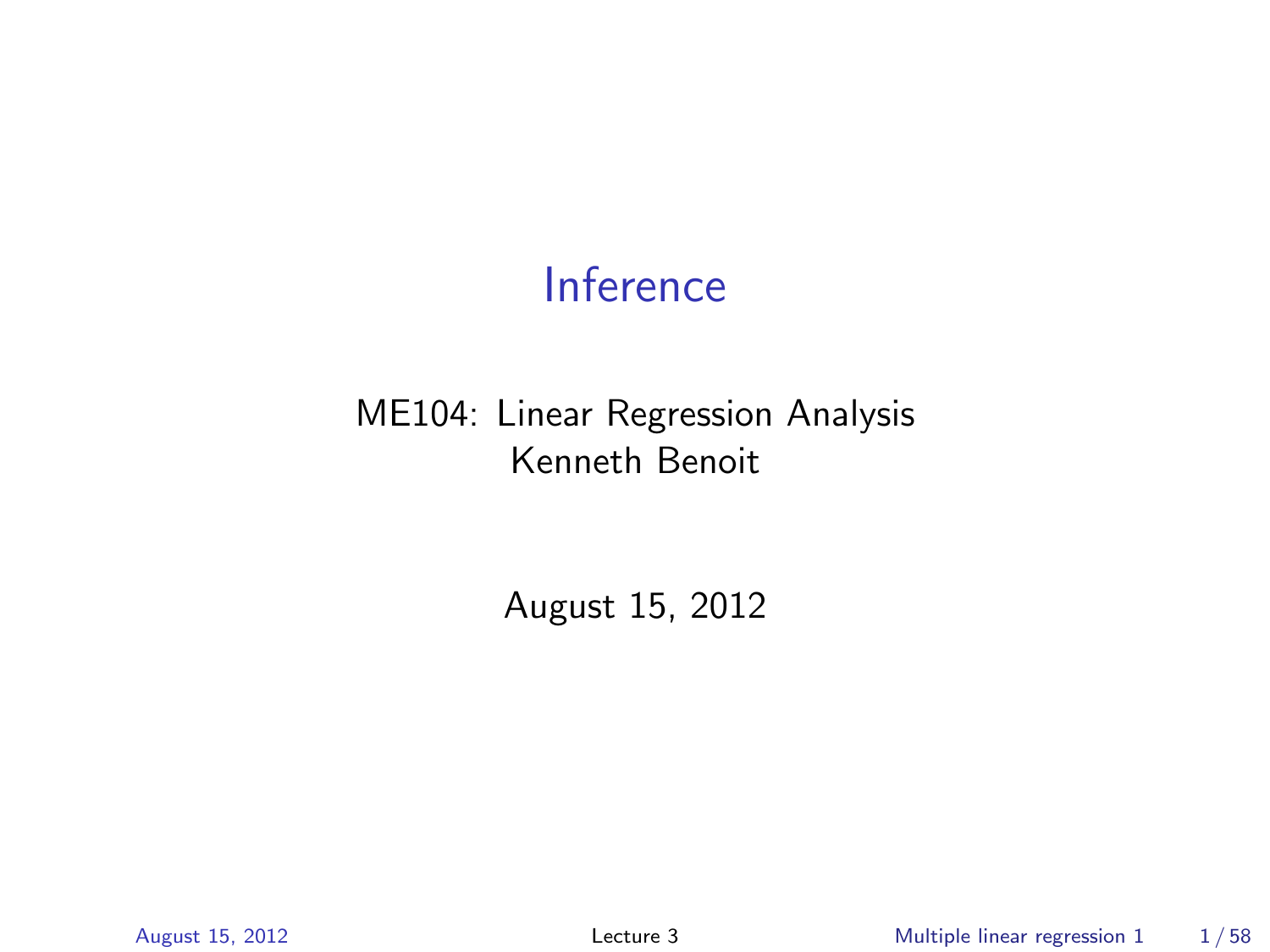#### Stata output resvisited

. reg votes1st spend\_total incumb minister spendXinc

| Source      | SS          | df       | МS                       |       | Number of $obs =$    |     | 462         |
|-------------|-------------|----------|--------------------------|-------|----------------------|-----|-------------|
|             |             |          | ------------------------ |       | F(4,<br>457)         | $=$ | 229.05      |
| Model       | 2.9549e+09  | 4        | 738728297                |       | $Prob$ > $F$         | $=$ | 0.0000      |
| Residual    | 1.4739e+09  | 457      | 3225201.58               |       | R-squared            | $=$ | 0.6672      |
|             |             |          |                          |       | Adj $R$ -squared =   |     | 0.6643      |
| Total       | 4.4288e+09  | 461      | 9607007.17               |       | Root MSE             | $=$ | 1795.9      |
|             |             |          |                          |       |                      |     |             |
|             |             |          |                          |       |                      |     |             |
| votes1st    | Coef.       |          | Std. Err. t              | P>  t | [95% Conf. Interval] |     |             |
|             |             |          |                          |       |                      |     |             |
| spend_total | .2033637    | .0114807 | 17.71                    | 0.000 | .1808021             |     | .2259252    |
| incumb      | 5150.758    | 536.3686 | 9.60                     | 0.000 | 4096.704             |     | 6204.813    |
| minister    | 1260.001    | 474.9661 | 2.65                     | 0.008 | 326.613              |     | 2193.39     |
| spendXinc   | $-.1490399$ | .0274584 | $-5.43$                  | 0.000 | $-.2030003$          |     | $-.0950794$ |
| $\_cons$    | 469.3744    | 161.5464 | 2.91                     | 0.004 | 151.9086             |     | 786.8402    |
|             |             |          |                          |       |                      |     |             |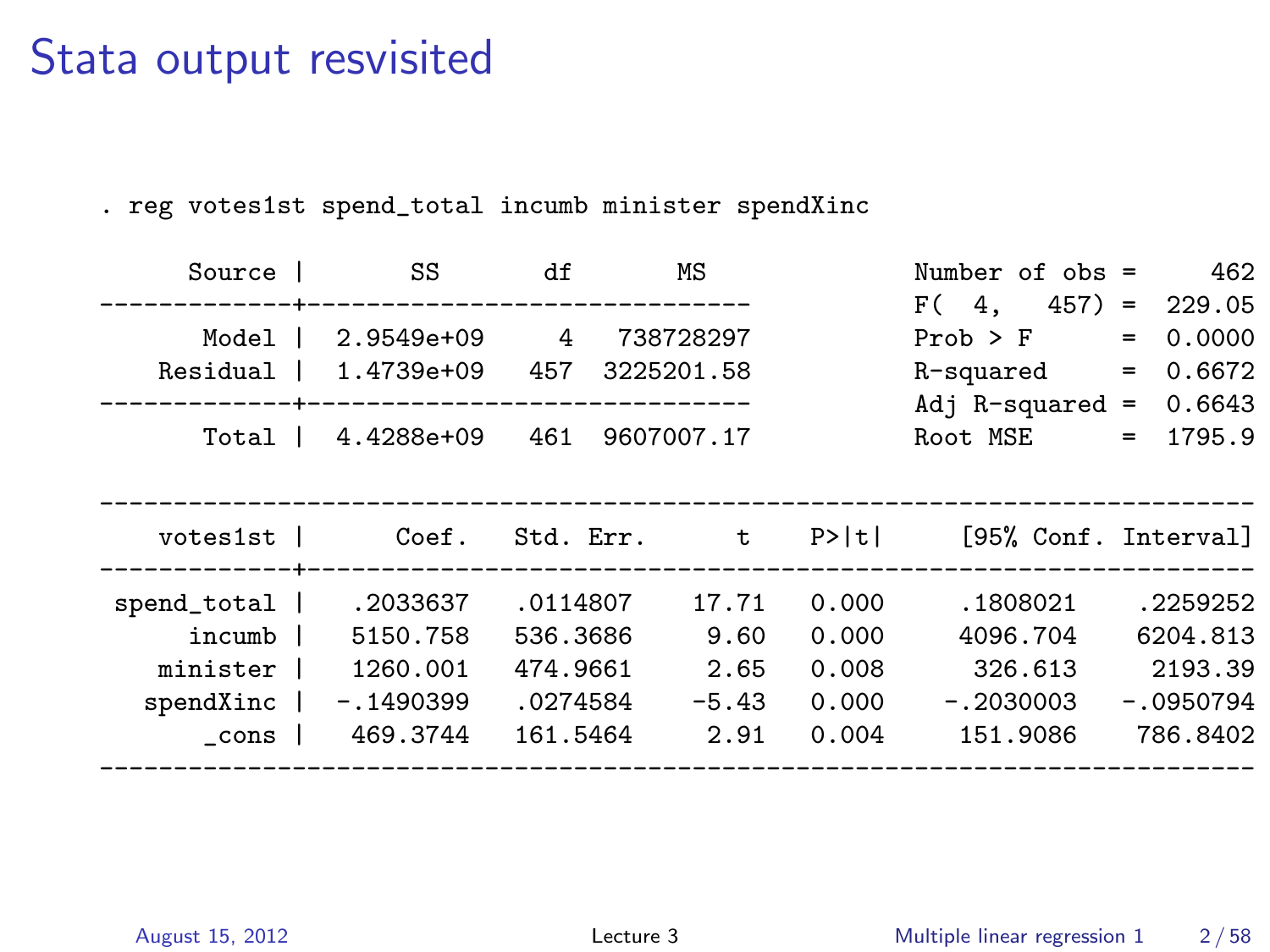$\blacktriangleright R^2$ 

$$
R^{2} = \frac{SSM}{TSS}
$$
(1)  
=  $\frac{\sum (\hat{y}_{i} - \bar{\hat{y}})^{2}}{\sum (y_{i} - \bar{y})^{2}}$  (2)  
=  $\frac{2.9549e + 09}{4.4288e + 09}$  (3)  
= 0.667201 (4)

Adjusted  $R^2$ 

$$
R_{adj}^{2} = 1 - (1 - R^{2}) \frac{n - 1}{n - k - 1}
$$
(5)  
= 1 - (1 - 0.6672)  $\frac{462 - 1}{462 - 4 - 1}$  (6)  
= 0.6642871 (7)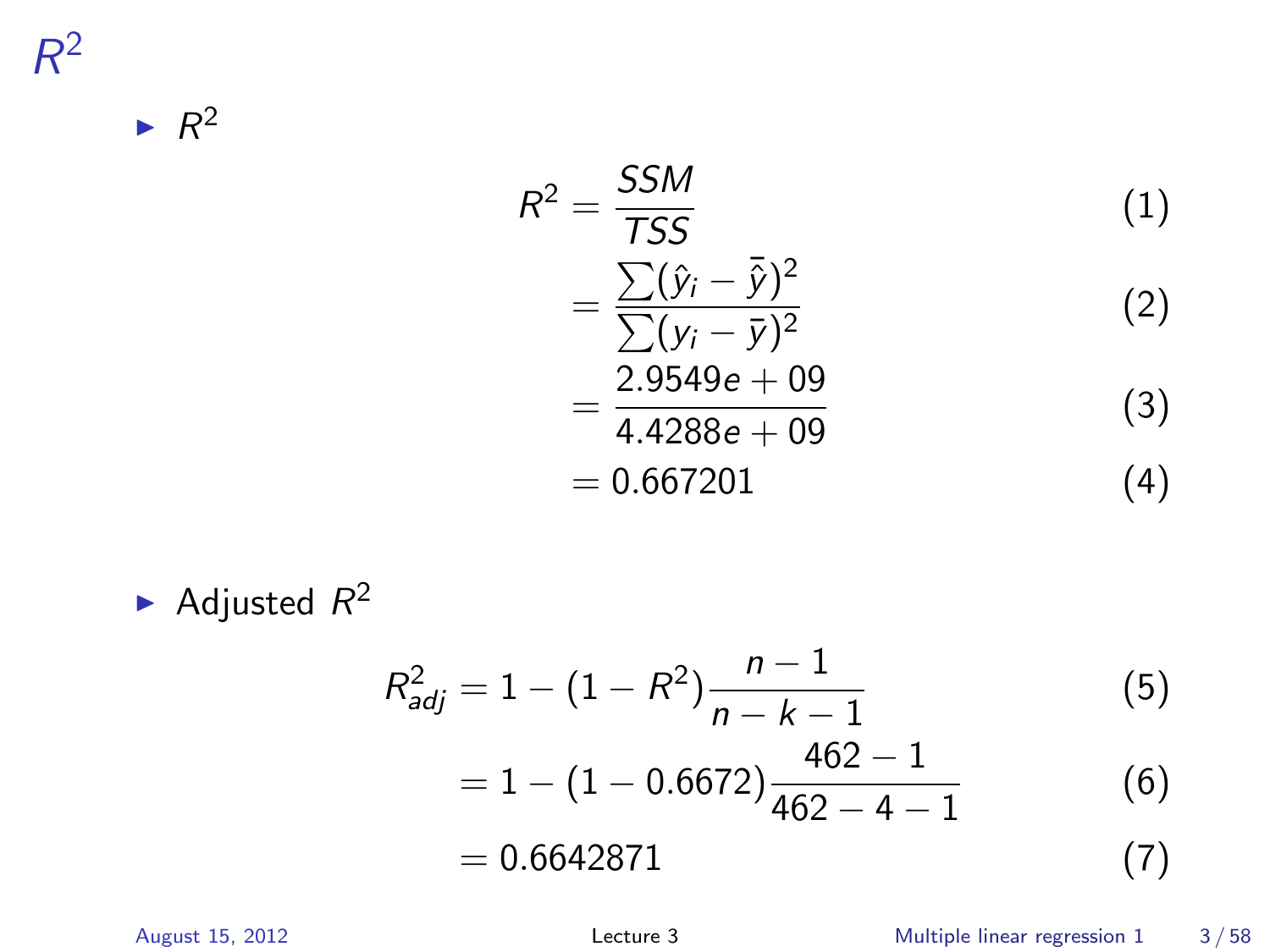# "Root MSE" (and  $F$ )

► Root MSE = estimate of  $\sigma$ 

$$
\hat{\sigma} = \sqrt{SSE/df_{resid}}
$$
(8)  
=  $\sqrt{(1.4739e + 09)/457}$  (9)  
=  $\sqrt{3225201.58}$  (10)  
= 1795.885 (11)

 $\blacktriangleright$  F-test

This is the test of the null hypothesis that the joint effect of all independent variables is zero — more on this shortly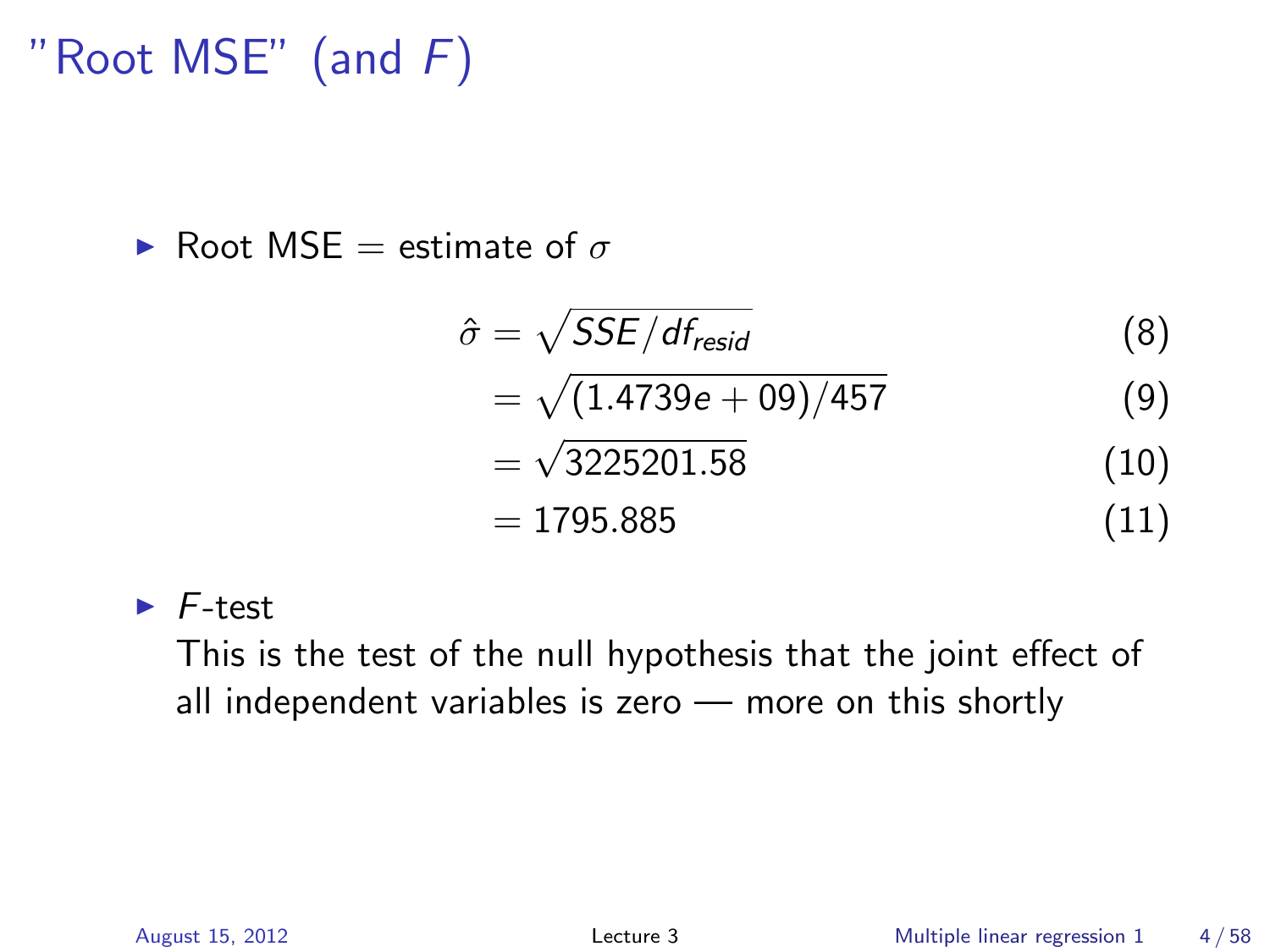# How to compute  $R^2$  and  $\hat{\sigma}$  from this output?

| Valid cases:    |              | 4274        |                   | Dependent variable: |              | disprls     |
|-----------------|--------------|-------------|-------------------|---------------------|--------------|-------------|
| Missing cases:  |              | $\Omega$    | Deletion method:  | None                |              |             |
| Total SS:       |              | 2094312.971 |                   | Degrees of freedom: |              |             |
| R-squared:      |              | 0.887       | Rbar-squared:     | 0.886               |              |             |
| Residual SS:    |              | 237366.238  |                   | Std error of est:   |              | 7.472       |
| $F(22, 4251)$ : |              | 1511.642    | Probability of F: |                     |              | 0.000       |
|                 |              | Standard    |                   | Prob                | Standardized | Cor with    |
| Variable        | Estimate     | Error       | t-value           | >  t                | Estimate     | Dep Var     |
| CONSTANT        | 50.437041    | 0.164518    | 306.573980        | 0.000               | $---$        | $---$       |
| HSL*m           | $-8.501692$  | 2.525842    | $-3.365885$       | 0.001               | $-0.082936$  | $-0.215230$ |
| HSL             | $-34.443131$ | 2.579062    | $-13.354906$      | 0.000               | $-0.329397$  | $-0.216392$ |
| $SL*m$          | $-6.526475$  | 2.525842    | $-2.583881$       | 0.010               | $-0.063667$  | $-0.223110$ |
| SL              | $-37.302552$ | 2.579062    | $-14.463611$      | 0.000               | $-0.356743$  | $-0.225317$ |
| MSL*m           | $-7.828347$  | 2.525842    | $-3.099302$       | 0.002               | $-0.076367$  | $-0.217458$ |
| MSL             | $-35.371193$ | 2.579062    | $-13.714750$      | 0.000               | $-0.338273$  | $-0.218966$ |
| dH*m            | $-8.292628$  | 2.525842    | $-3.283115$       | 0.001               | $-0.080896$  | $-0.207012$ |
| dH              | $-33.823319$ | 2.579062    | $-13.114581$      | 0.000               | $-0.323470$  | $-0.208080$ |
| $LRH*m$         | $-6.953863$  | 2.525842    | $-2.753087$       | 0.006               | $-0.067836$  | $-0.224528$ |
| LRH             | $-37.002049$ | 2.579062    | $-14.347095$      | 0.000               | $-0.353869$  | $-0.226579$ |
| $L$ R $D$ r*m   | $-7.023068$  | 2.525842    | $-2.780486$       | 0.005               | $-0.068511$  | $-0.222815$ |
| LRDr            | $-36.755473$ | 2.579062    | $-14.251488$      | 0.000               | $-0.351511$  | $-0.224798$ |
| $LRI*m$         | $-7.679571$  | 2.525842    | $-3.040401$       | 0.002               | $-0.074916$  | $-0.217981$ |
| LRI             | $-35.579349$ | 2.579062    | $-13.795460$      | 0.000               | $-0.340263$  | $-0.219566$ |
| ImpHA*m         | $-10.721835$ | 2.525842    | $-4.244856$       | 0.000               | $-0.104594$  | $-0.157791$ |
| ImpHA           | $-26.278325$ | 2.579062    | $-10.189101$      | 0.000               | $-0.251313$  | $-0.156677$ |
| $EqP*m$         | $-21.029154$ | 2.525842    | $-8.325603$       | 0.000               | $-0.205144$  | $-0.147518$ |
| EqP             | $-14.500895$ | 2.579062    | $-5.622546$       | 0.000               | $-0.138679$  | $-0.141654$ |
| Dan*m           | $-7.355209$  | 2.525842    | $-2.911983$       | 0.004               | $-0.071752$  | $-0.220301$ |
| Dan             | $-36.153527$ | 2.579062    | $-14.018091$      | 0.000               | $-0.345755$  | $-0.222081$ |
| Ad*m            | $-20.961184$ | 2.525842    | $-8.298693$       | 0.000               | $-0.204481$  | $-0.145850$ |
| Ad              | $-14.401702$ | 2.579062    | $-5.584085$       | 0.000               | $-0.137731$  | $-0.139978$ |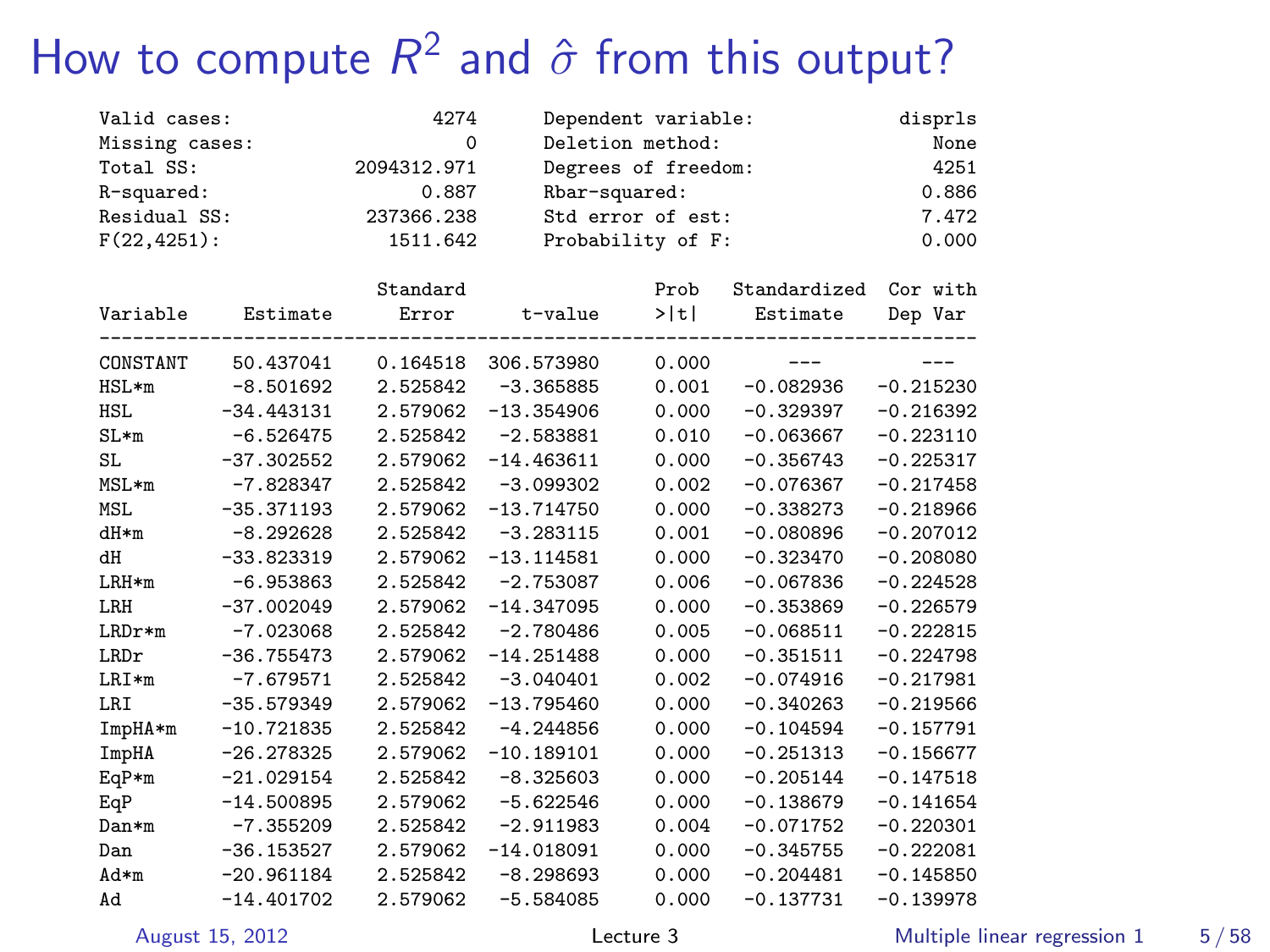OLS computation of "best fitting line"

 $\blacktriangleright$  This is incredibly powerful:

$$
Y = X\beta + \epsilon
$$
  
\n
$$
X'Y = X'X\beta + X'\epsilon
$$
  
\n
$$
X'Y = X'X\beta + 0
$$
  
\n
$$
(X'X)^{-1}X'Y = \beta + 0
$$
  
\n
$$
\beta = (X'X)^{-1}X'Y
$$

► But it does not tell us how uncertain is our estimate of  $\beta$  in any probabalistic, comparative sense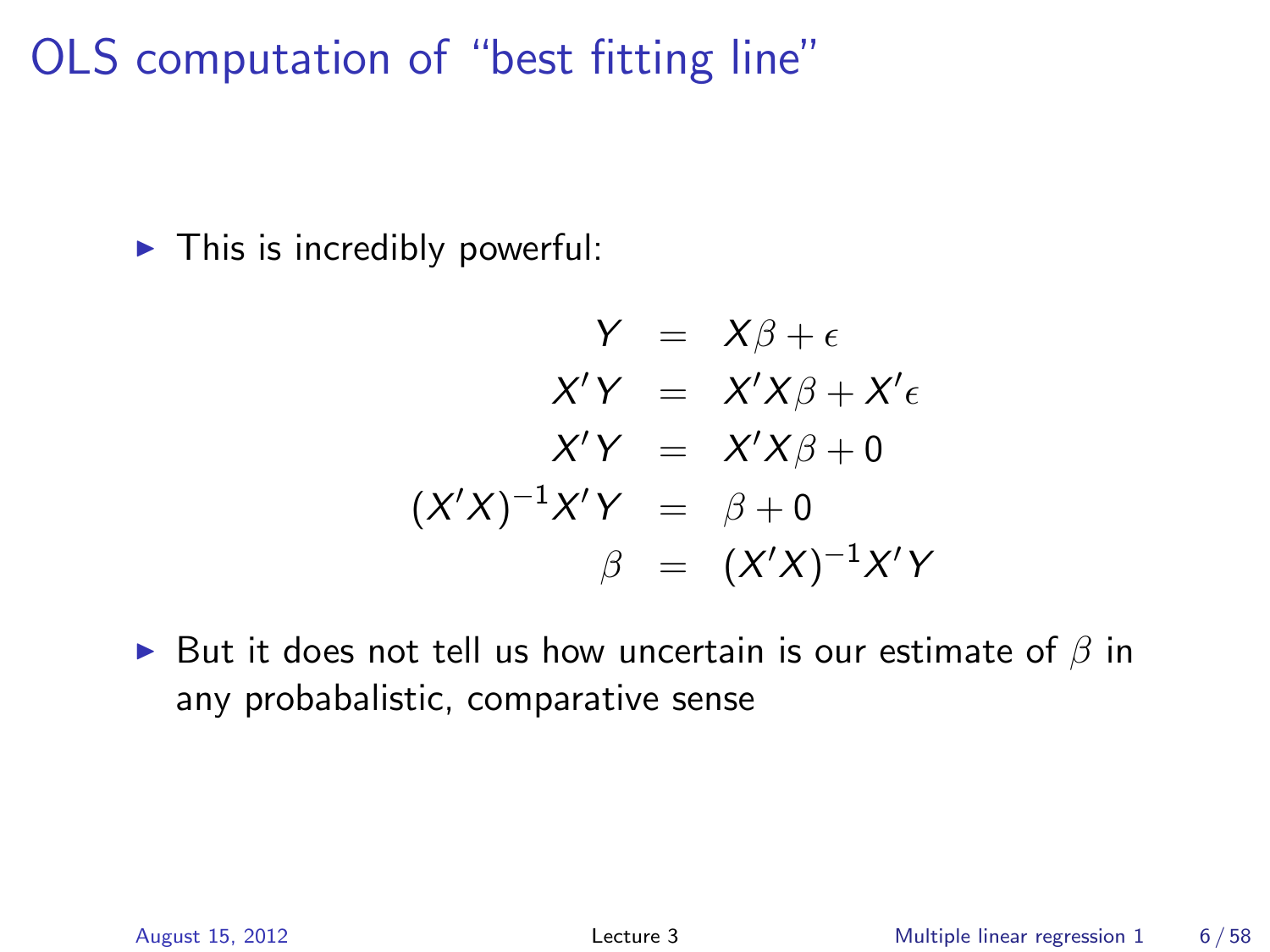## Distributional assumptions

- $\triangleright$  Distributions are used to assess uncertainty
- $\triangleright$  Many standard parametric tests are associated with interpreting uncertainty of regression results, including those from the CLRM/OLS
	- $\blacktriangleright$  t distributions
	- $\blacktriangleright$  z distributions
	- $\blacktriangleright$  F distributions
	- $\blacktriangleright \ \chi^2$  distributions
- $\blacktriangleright$  In small samples, the applicability of these distributions depends on the errors being distributed normally
- In larger samples, the asymptotic properties of these distributions means the results hold even when errors are not distributed normally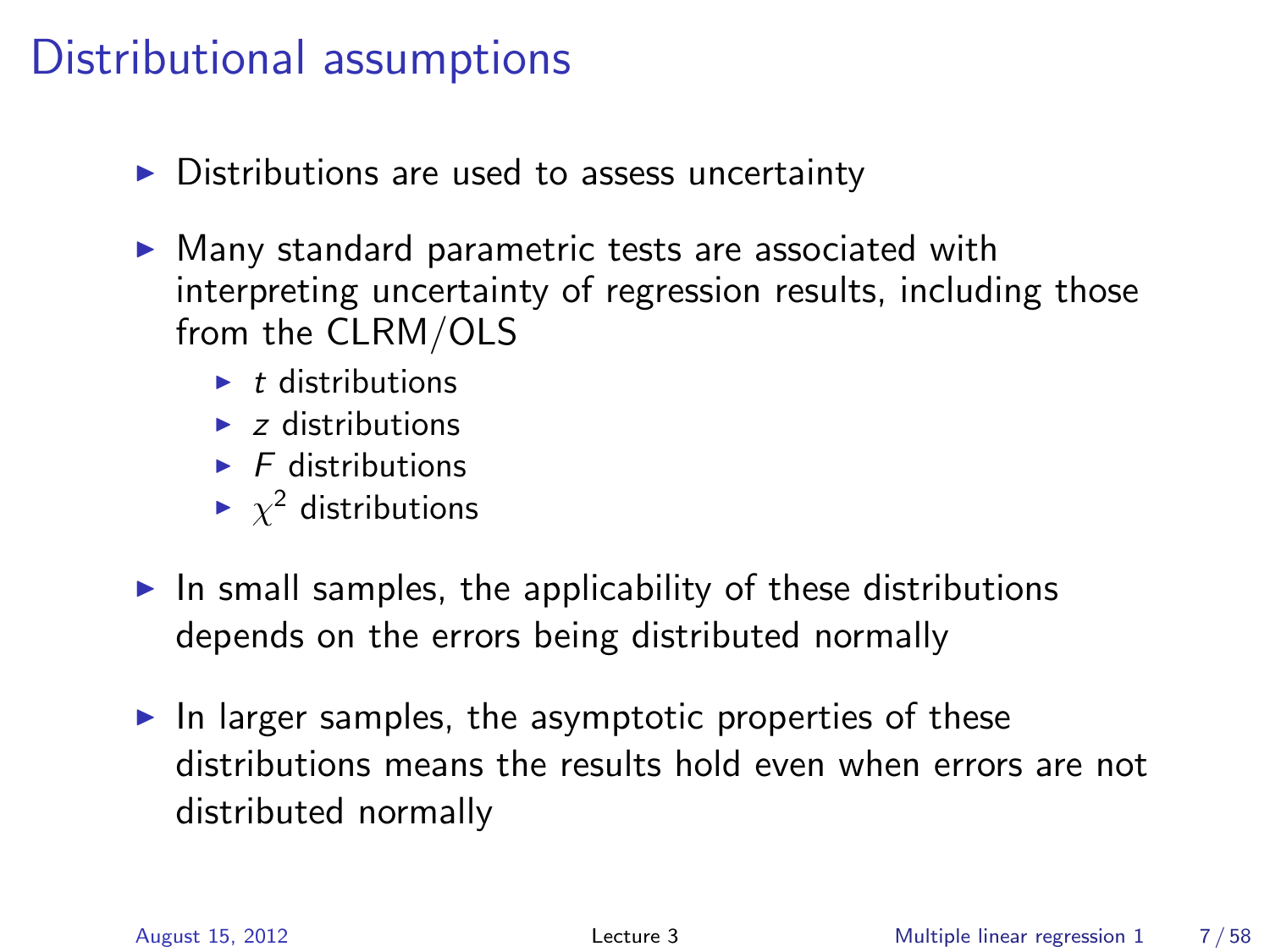# Distribution of  $\hat{\beta}$

- $\blacktriangleright \; \hat{\beta} \sim \mathcal{N}(\beta, (X'X)^{-1}\sigma^2)$  in repeated samples
- ► The variances of  $\hat{\beta}$  will be the diagonal elements from the variance-covariance matrix of  $\hat{\beta}$
- $\triangleright$  Problem: variance covariance matrix is not usually known, because  $\sigma^2$  is not usually known (and  $\text{Var}(\beta) = \sigma^2 / \sum (x_i - \bar{x})^2$
- ► But by using  $s^2$  as an estimate of  $\sigma^2$ , we can use the square root of the kth diagonal element of the variance-covariance matrix to estimate the standard error of  $\hat{\beta}_{\pmb{k}}$ , which will be t-distributed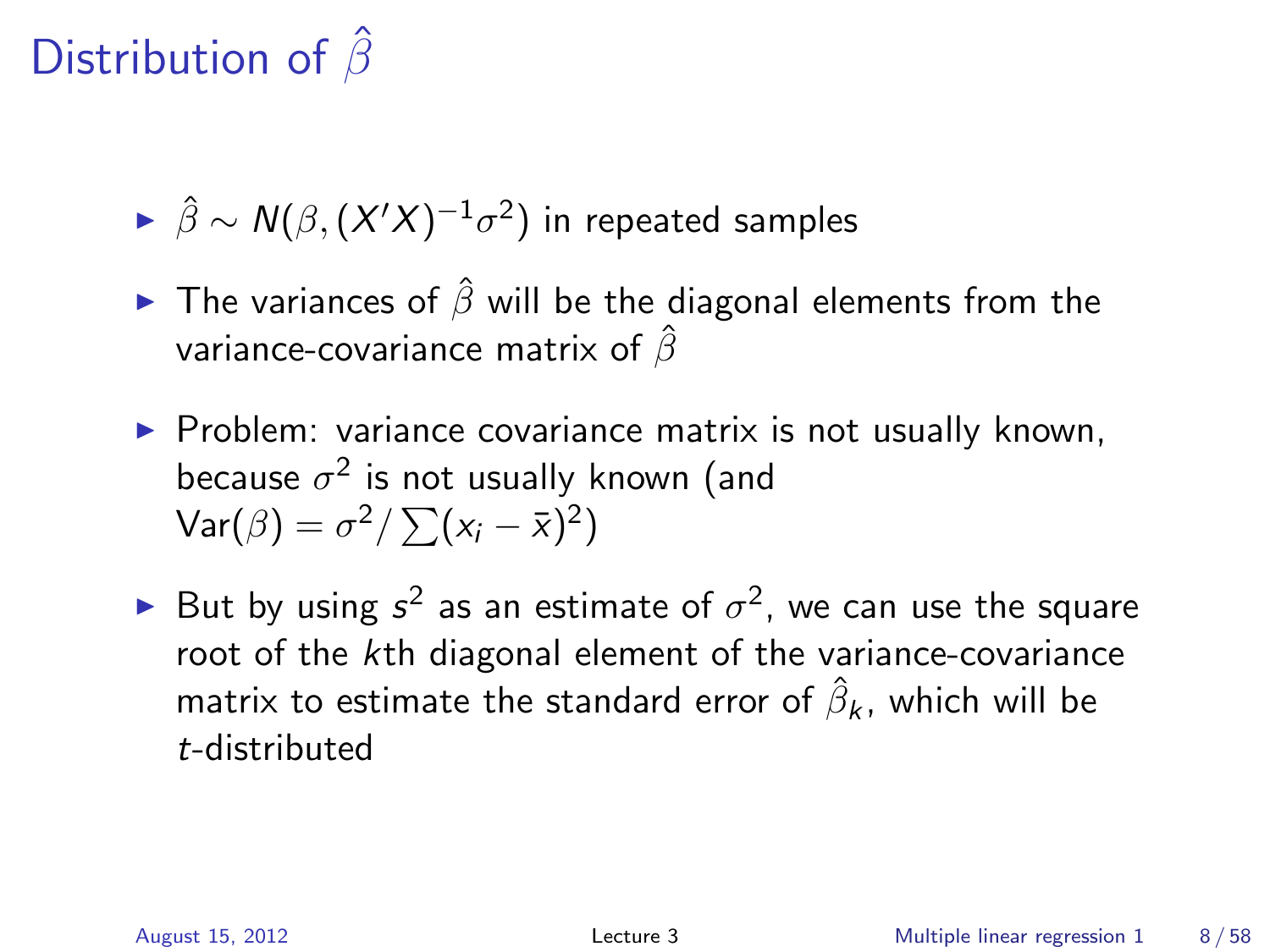# t-tests for individual  $\hat{\beta}$

- As just stated, the sampling distribution of  $\hat{\beta}$  will be t-distributed, with  $n - k - 1$  degrees of freedom
- $\triangleright$  The empirical *t*-value will be the coefficient estimate divided by its standard error
- $\blacktriangleright$  This yields a *t*-value that is compared with the critical value for t with  $n - k - 1$  degrees of freedom
- $\blacktriangleright$  Example in Stata: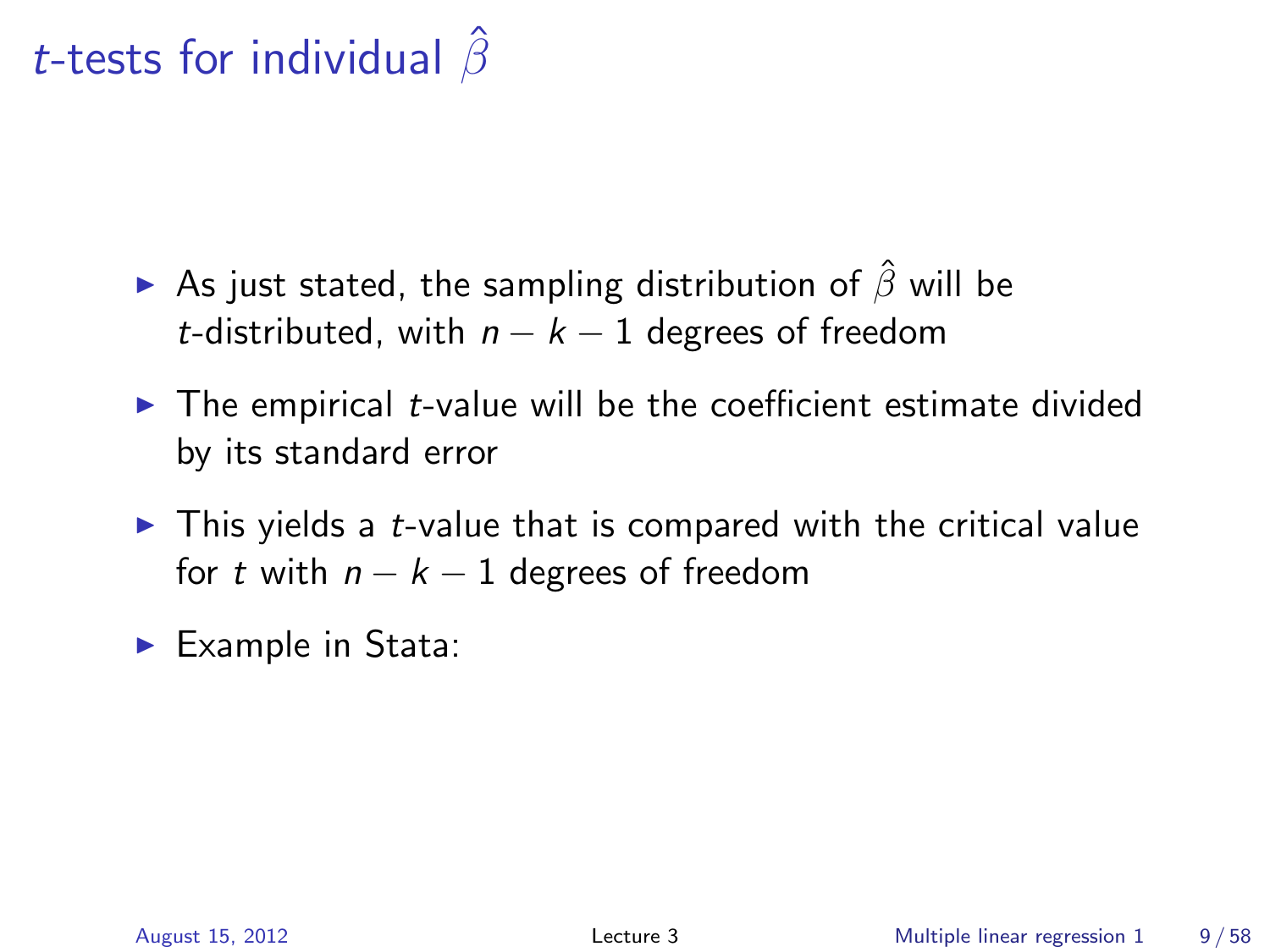## OLS Example in Stata

. reg votes1st spend\_total incumb minister spendXinc

| Source                                                     | SS                                                          | df                                                       | ΜS                                       |                                           | Number of $obs =$                                          | 462                                                        |
|------------------------------------------------------------|-------------------------------------------------------------|----------------------------------------------------------|------------------------------------------|-------------------------------------------|------------------------------------------------------------|------------------------------------------------------------|
| Model<br>Residual                                          | 2.9549e+09<br>1.4739e+09                                    | 4<br>457                                                 | 738728297<br>3225201.58                  |                                           | F(4,<br>457)<br>$Prob$ > $F$<br>R-squared                  | 229.05<br>$=$<br>0.0000<br>$=$<br>0.6672<br>$=$            |
| Total                                                      | ----------+-------------------------<br>4.4288e+09          | 461                                                      | 9607007.17                               |                                           | Adj $R$ -squared =<br>Root MSE                             | 0.6643<br>1795.9<br>$=$                                    |
| votes1st                                                   | Coef.                                                       |                                                          | Std. Err. t                              | P>  t                                     | [95% Conf. Interval]                                       |                                                            |
| spend_total  <br>incumb 1<br>minister<br>spendXinc<br>cons | .2033637<br>5150.758<br>1260.001<br>$-.1490399$<br>469.3744 | .0114807<br>536.3686<br>474.9661<br>.0274584<br>161.5464 | 17.71<br>9.60<br>2.65<br>$-5.43$<br>2.91 | 0.000<br>0.000<br>0.008<br>0.000<br>0.004 | .1808021<br>4096.704<br>326.613<br>$-.2030003$<br>151.9086 | .2259252<br>6204.813<br>2193.39<br>$-.0950794$<br>786.8402 |
|                                                            |                                                             |                                                          |                                          |                                           |                                                            |                                                            |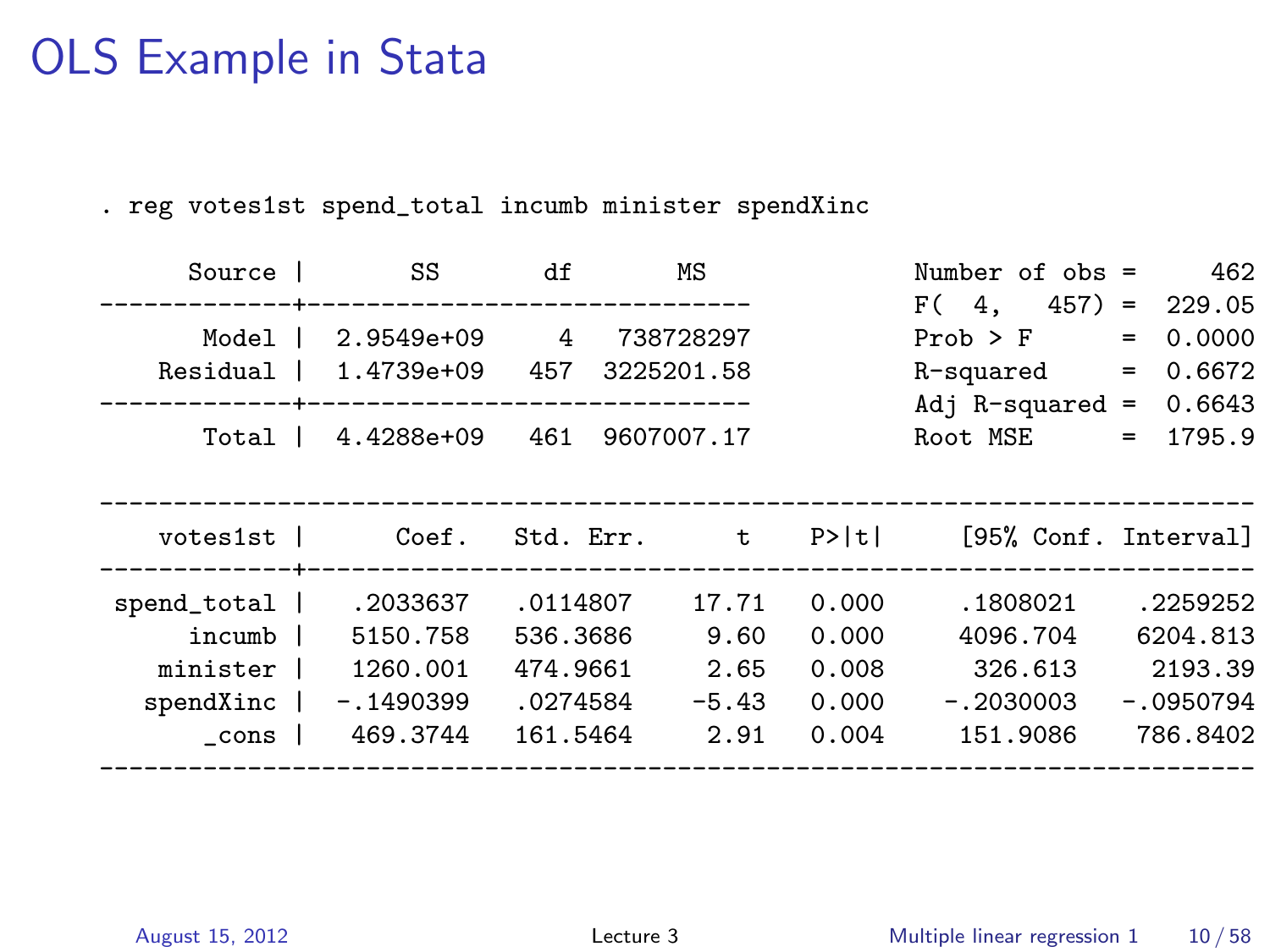## Interpretation of regression coefficients

- $\triangleright$  Each coefficient in a multiple regression model describes the association between an explanatory variable and the response, controlling for the other explanatory variables
	- $\triangleright$  These are known as partial associations
- ► For example, consider the coefficient  $\beta_k$  of  $X_k$ :

$$
\mu = (\alpha + \beta_1 X_1 + \cdots + \beta_{k-1} X_{k-1}) + \beta_k X_k = (\text{Others}) + \beta_k X_k
$$

- $\blacktriangleright$  Here the "(Others)" bit depends on the other explanatory variables  $X_1, \ldots, X_{k-1}$  but not on  $X_k$
- If now  $X_k$  increases by 1 unit and the other explanatory variables remain unchanged,  $\mu$  changes by  $\beta_k$  units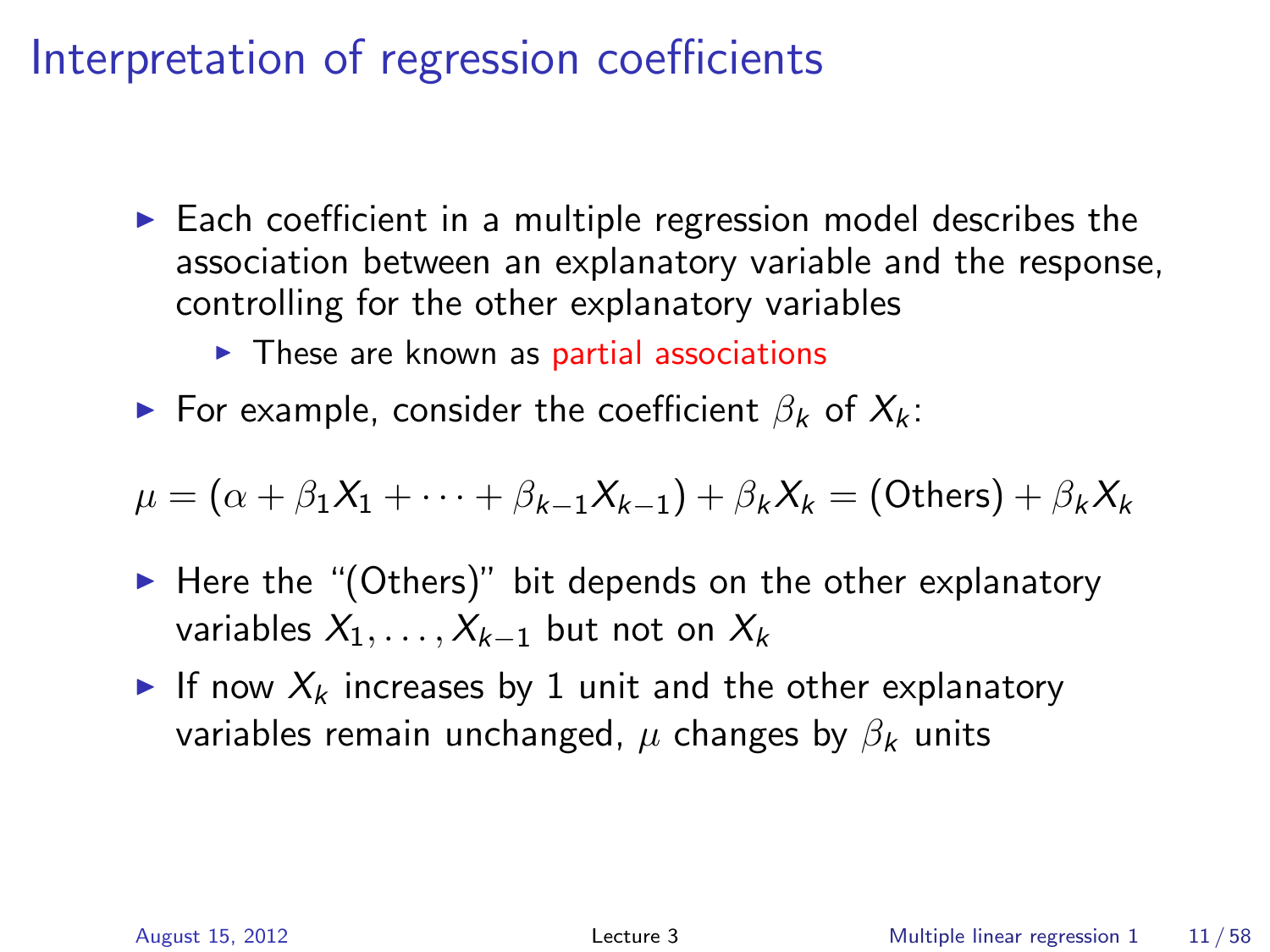## Interpretation of regression coefficients

- $\blacktriangleright$  In general,
	- $\triangleright$  The coefficient  $\beta_i$  of an explanatory variable  $X_i$  shows the change in the expected value of  $\boldsymbol{Y}$  when  $\boldsymbol{X_j}$  increases by  $1$  unit while all the other explanatory variables are held constant
	- $\blacktriangleright$  ...or, in other words, the expected change in Y when  $X_i$ increases by 1 unit, "controlling for" the other explanatory variables
- $\triangleright$  For example, in the model shown below, the (estimated) coefficient of education is  $\hat{\beta}_{\sf education} =$  0.990
- $\triangleright$  Thus every one-year increase in education completed increases the expected General Health Index by 0.99 points, controlling for age and family income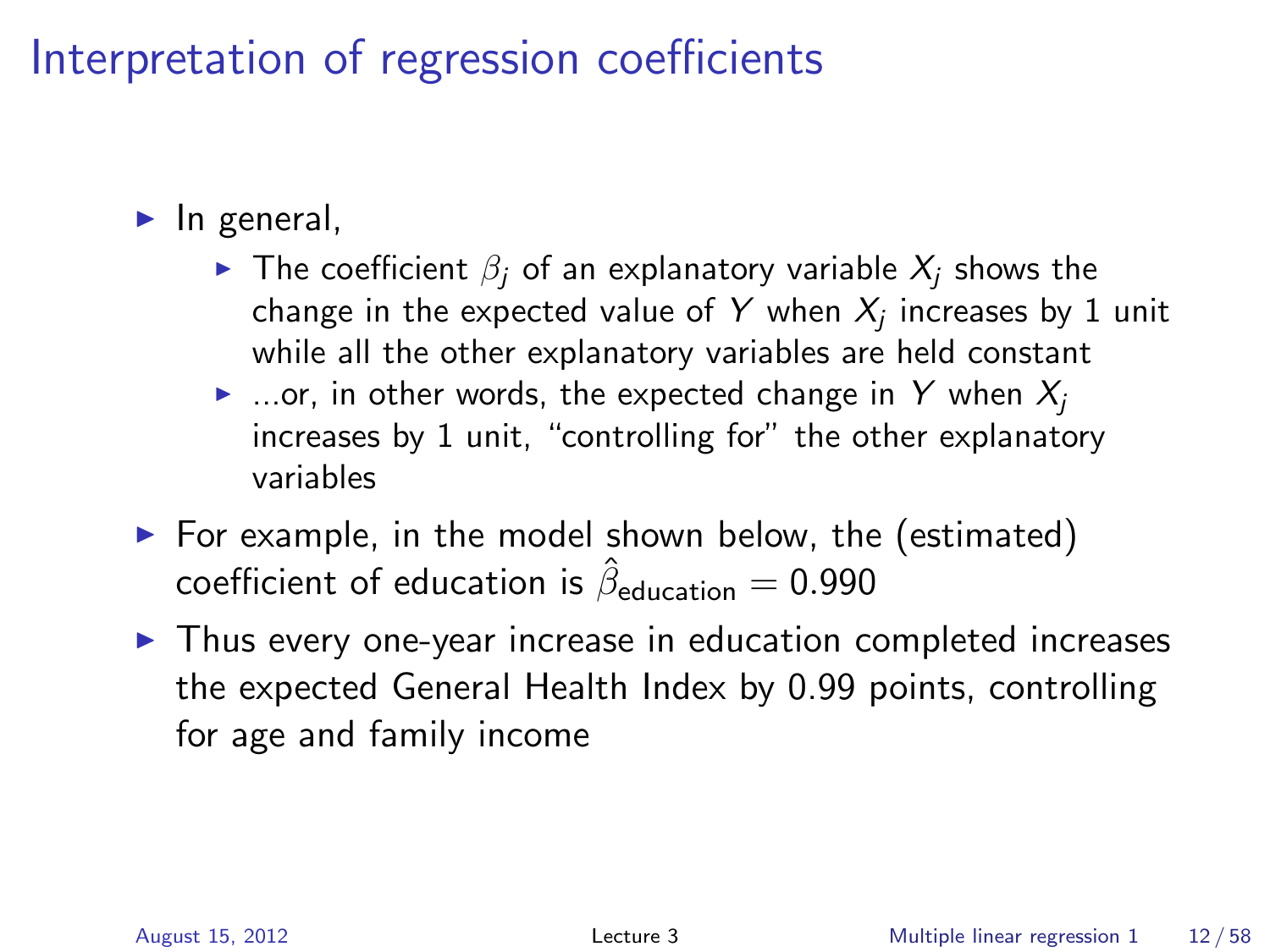## A fitted model for GHI

| Response variable: General Health Index                             |          |       |          |            |                    |  |
|---------------------------------------------------------------------|----------|-------|----------|------------|--------------------|--|
| Explanatory                                                         |          |       |          |            |                    |  |
| variable                                                            | Â        | s.e.  |          | $P$ -value | 95% CI             |  |
| Constant                                                            | 59.42    |       |          |            |                    |  |
| Age                                                                 | $-0.128$ | 0.032 | $-4.029$ | < 0.001    | $(-0.190; -0.066)$ |  |
| Education                                                           | 0.990    | 0.143 | 6.906    | < 0.001    | (0.709; 1.272)     |  |
| (0.151; 0.398)<br>Fam. Income<br>< 0.001<br>0.275<br>0.063<br>4.345 |          |       |          |            |                    |  |
| $\hat{\sigma} = 14.6$ ; $R^2 = 0.061$ ; $n = 1699$ ; $df = 1695$    |          |       |          |            |                    |  |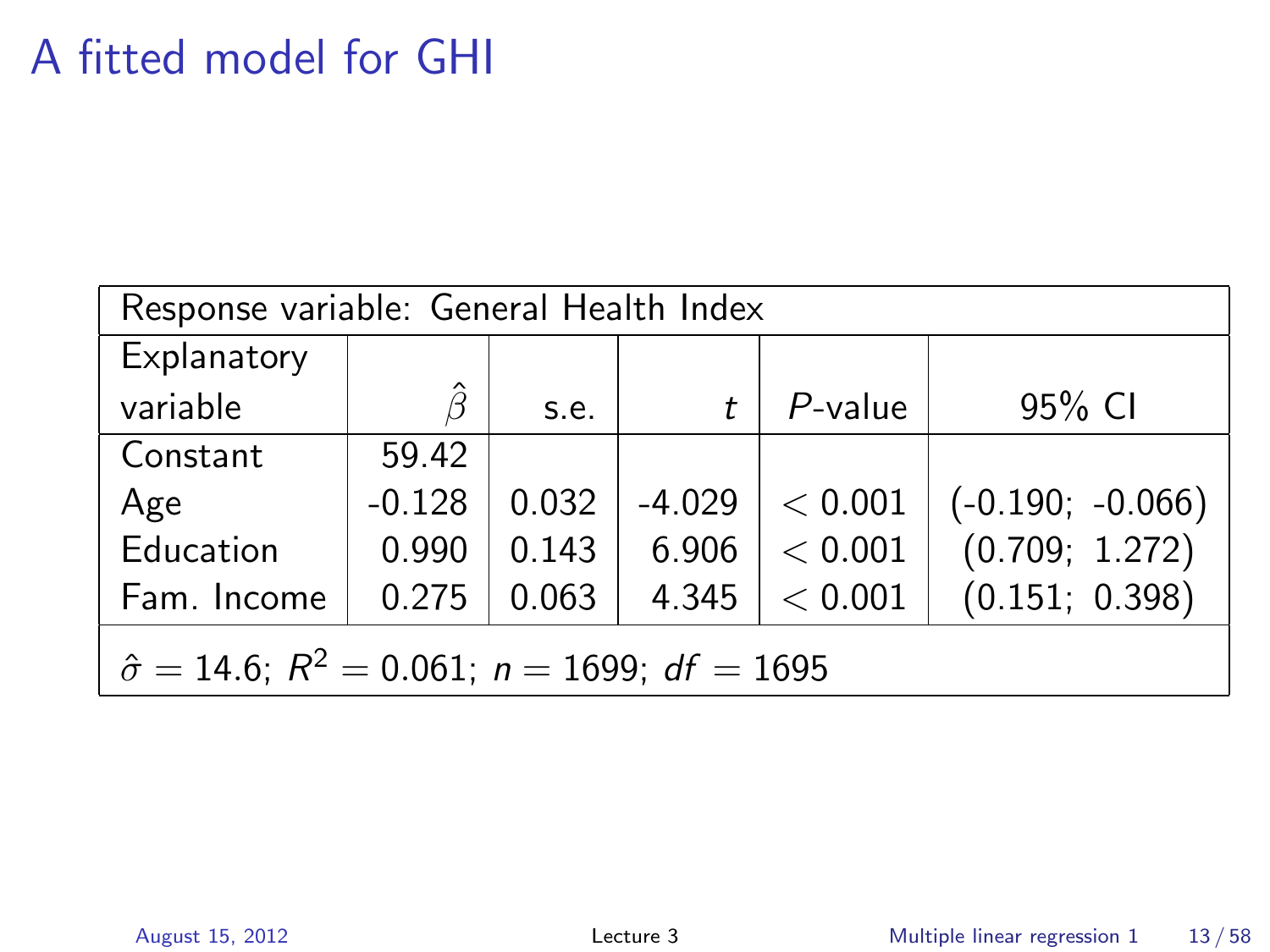## The uninteresting parameters

- $\triangleright$  The remaining two parameters of the model are necessary but uninteresting for substantive interpretation:
- $\blacktriangleright$  The constant term  $\alpha$  is the expected value of Y when all explanatory variables are 0
- $\triangleright$  The residual standard deviation  $\sigma$  is the standard deviation of Y given (any) single set of values for  $X_1, \ldots, X_k$ 
	- $\blacktriangleright$  i.e. the standard deviation "around the fitted regression surface" at any given point of it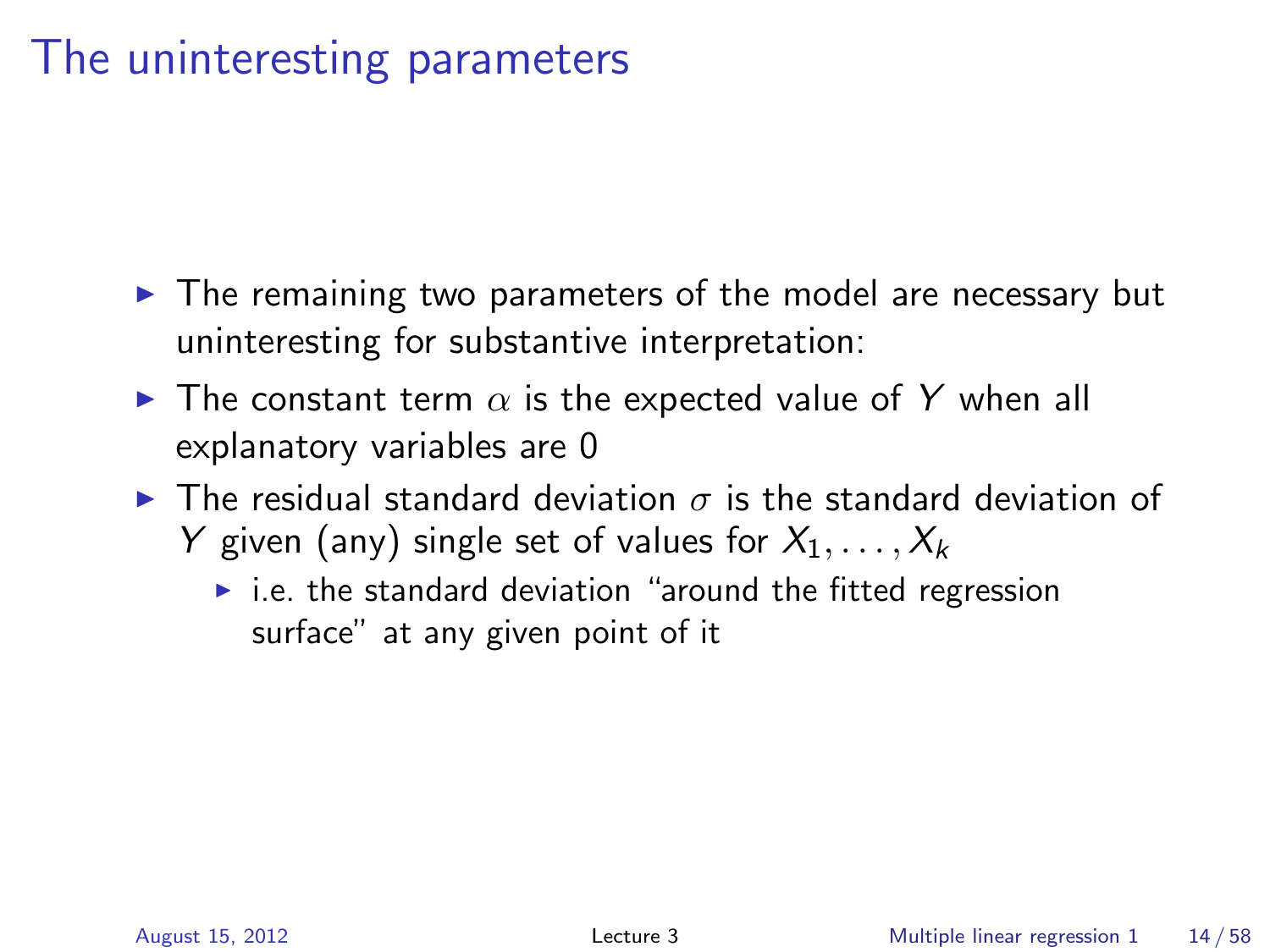$\blacktriangleright$  The fitted values of Y are

$$
\hat{Y}_i = \hat{\alpha} + \hat{\beta}_1 X_{1i} + \hat{\beta}_2 X_{2i} + \cdots + \hat{\beta}_k X_{ki}
$$

for all observations  $i = 1, \ldots, n$  in the sample

- $\triangleright$  We would like to select the values of the estimated coefficients  $\hat{\alpha}, \hat{\beta}_1, \ldots, \hat{\beta}_k$  so that the fitted values are a good match to observed values  $Y_1, \ldots, Y_n$
- $\blacktriangleright$  This is done by finding estimates which minimize the *error* sum of squares

$$
SSE = \sum (Y_i - \hat{Y}_i)^2
$$

 $\triangleright$  These are the (ordinary) least squares (OLS) estimates of the coefficients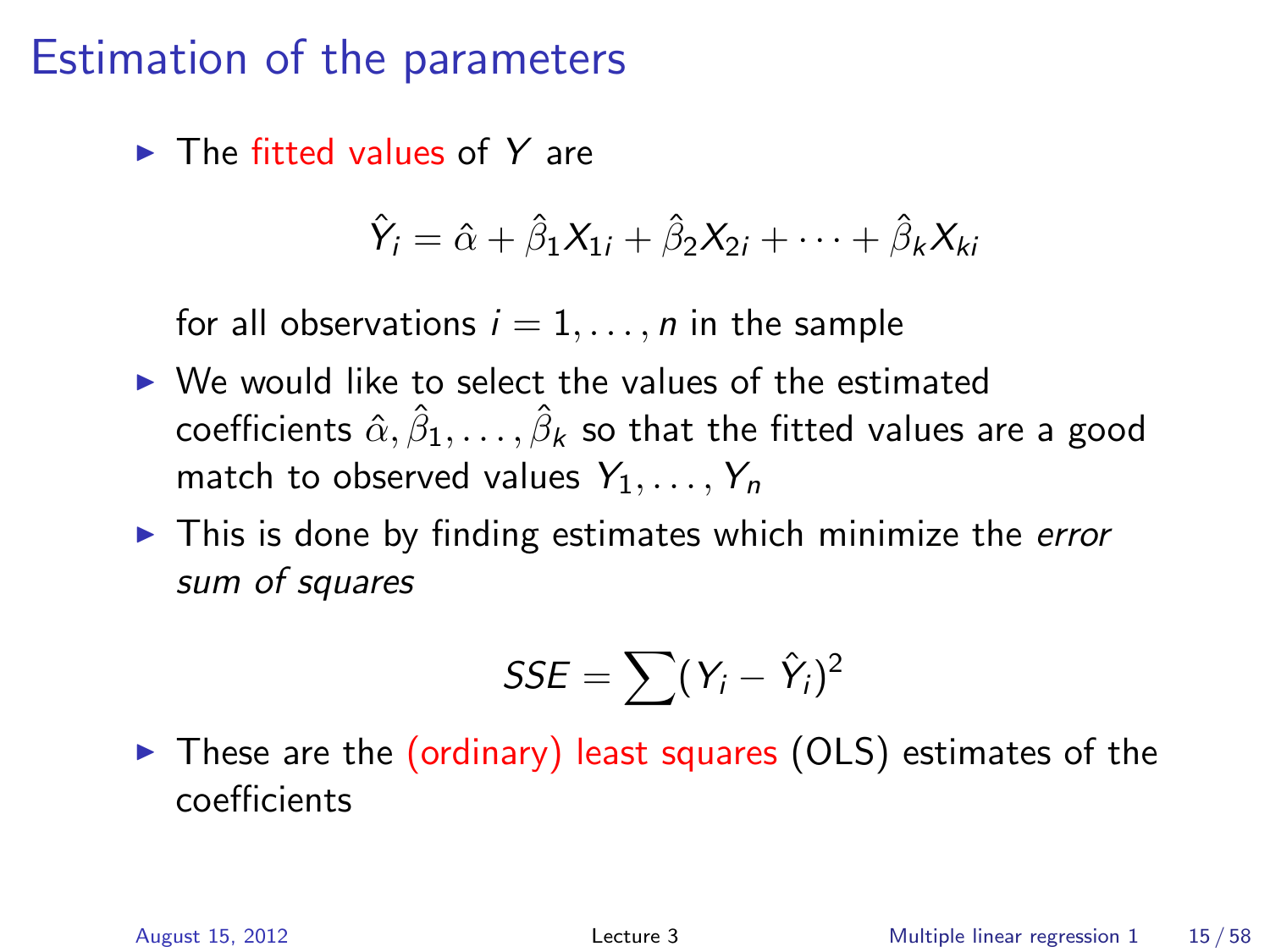

X

 $\ddot{\phantom{1}}$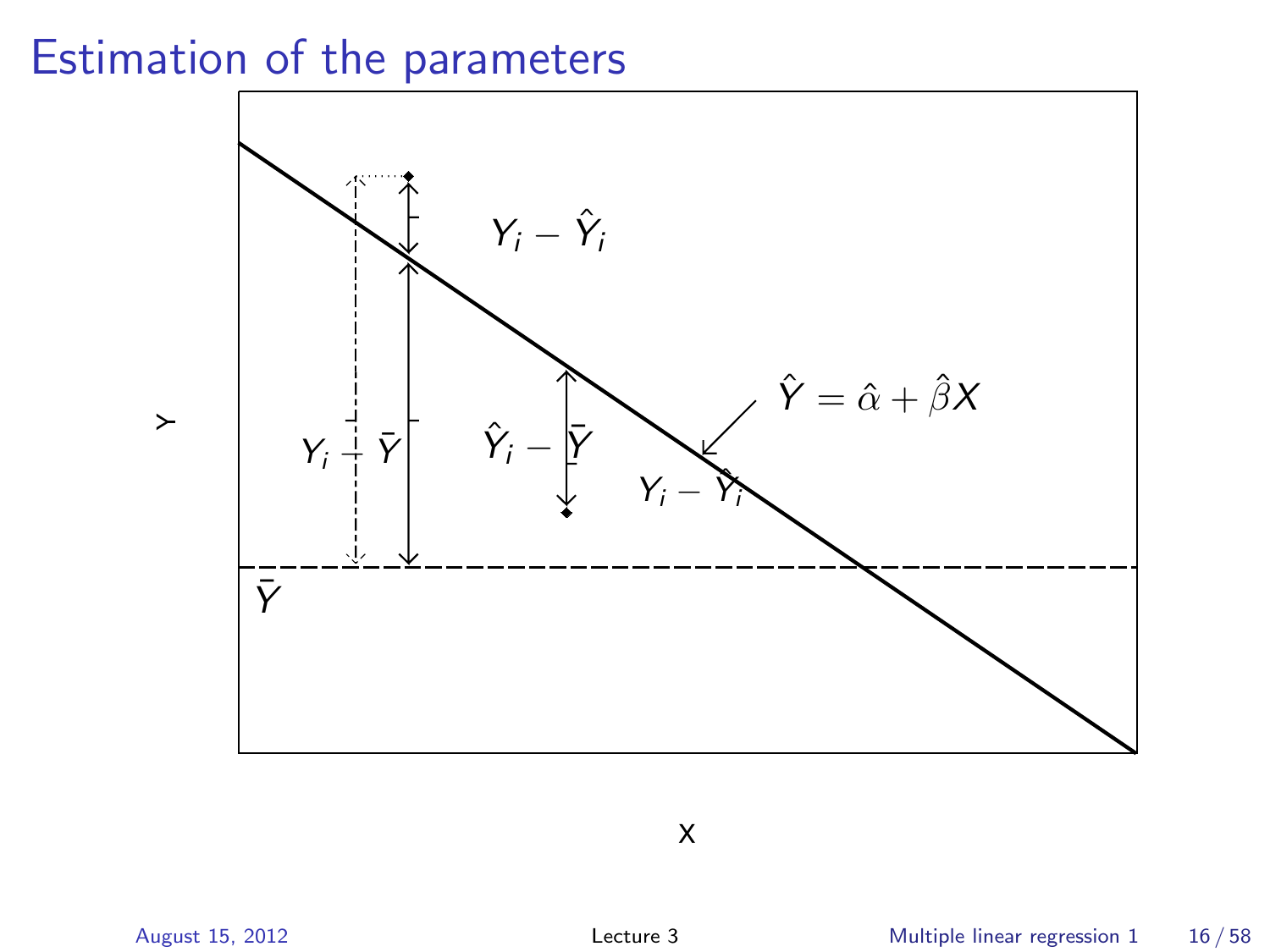Reminder: For the simple (one- $X$ ) linear model, the fitted values define a straight line:

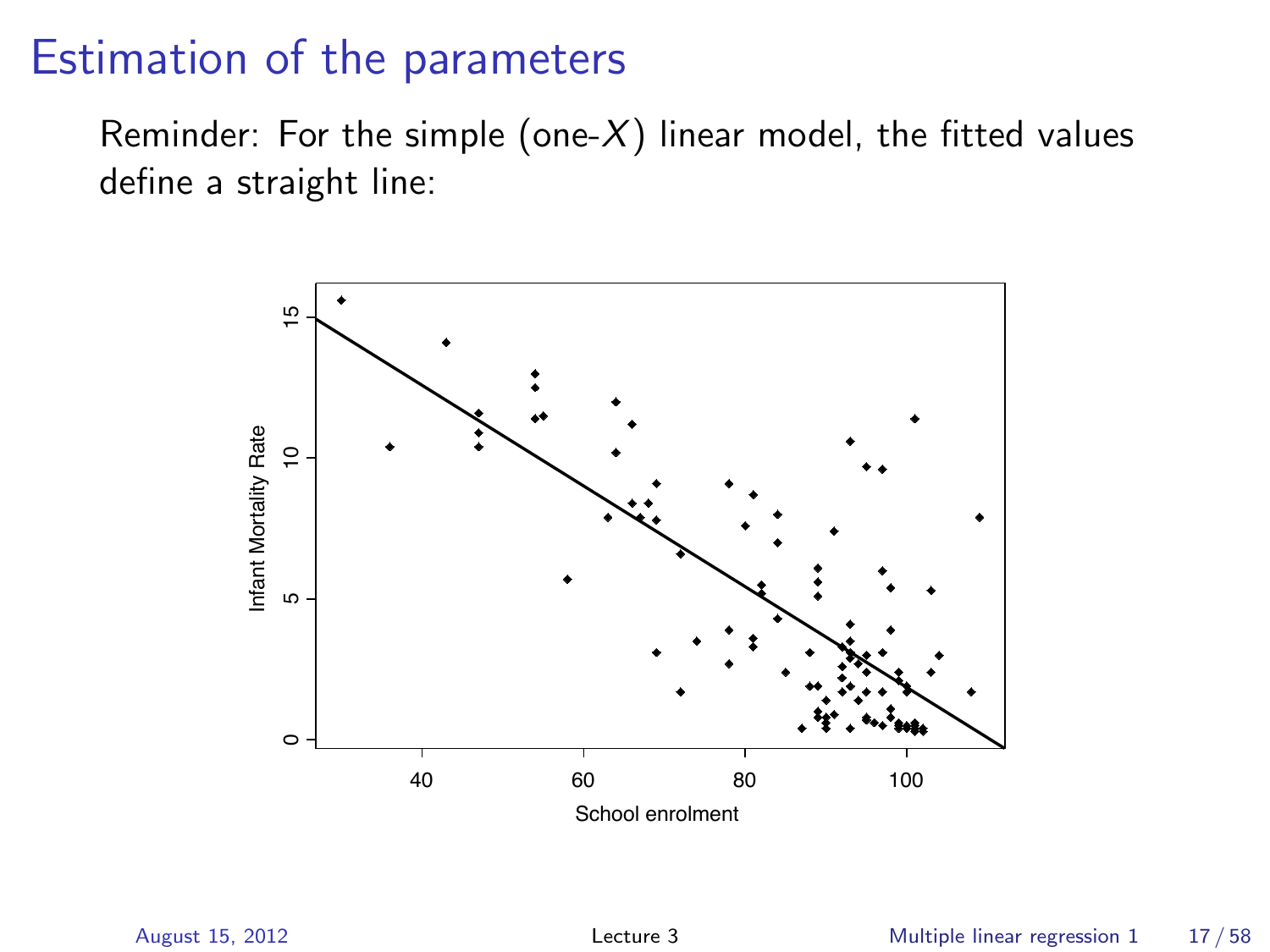- $\blacktriangleright$  Least squares estimates  $\hat{\beta}_j$  of the coefficients are easily calculated by a computer
- $\blacktriangleright$  Also produced are estimated standard errors ŝe $(\hat\beta_j)$  of the estimated coefficients
- Also produced is an estimate  $\hat{\sigma}$  of the residual standard deviation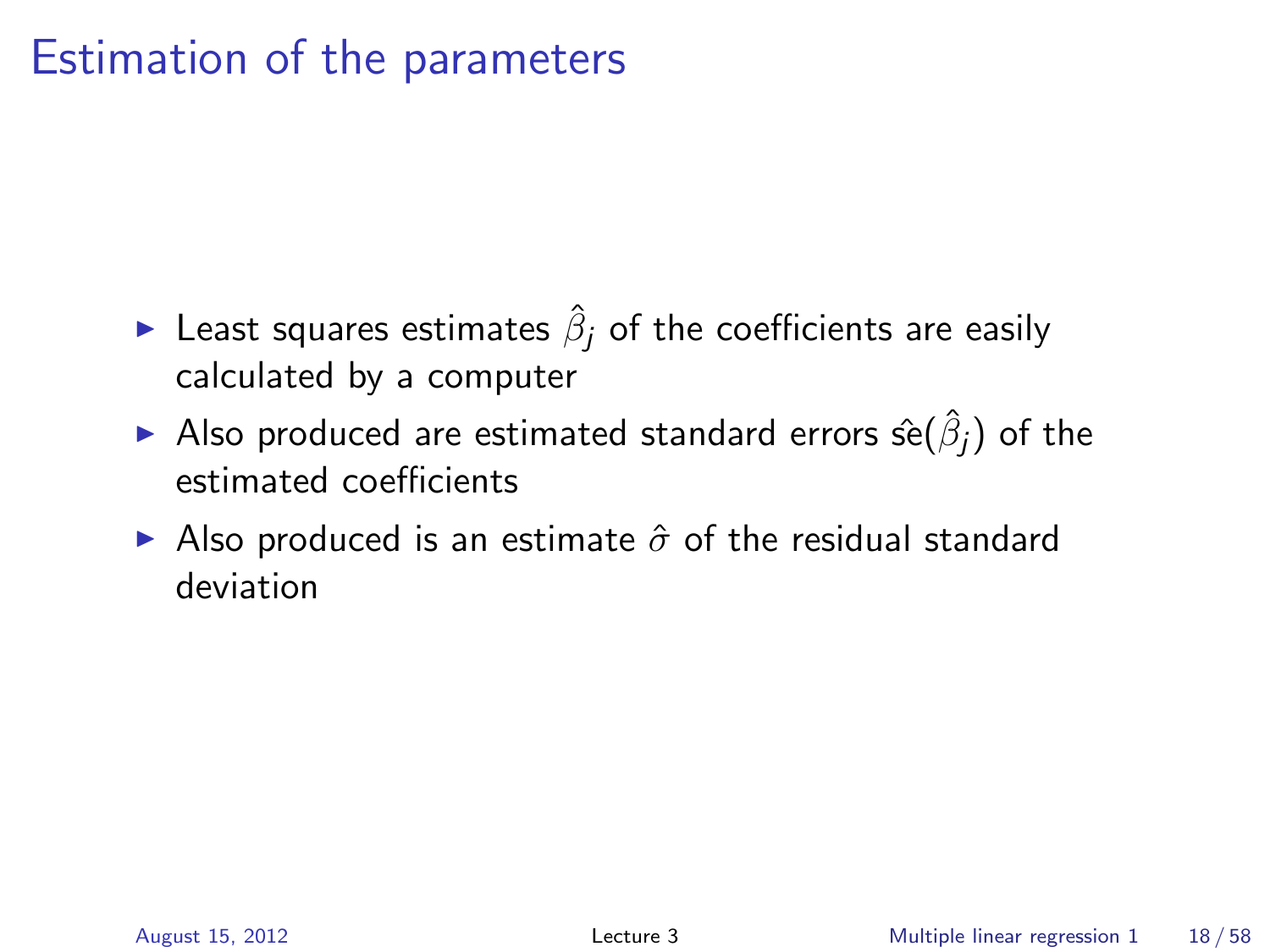## Fitted values for interpretation

 $\triangleright$  A fitted model can be interpreted using the regression coefficients  $\hat{\beta}_j$  as well as fitted (predicted) values

$$
\hat{Y} = \hat{\alpha} + \hat{\beta}_1 X_1 + \hat{\beta}_2 X_2 + \cdots + \hat{\beta}_k X_k
$$

for  $Y$ , calculated at some representative values of the explanatory variables

- $\blacktriangleright$  Methods of presentation:
	- $\triangleright$  Plots of fitted values given a continuous explanatory variable, fixing others at some values
	- $\triangleright$  Tables of fitted values, given an array of values for the explanatory variables

 $\triangleright$  See examples for GHI below, given age, education and income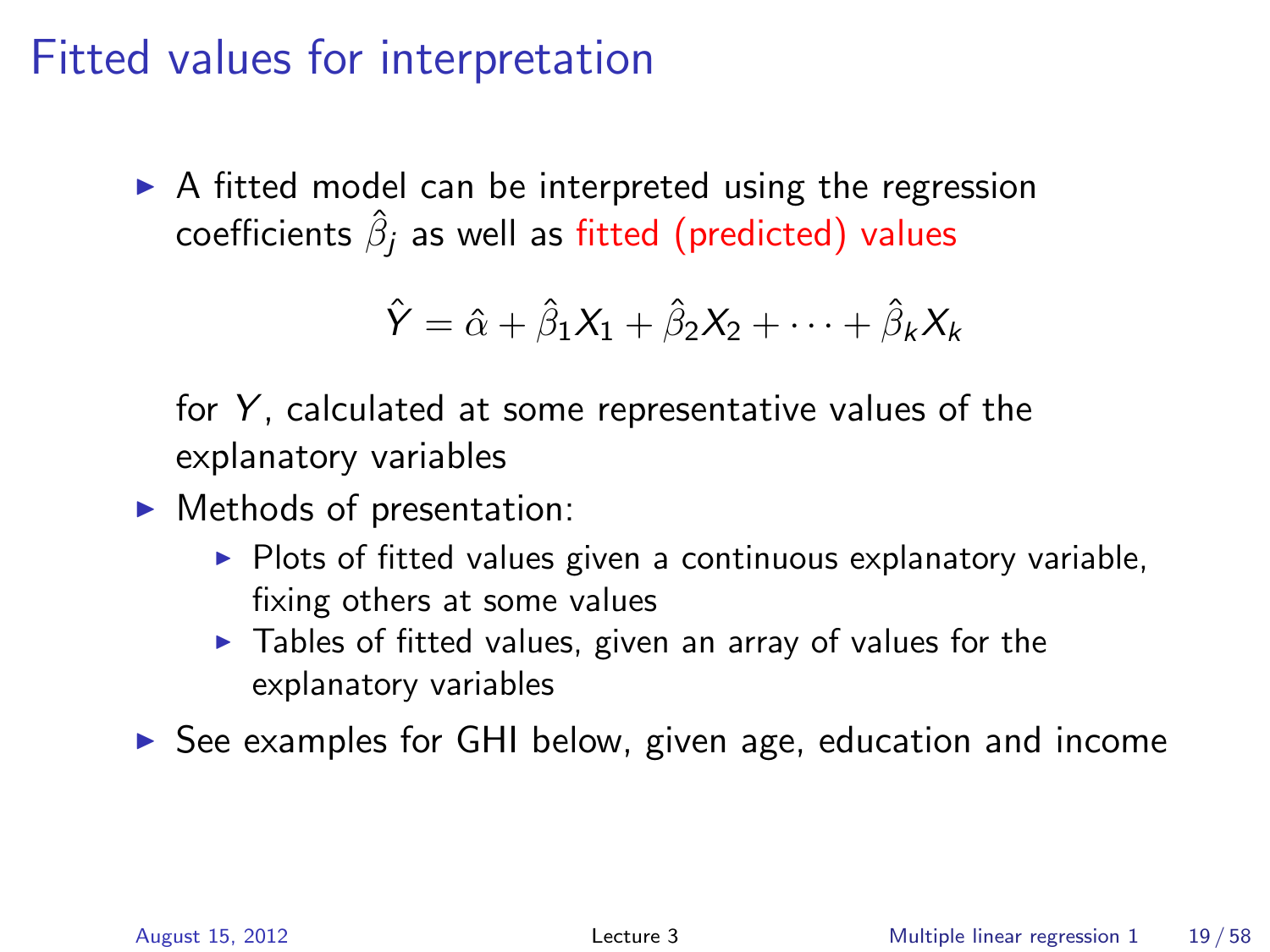## Fitted values of GHI given income



(Education fixed at 12 years)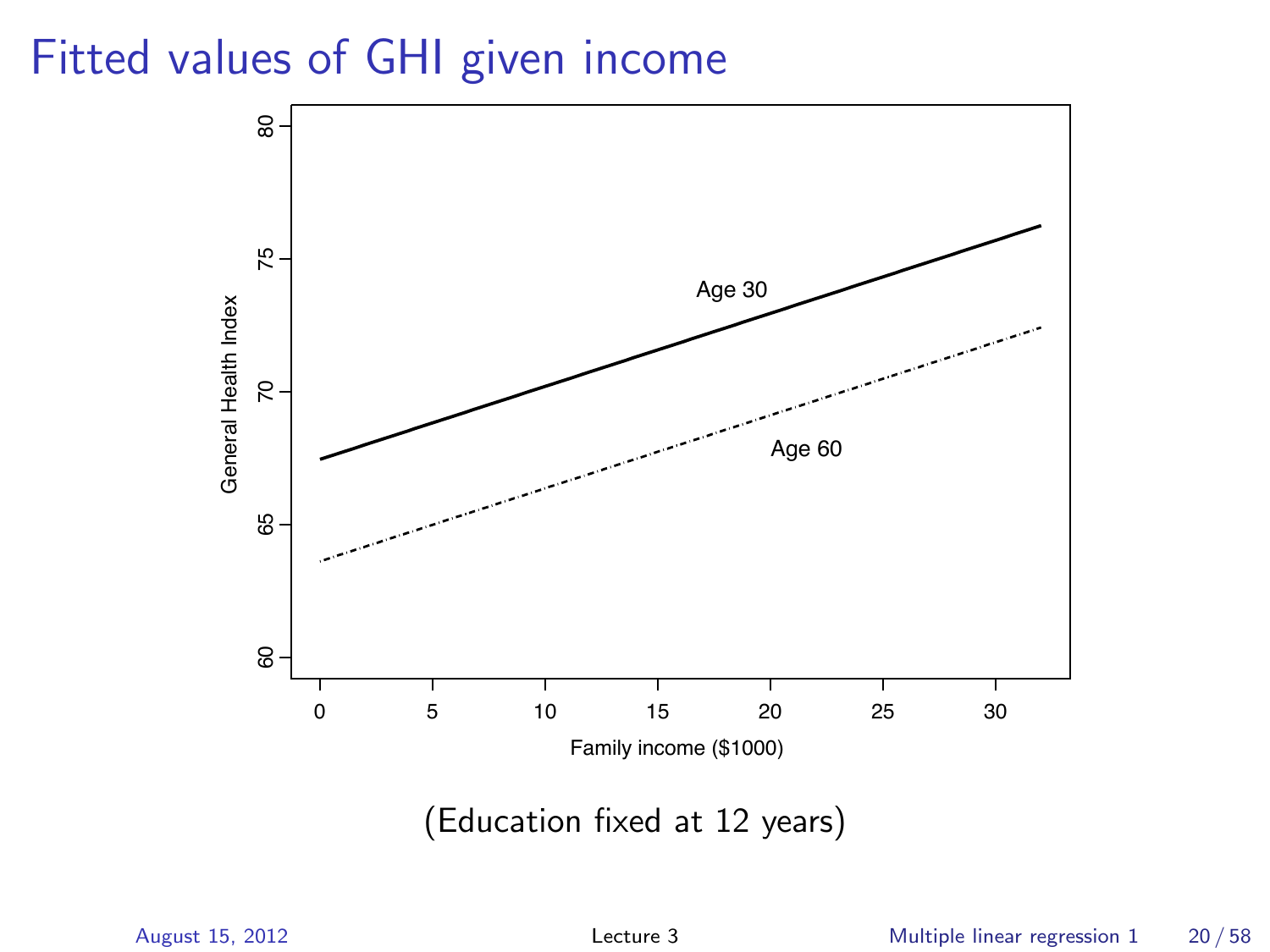# Fitted values of GHI

|          | Education |      |      |                         |      |           |      |      |      |
|----------|-----------|------|------|-------------------------|------|-----------|------|------|------|
|          |           |      |      |                         | 12   |           |      | 18   |      |
| Income   | 0         | 10   | 32   | 0                       | 10   | 32        | 0    | 10   | 32   |
| Age $16$ | 57.4      | 60.1 |      | $66.2$   69.2 72.0 78.0 |      |           |      |      |      |
| 35       | 54.9      | 57.7 | 63.7 | 66.8                    | 69.6 | 75.6      | 72.8 | 75.5 | 81.6 |
| 62       | 51.5      | 54.2 | 60.3 | 63.4                    |      | 66.1 72.2 | 69.3 | 72.1 | 78.1 |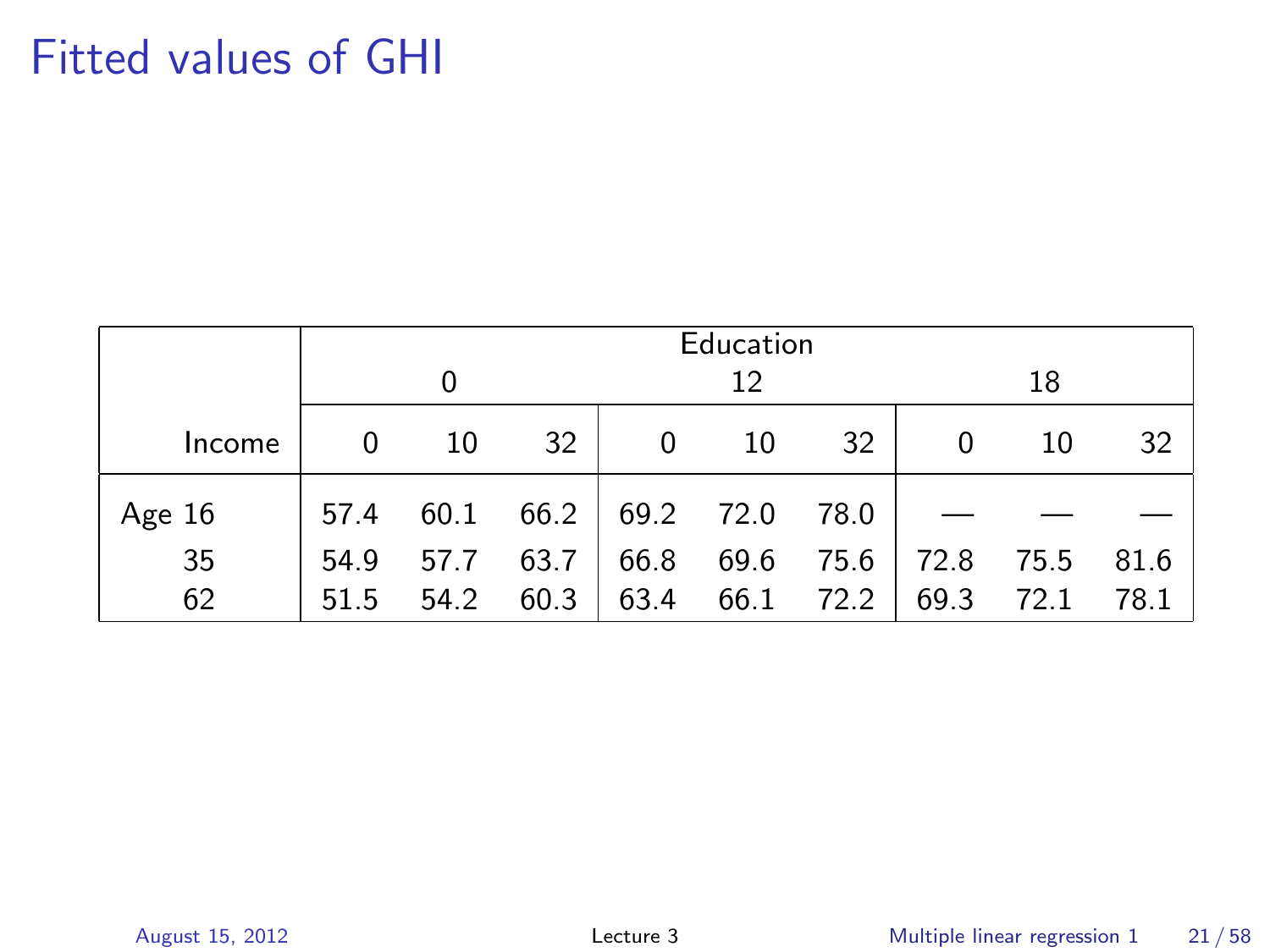$\triangleright$  Consider the following null hypothesis for the coefficient of an explanatory variable  $\mathcal{X}_{j}$ :

$$
H_0: \beta_j = 0
$$

against the alternative hypothesis

$$
H_a: \beta_j \neq 0,
$$

both with no claims about the coefficients of the other explanatory variables

- $\blacktriangleright$  In other words.
	- $H_0$ : There is no partial association between  $X_i$  and Y, controlling for the other explanatory variables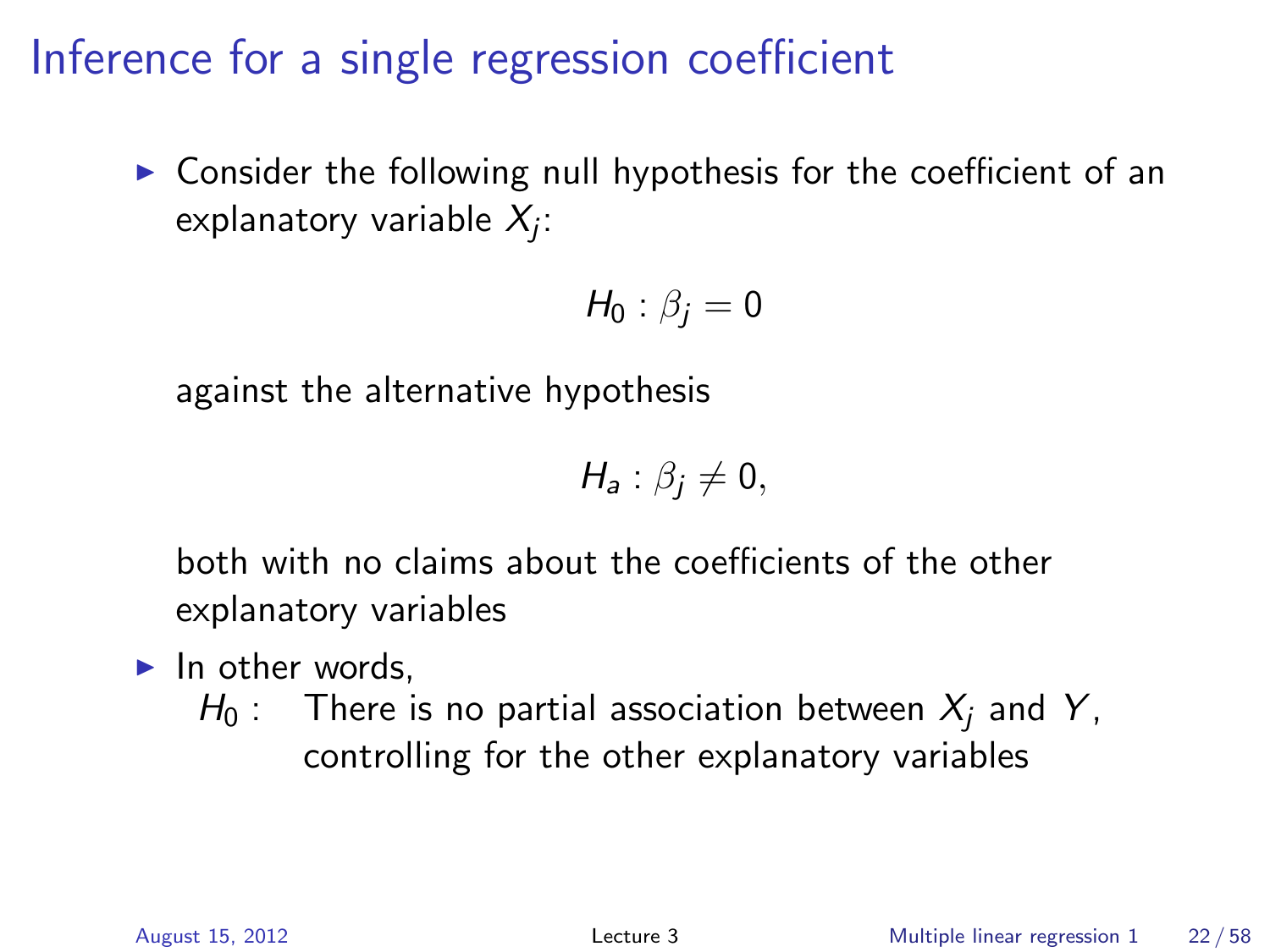$\triangleright$  This is tested using the *t*-test statistic

$$
t=\frac{\hat{\beta}_j}{\hat{\mathsf{se}}(\hat{\beta}_j)}
$$

- $\triangleright$  When  $H_0$  is true, the sampling distribution of t is a t distribution with  $n - (k + 1)$  degrees of freedom (k is the number of explanatory variables)
- $\blacktriangleright$  The P-value is calculated just as before
- If the null hypothesis is not rejected, the implication is that  $X_i$ may be dropped from the model (while keeping the other explanatory variables in the model)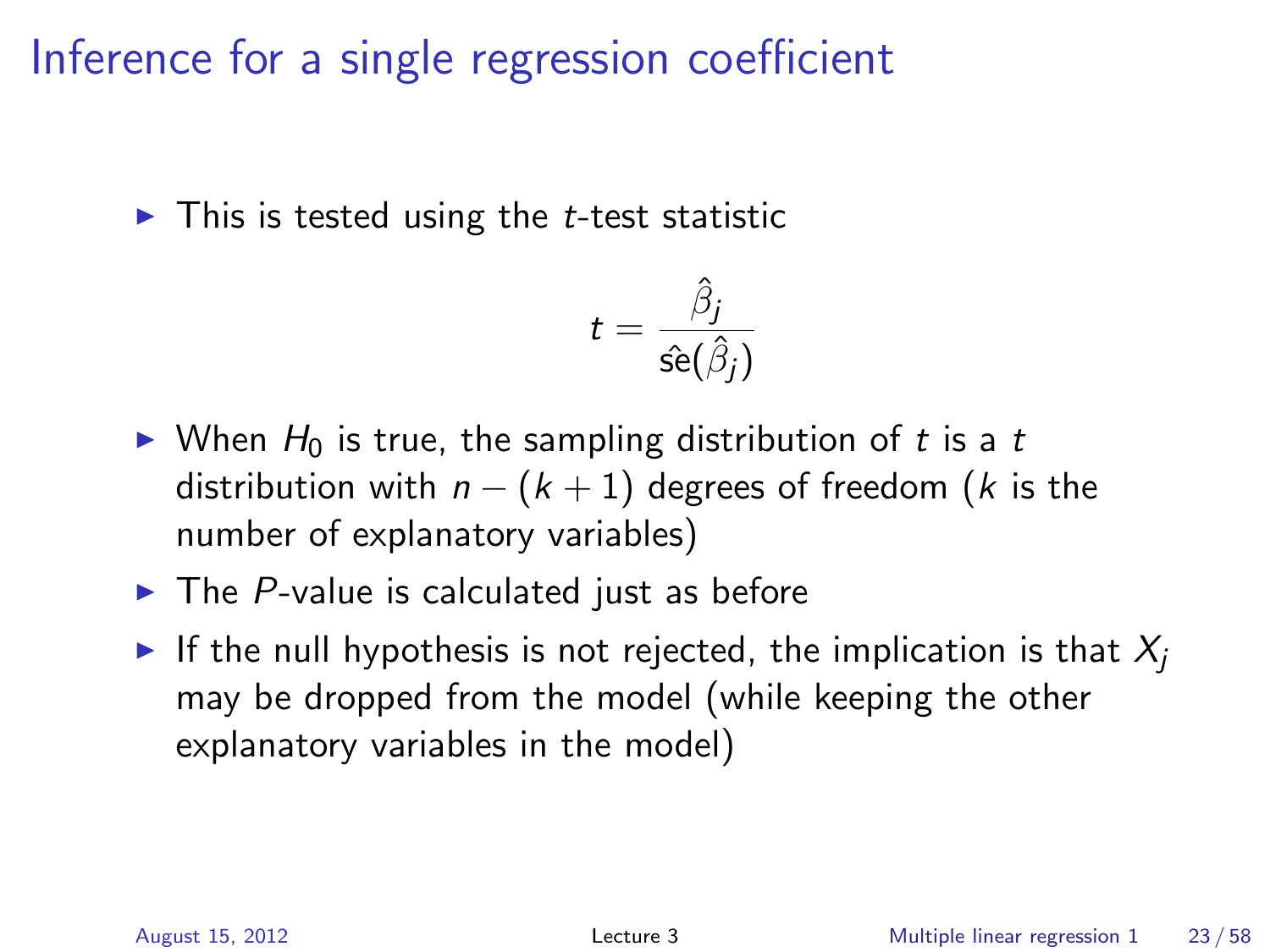$\triangleright$  For example, in the model for GHI given age, education and income, the coefficient of education is  $\hat{\beta}_{\sf education} =$  0.990 and  $\hat{\rm se}(\hat\beta_{\rm education})=$   $0.143$ , so

$$
t = \frac{0.990}{0.143} = 6.91
$$

for which  $P < 0.001$ 

 $\triangleright$  Thus there is strong evidence of a partial association between education and GHI, even controlling for age and income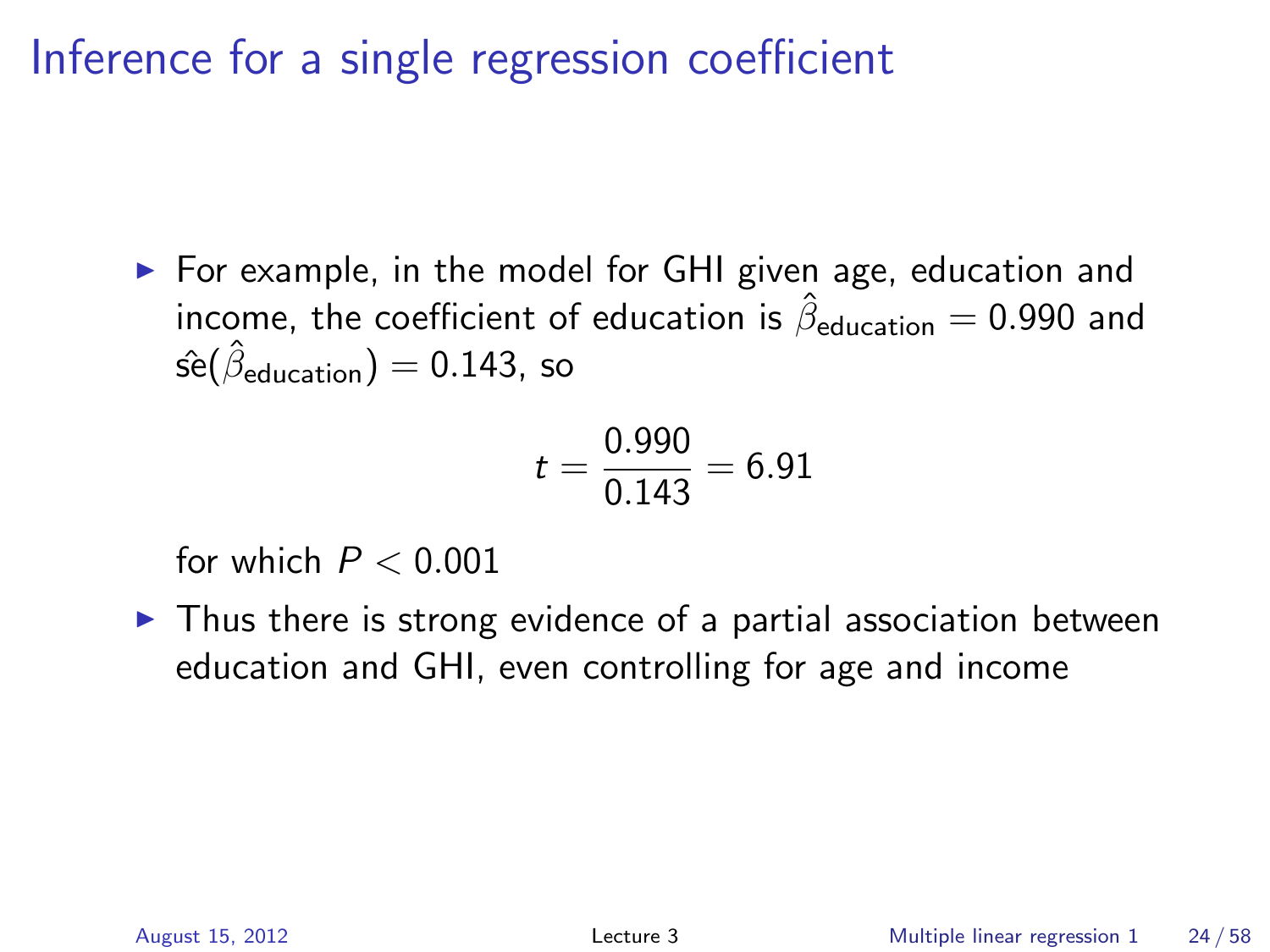- $\blacktriangleright$  Similarly,  $P < 0.001$  for tests of the effects of both age and income, so both of these have a partial effect as well
- If, however, we add work experience to the model, the test of its coefficient has  $P = 0.563$ 
	- $\triangleright$  Length of work experience has no partial effect on GHI, once we control for age, education and income, so it does not need to be included in the model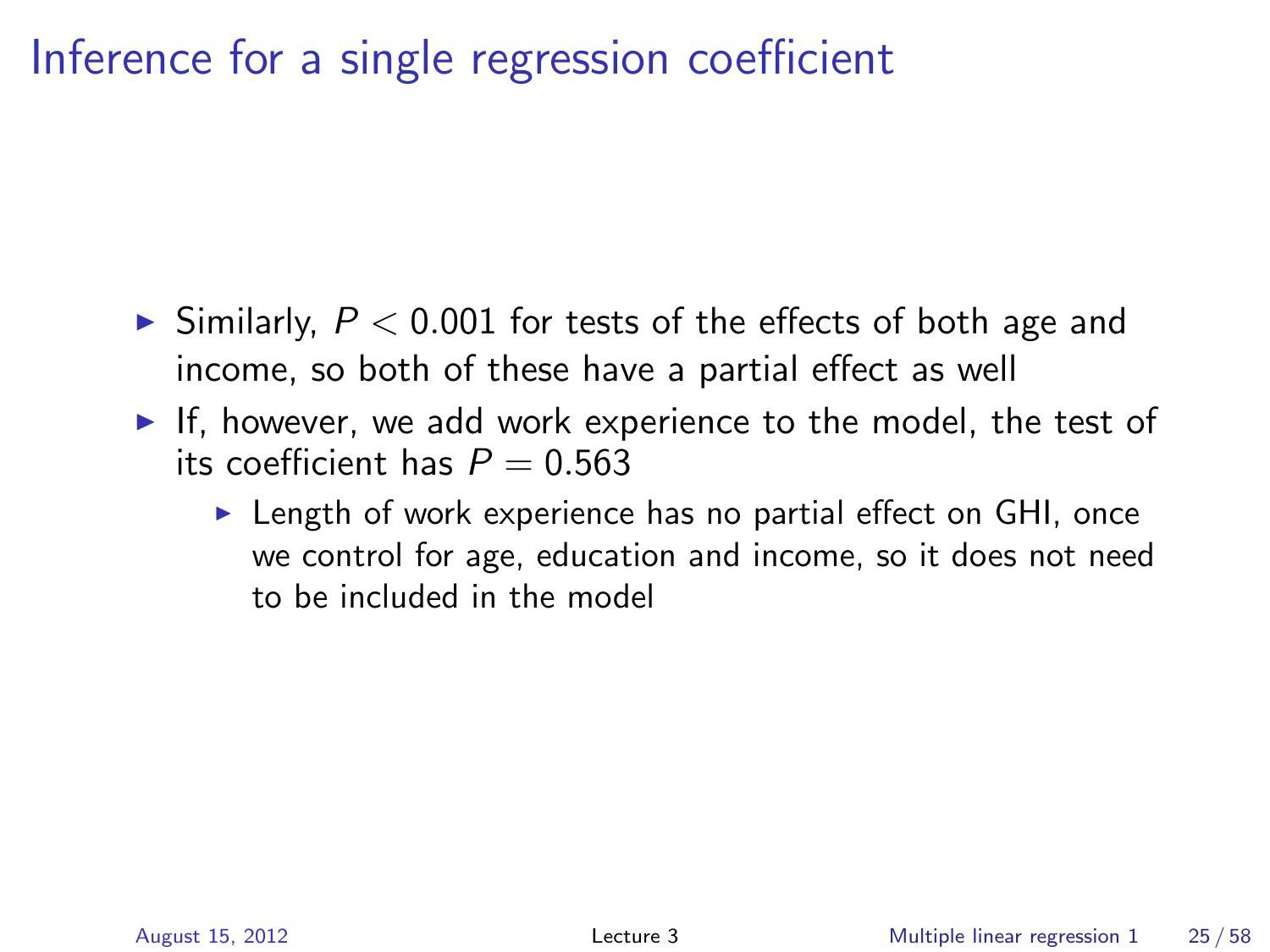|                           |           |           | Model     |           |                  |
|---------------------------|-----------|-----------|-----------|-----------|------------------|
| Variable                  | (1)       | (2)       | (3)       | (4)       | (5)              |
| Age                       | $-0.138$  | $-0.089$  | $-0.184$  | $-0.128$  | $-0.142$         |
|                           | (< 0.001) | (0.004)   | (< 0.001) | (< 0.001) | (< 0.001)        |
| Education                 |           | 1.157     |           | 0.990     | 0.981            |
|                           |           | (< 0.001) |           | (< 0.001) | (< 0.001)        |
| Income                    |           |           | 0.391     | 0.275     | 0.277            |
|                           |           |           | (< 0.001) | (< 0.001) | (< 0.001)        |
| Experience                |           |           |           |           | 0.002<br>(0.563) |
| (Constant)                | 74.777    | 58.801    | 72.383    | 59.417    | 59.723           |
| $R^2$                     | 0.012     | 0.051     | 0.035     | 0.061     | 0.061            |
| (P-values in parentheses) |           |           |           |           |                  |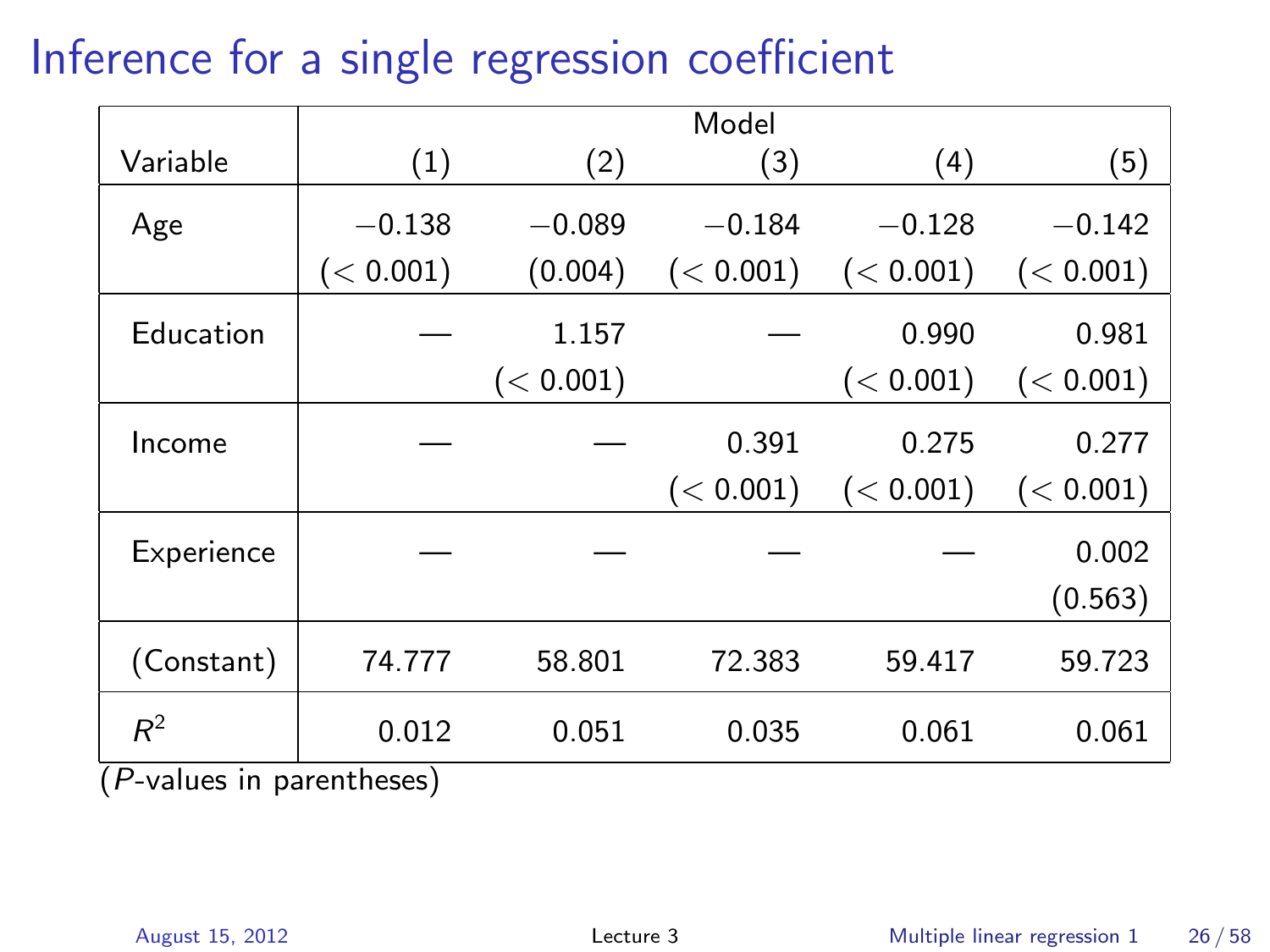## Confidence intervals

 $\blacktriangleright$  A confidence interval for a single regression coefficient  $\beta_j$  is

$$
\hat{\beta}_j \pm t_{\alpha/2}^{(n-(k+1))} \hat{\rm se}(\hat{\beta}_j)
$$

where  $t_{\alpha/2}^{(n-(k+1))}$  $\frac{d(n-(k+1))}{d(n)}$  is the multiplier from the  $t_{n-(k+1)}$ distribution for the required confidence level

- $\triangleright$  or approximately from the standard normal distribution, e.g. 1.96 for 95% intervals
- $\triangleright$  For example, 95% confidence interval for the coefficient of education in the model discussed above is

$$
0.990 \pm 1.96 \times 0.143 = (0.709; 1.272)
$$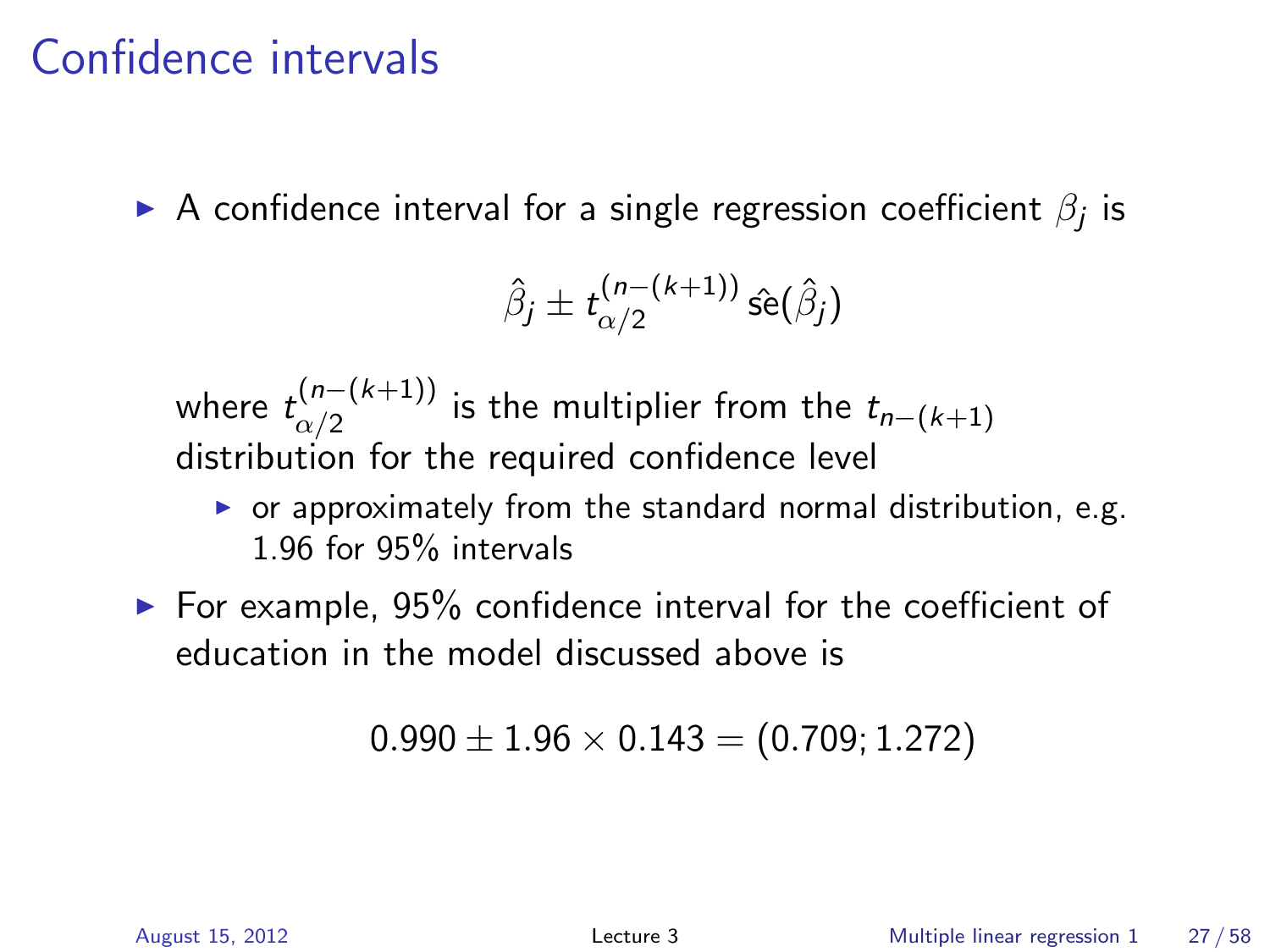## An example

- $\triangleright$  Data from the Rand Health Insurance Experiment (HIE): see S. 4.1 of the coursepack
- $\blacktriangleright$   $n = 1699$  respondents to a survey at the start of the study
- $\triangleright$  Response variable Y: Respondent's diastolic blood pressure at the end of the study
- $\triangleright$  Various explanatory variables considered today for illustration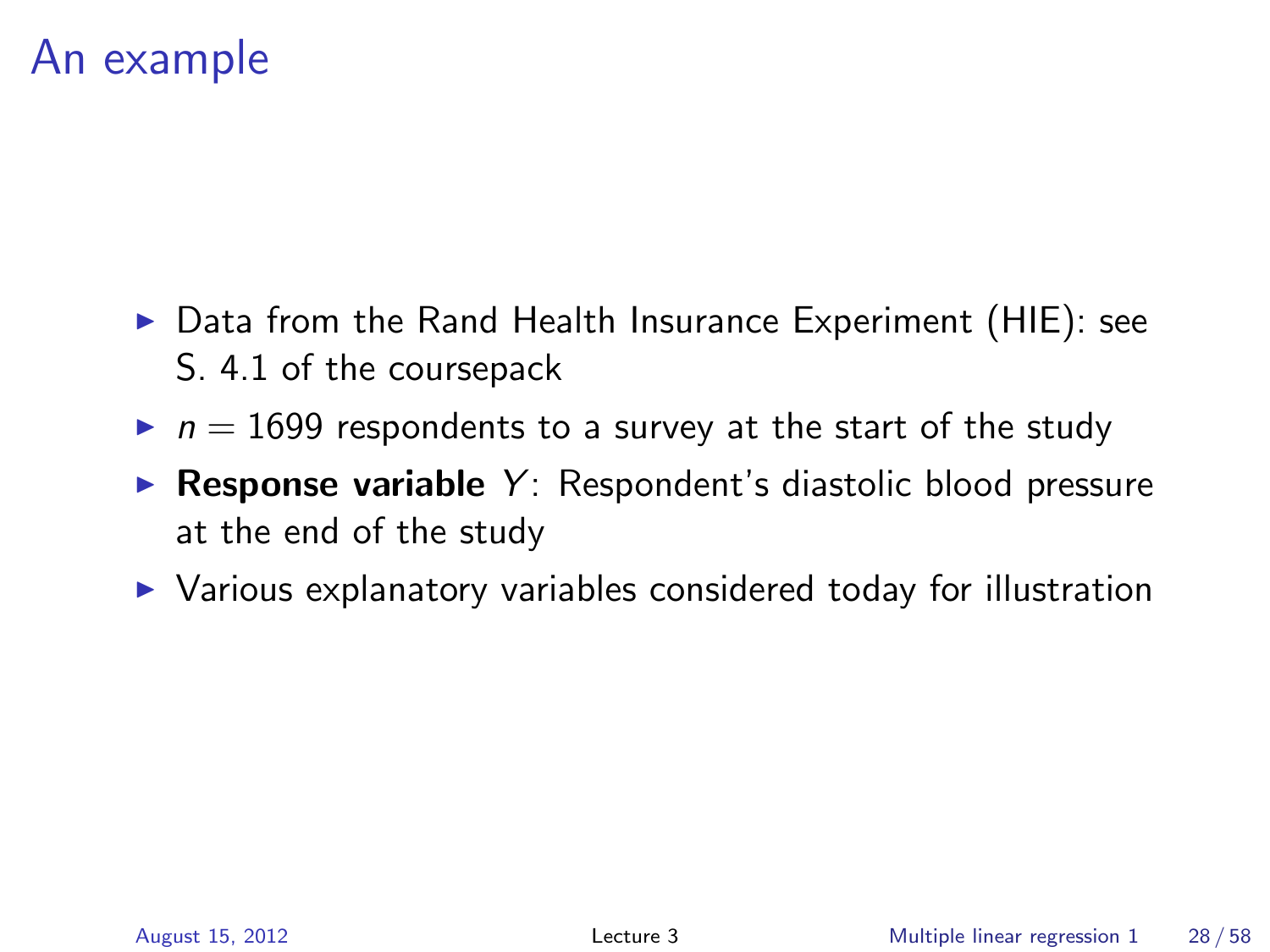### Dummy variables

- $\triangleright$  Categorical explanatory variables are included in regression models as dummy variables (indicator variables)
	- $\triangleright$  Variables with only two values, 0 and 1
	- $\triangleright$  1 if a subject's value of a categorical variable is in a particular category, 0 if not
- $\triangleright$  For example, a person's sex may be entered as the dummy variable for men:

$$
X = \begin{cases} 1 & \text{if the person is male} \\ 0 & \text{otherwise} \end{cases}
$$

or as the dummy for women (but not both)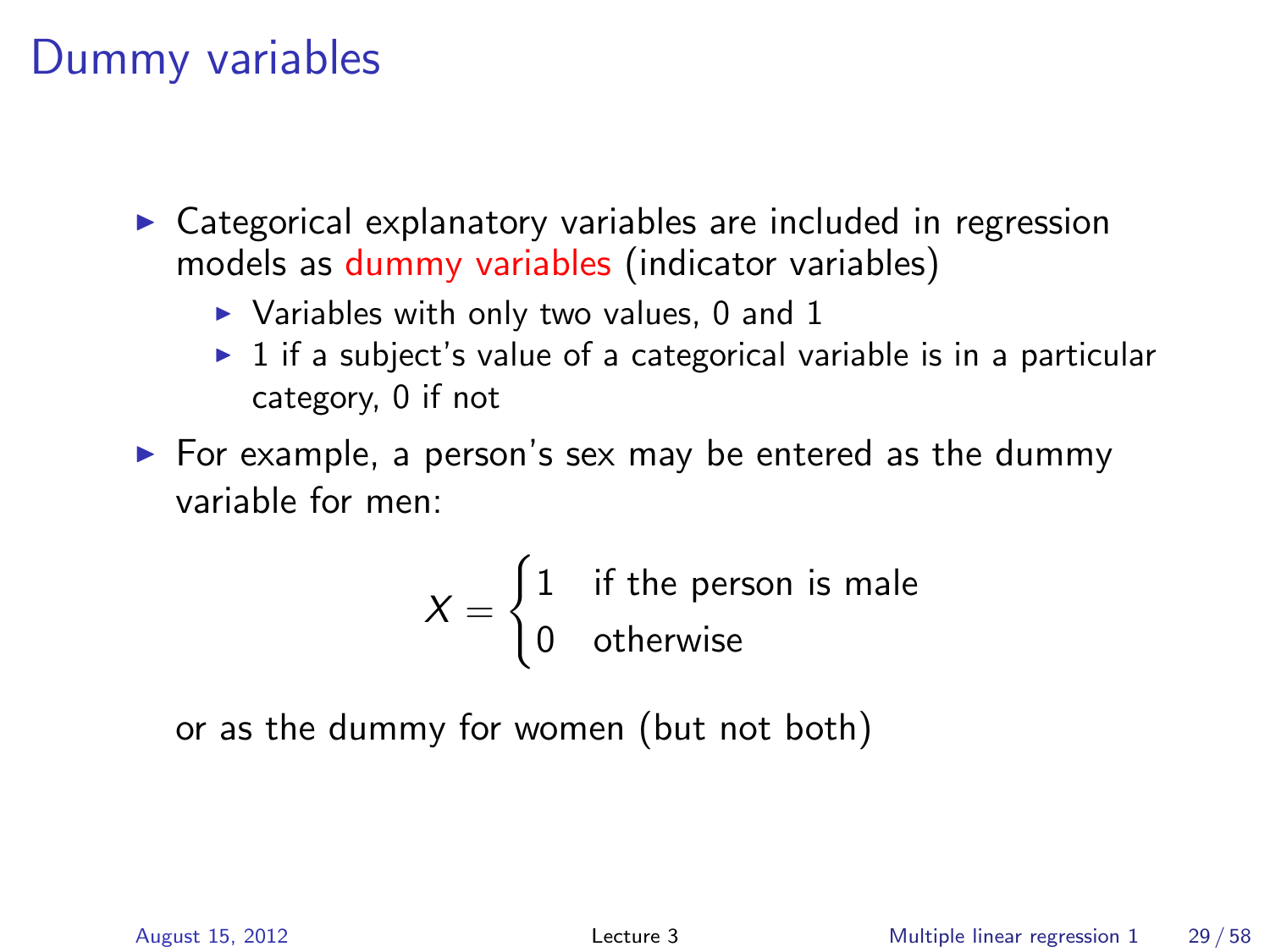# Coefficients of dummy variables

 $\triangleright$  Consider a model with only dummy for men as explanatory variable:

For men:  $E(Y) = \alpha + \beta X = \alpha + \beta \times 1 = \alpha + \beta$ For women:  $E(Y) = \alpha + \beta X = \alpha + \beta \times 0 = \alpha$ Difference:  $\beta$ 

In short, the coefficient of the dummy variable for men is the expected difference in Y between men and women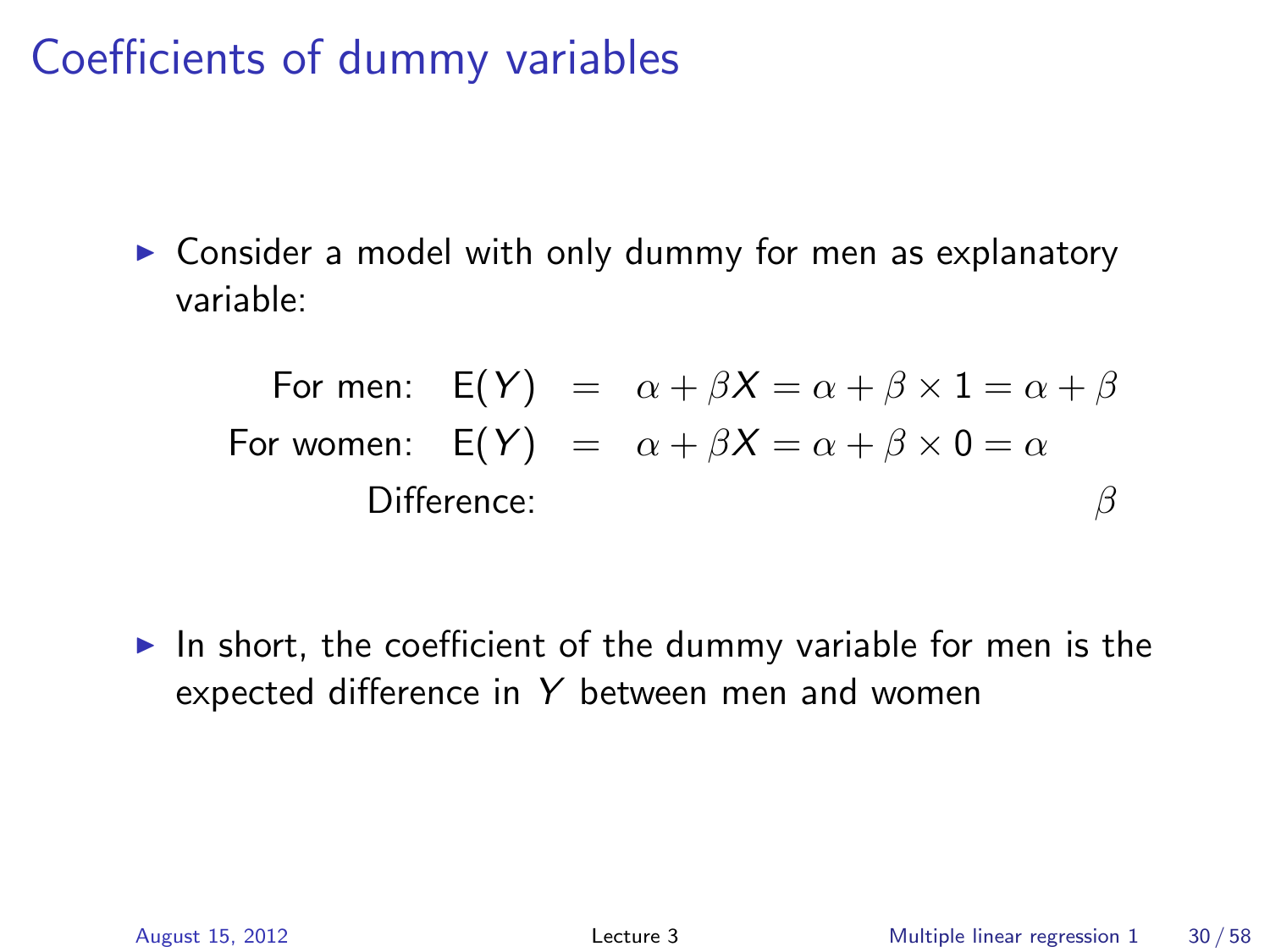# Coefficients of dummy variables

- $\triangleright$  This is the two-group model considered in lecture 2, and  $\beta$  is the group (sex) difference in expected Y
- $\blacktriangleright$  Least squares estimates are here

$$
\begin{array}{rcl}\n\hat{\alpha} & = & \bar{Y}_{\text{woman}} \\
\hat{\beta} & = & \bar{Y}_{\text{men}} - \bar{Y}_{\text{woman}}\n\end{array}
$$

- **►** The *t*-test for the null hypothesis that  $\beta = 0$  and confidence interval for  $\beta$  are the same as the inference for group difference of means in lecture 2
- $\triangleright$  This is the simplest example of an Analysis of Variance (ANOVA) model: linear regression models with only categorical explanatory variables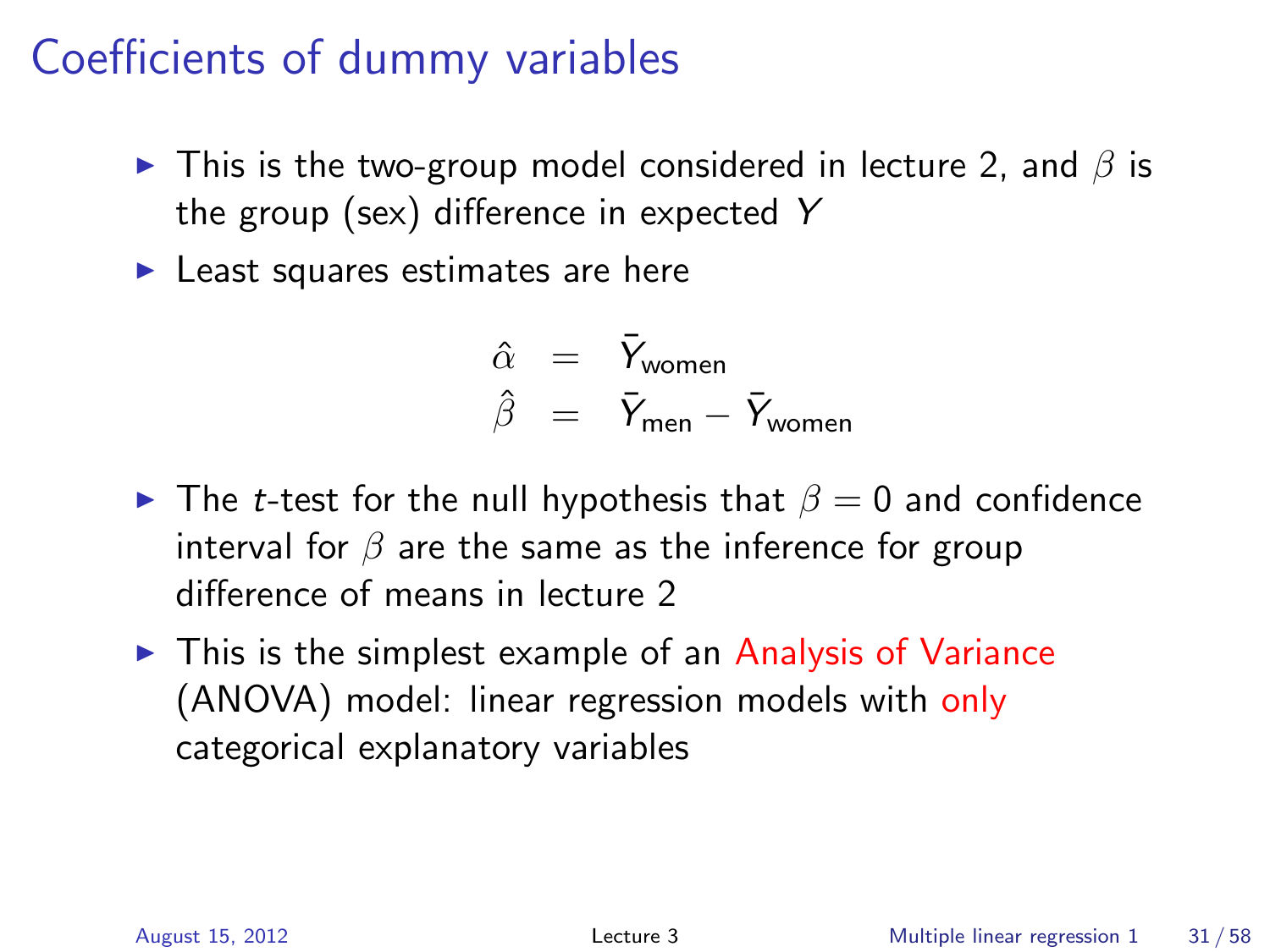# Coefficients of dummy variables

- $\triangleright$  More generally, dummy variables may be included in multiple linear models together with other (continuous or dummy) explanatory variables
- $\blacktriangleright$  In general, the coefficients of dummy variables are interpreted as expected differences in  $Y$  between units at different levels of categorical variables, controlling for other variables in the model
- $\triangleright$  A *t*-test for the hypothesis that such a coefficient is 0 is a test of no such difference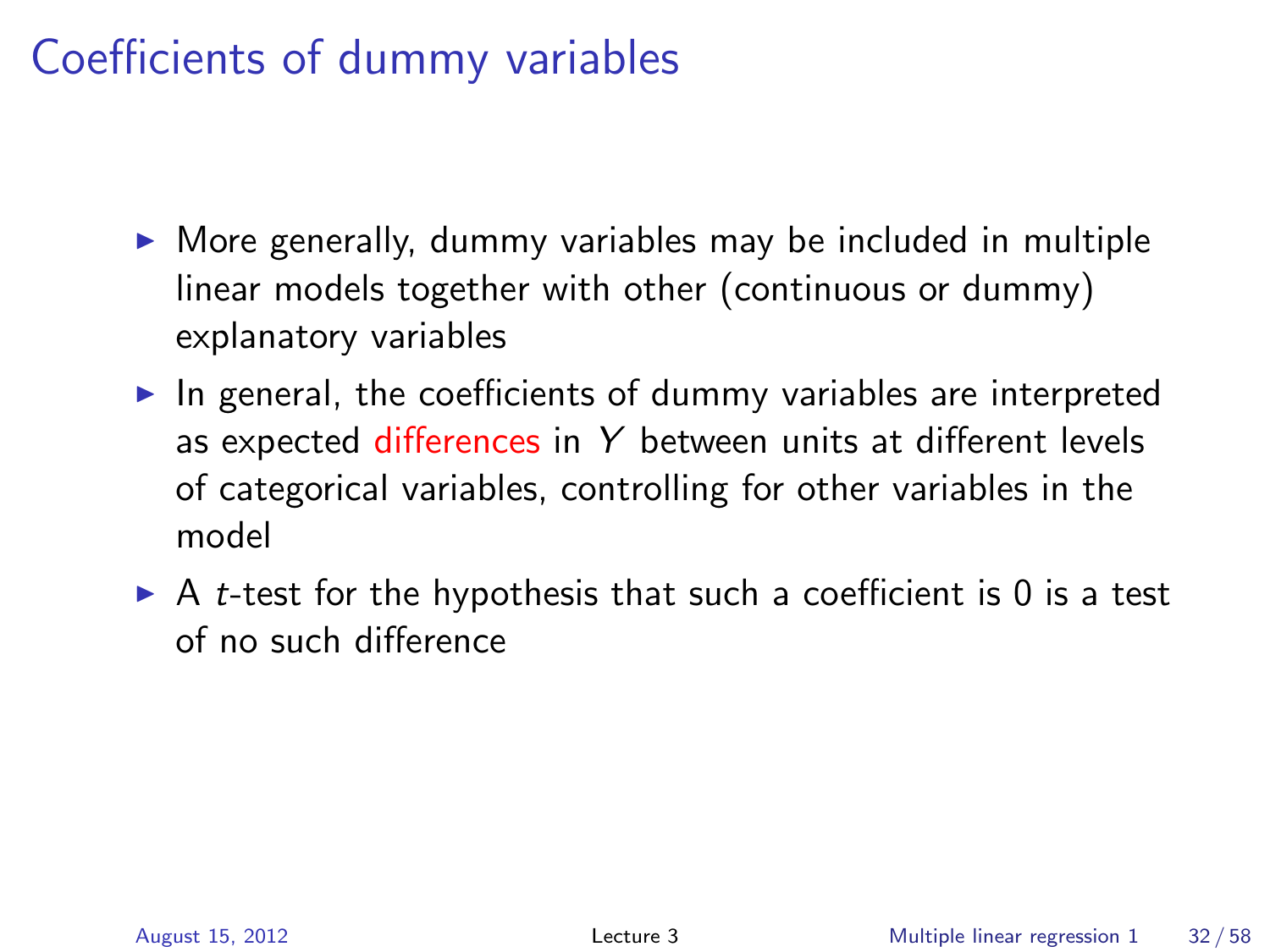## Example from HIE data

- $\triangleright$  Models for diastolic blood pressure at exit  $(Y)$ , given
	- $\triangleright$  Control variables: initial blood pressure, age and sex (as dummy for men)
	- $\triangleright$  Dummy variable for free health care (0 for all other insurance plans)
- $\blacktriangleright$  The coefficient of the free-care dummy is -1.544, with  $P = 0.013$ 
	- $\triangleright$  Thus the expected blood pressure at exit is 1.544 points lower for participants on free care than for those on some other plan, controlling for initial blood pressure, age and sex
	- $\triangleright$  This difference is statistically significant, at the 5% level
	- $\blacktriangleright$  The 95% confidence interval for this difference is (-2.76; -0.33)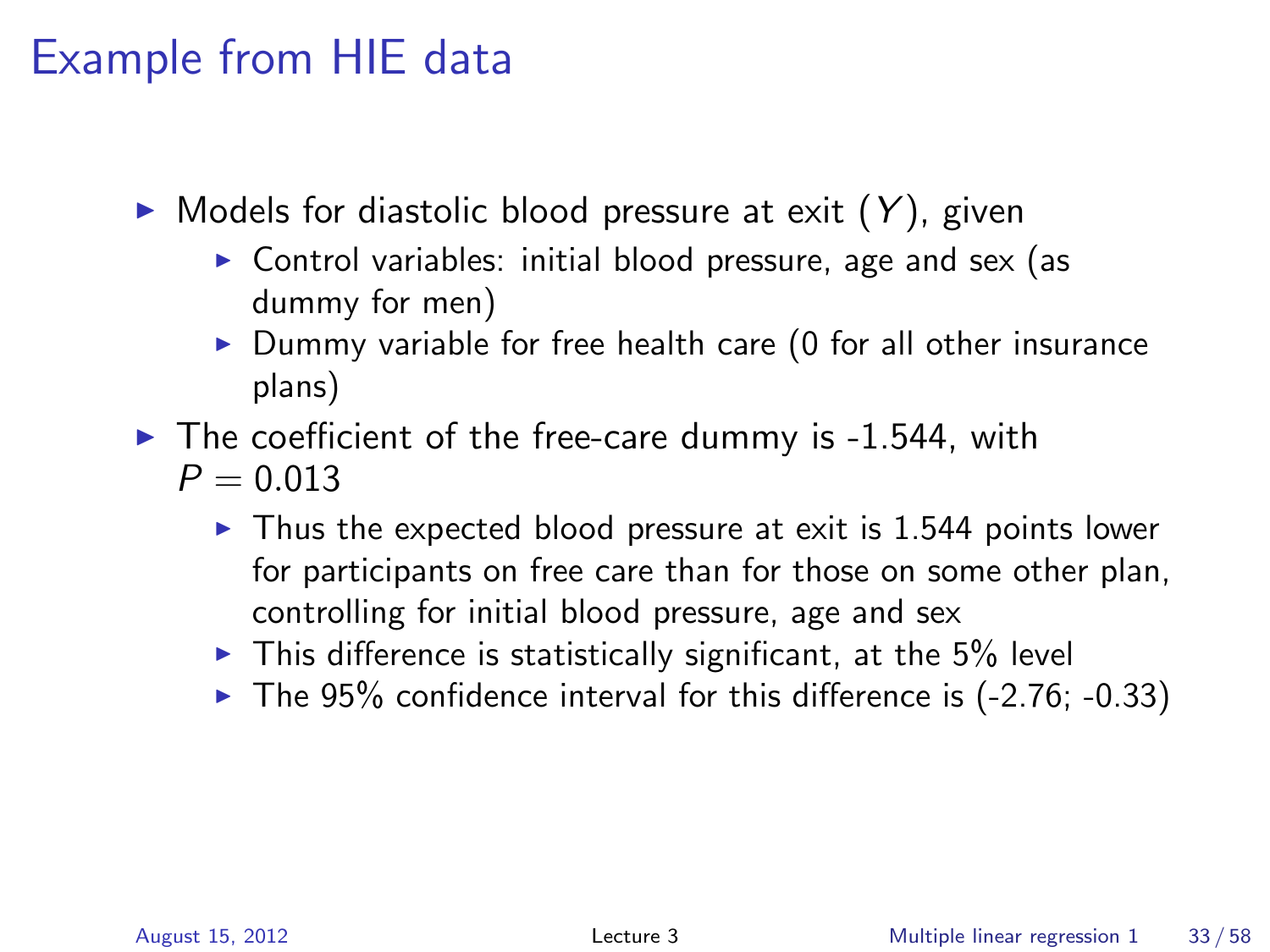## Example from HIE data

| Response variable: Diastolic blood pressure at exit |          |       |         |            |  |  |
|-----------------------------------------------------|----------|-------|---------|------------|--|--|
| Explanatory                                         |          |       |         |            |  |  |
| variable                                            |          | s.e.  | t       | $P$ -value |  |  |
| Constant                                            | 31.98    |       |         |            |  |  |
| <b>Initial BB</b>                                   | 0.249    | 0.027 | 9.10    | < 0.001    |  |  |
| Age                                                 | $-0.186$ | 0.026 | $-7.25$ | < 0.001    |  |  |
| Sex: male                                           | 3.938    | 0.977 | 4.03    | < 0.001    |  |  |
| Free health care                                    | $-1.544$ | 0.621 | $-2.49$ | 0.013      |  |  |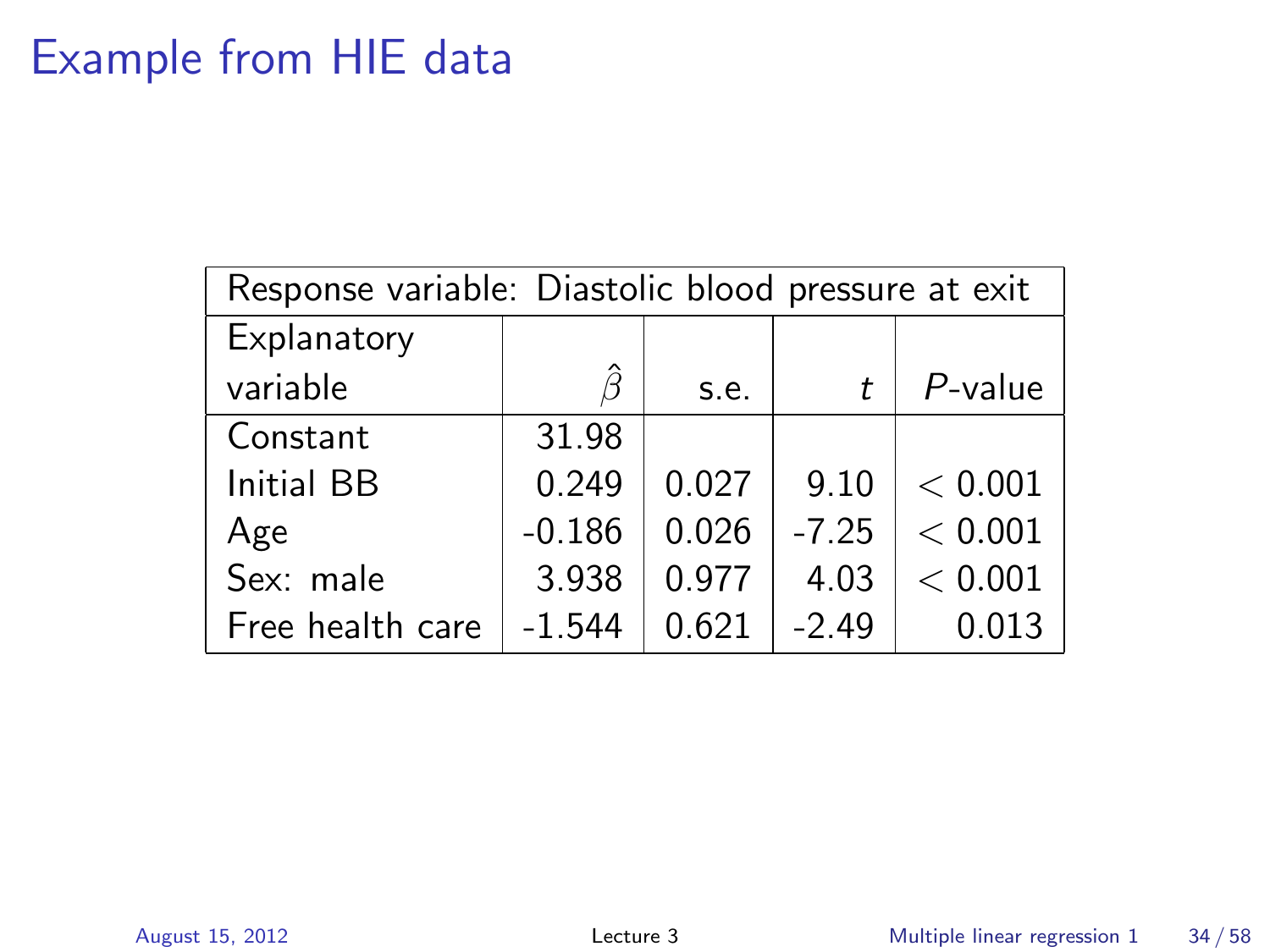## Variables with more categories

- $\triangleright$  Dummy variables are also used for explanatory variables with more than two categories
	- $\triangleright$  e.g. smoking status: never smoked/ex-smoker/current smoker
- $\triangleright$  Dummy variables for all but one of the categories are included in the model
- $\triangleright$  The category without a dummy is the reference (baseline) category
- $\blacktriangleright$  The coefficient of the dummy of a category is the expected difference in  $Y$  between that category and the baseline
	- $\triangleright$  Differences between non-baseline categories are given by differences of their coefficients
- $\blacktriangleright$  The choice of the baseline is arbitrary: the model is the same, whatever the choice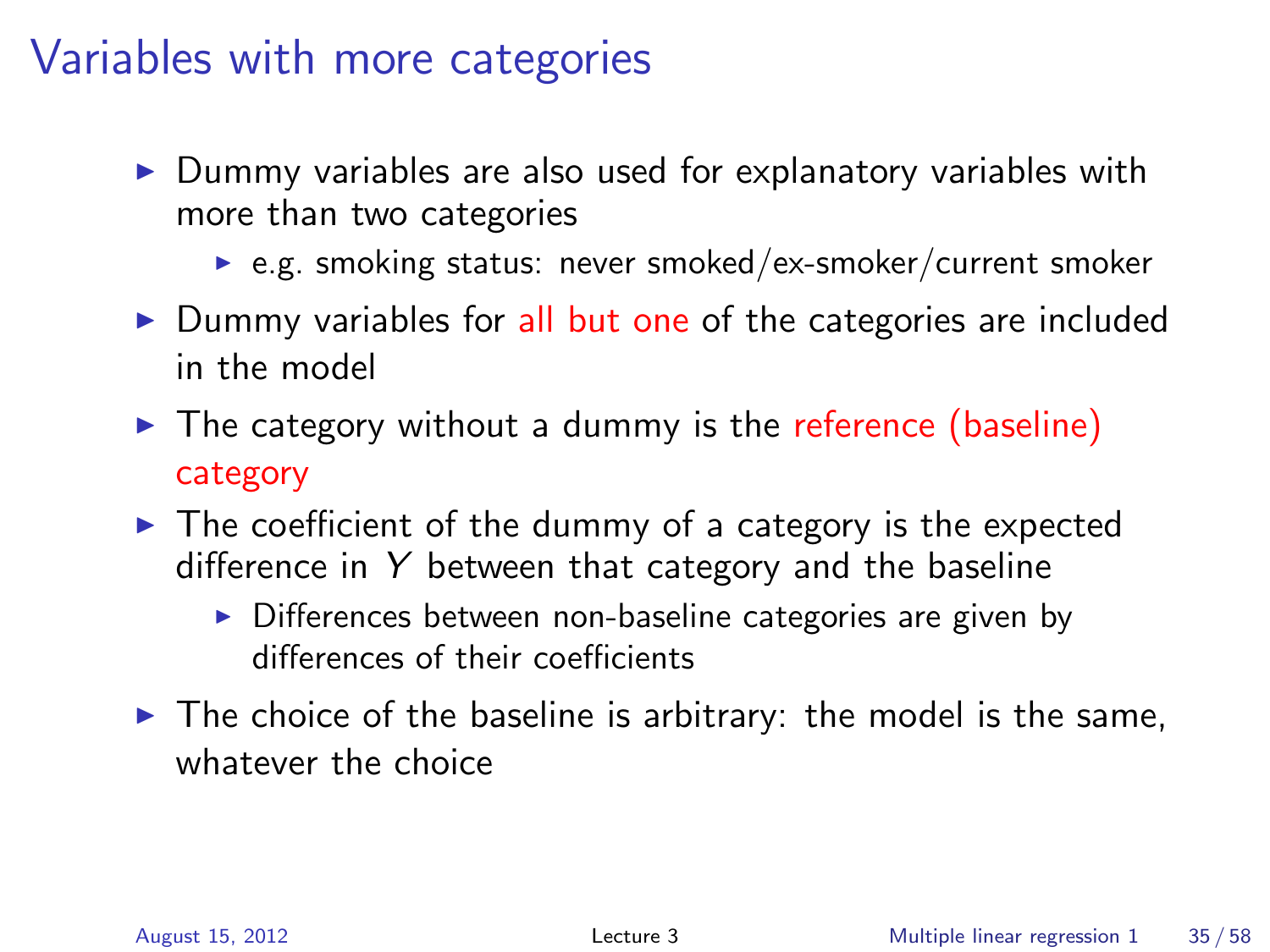## Variables with more categories

| Response variable: blood pressure at exit |          |          |        |  |
|-------------------------------------------|----------|----------|--------|--|
|                                           |          | Model    |        |  |
| Variable                                  | (1)      | (2)      | (3)    |  |
| Past blood pressure                       | 0.573    | 0.573    | 0.573  |  |
| Sex                                       |          |          |        |  |
| Female                                    | U        | $-2.033$ |        |  |
| Male                                      | 2.033    | 0        | 2.033  |  |
| Smoking status                            |          |          |        |  |
| Never smoked                              | 0        | 1.239    | 1.382  |  |
| Ex-smoker                                 | $-1.239$ | O        | 0.143  |  |
| Current smoker                            | $-1.382$ | $-0.143$ |        |  |
| (Constant)                                | 35.383   | 36.177   | 34.001 |  |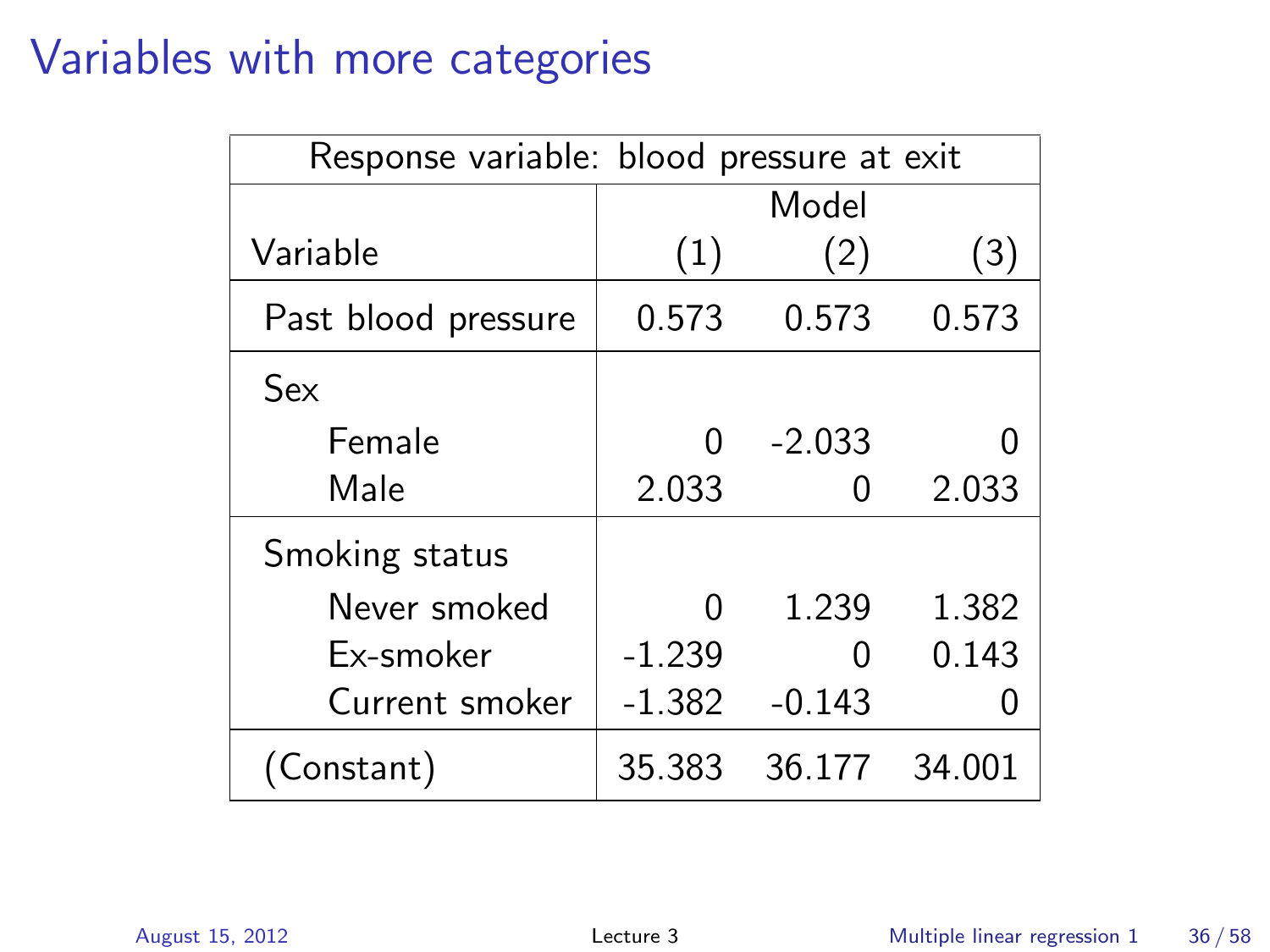## Example from HIE data

- Again, models for diastolic blood pressure at exit  $(Y)$ , with initial blood pressure, age and sex as control variables
- Insurance plan now entered as a five-category variable, with 95% coinsurance plan as the reference level
- $\triangleright$  Each *t*-test of the coefficient of the dummy for a particular insurance plan tests the hypothesis that there is no difference in expected blood pressure between that plan and the reference plan, controlling for the other variables
	- $\triangleright$  The only significant difference is for the free care plan, with coefficient -2.009: This is the difference in expected blood pressure between free care and 95% plans, controlling for initial BB, age and sex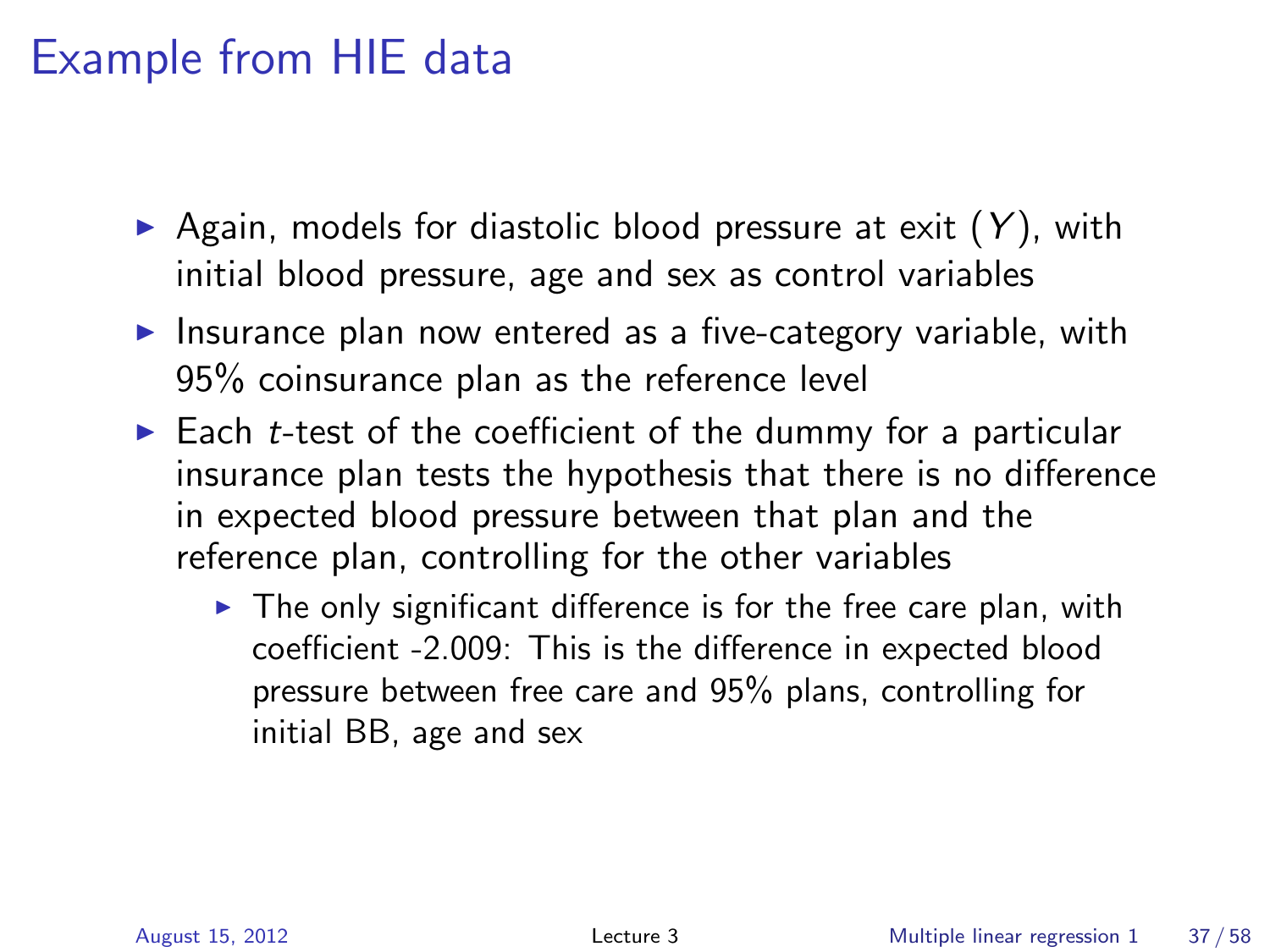## Example from HIE data

| Response variable: Diastolic blood pressure at exit |          |       |         |            |  |  |
|-----------------------------------------------------|----------|-------|---------|------------|--|--|
| Explanatory                                         |          |       |         |            |  |  |
| variable                                            | Ĝ        | s.e.  | t       | $P$ -value |  |  |
| (Other coefficients not shown)                      |          |       |         |            |  |  |
| Insurance plan:                                     |          |       |         |            |  |  |
| 95% coinsurance                                     | 0        |       |         |            |  |  |
| 50% coinsurance                                     | 0.091    | 1.382 | 0.07    | 0.947      |  |  |
| 25% coinsurance                                     | $-0.772$ | 0.979 | $-0.79$ | 0.430      |  |  |
| Individual deductible                               | $-0.727$ | 0.947 | $-0.77$ | 0.442      |  |  |
| Free care                                           | $-2.009$ | 0.866 | $-2.32$ | 0.020      |  |  |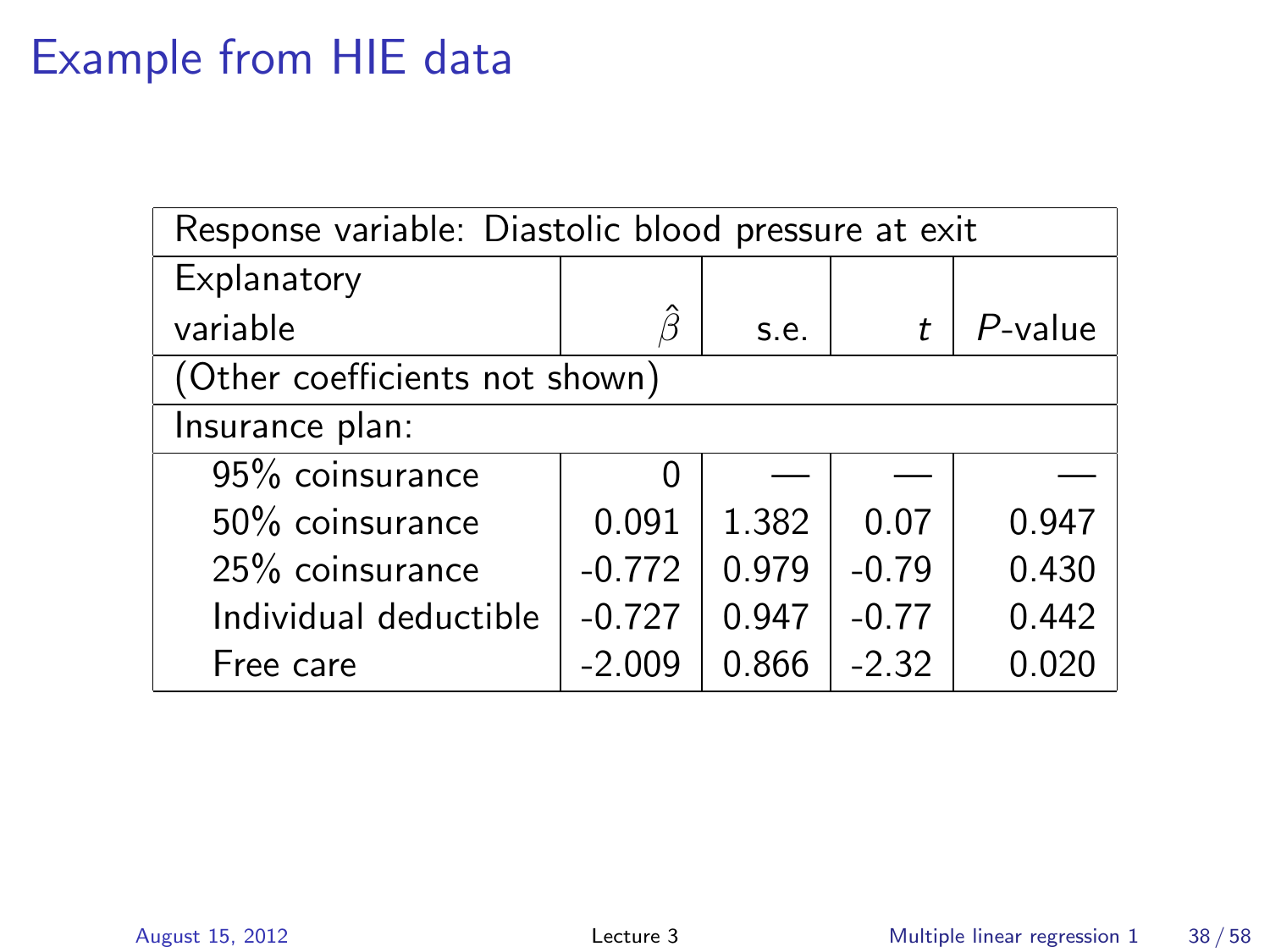$\triangleright$  This is used to test multiple-coefficient hypotheses of the form

$$
H_0: \beta_{g+1} = \beta_{g+2} = \cdots = \beta_k = 0,
$$

against the alternative

 $H_a$ : at least one of  $\beta_{g+1}, \beta_{g+2}, \ldots, \beta_k$  is not 0

- $\triangleright$  The most common application of this is testing the coefficients of dummy variables for different categories of a categorical explanatory variable simultaneously
	- $\triangleright$  e.g. in the example above, the coefficients of the dummies for four insurance plans
	- If this is not rejected, none of the plans differ from the reference plan (and thus they also do not differ from each other), i.e. insurance plan has no effect on blood pressure, given the control variables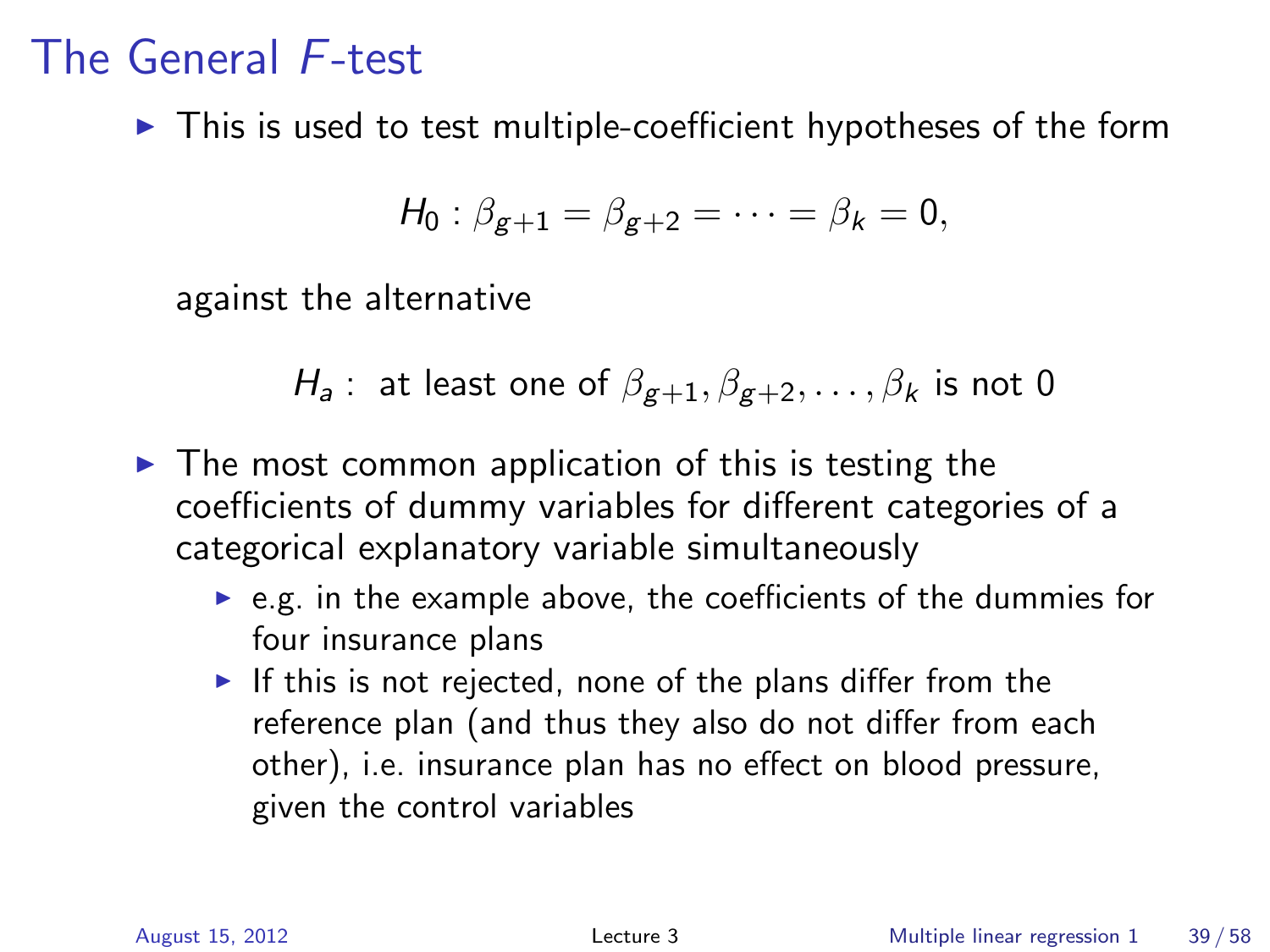$\blacktriangleright$  To carry out the F-test, first fit two models:

- $\triangleright$  The restricted model  $(M_0)$ , where the variables of the null hypothesis are omitted
- $\triangleright$  The full model  $(M_a)$ , where the variables of the null hypothesis are included
- $\blacktriangleright$  In this example,
	- $\blacktriangleright$   $M_0$  includes initial BB, age and sex
	- $\blacktriangleright M_a$  includes initial BB, age and sex, and the four insurance plan dummies
- $\blacktriangleright$  Then compare the  $R^2$  values (or error sums of squares SSE) between the two models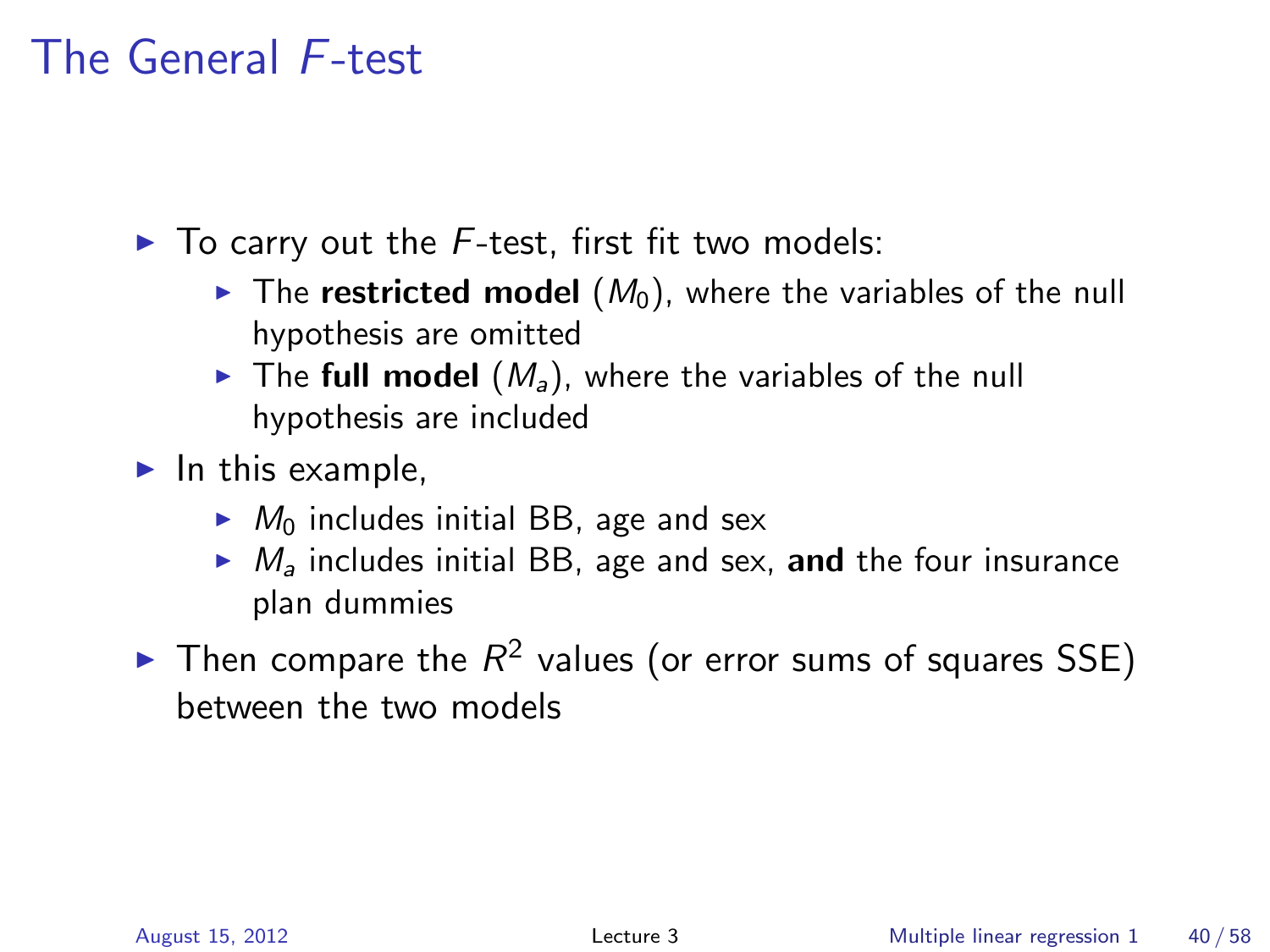$\blacktriangleright$  The F-test statistic is

$$
F = \frac{(SSE_0 - SSE_a)/(k_a - k_0)}{SSE_a/[n - (k_a + 1)]}
$$
  
= 
$$
\frac{(R_a^2 - R_0^2)/(k_a - k_0)}{(1 - R_a^2)/[n - (k_a + 1)]}
$$

- $\triangleright$  Large values of this are evidence against the null hypothesis that the restricted model is correct
	- In that case  $R_a^2 R_0^2$  is large, i.e. the full model has a "much" higher  $R^2$
- $\triangleright$  The sampling distribution of F is an F distribution with  $k_a - k_0$  and  $n - (k_a + 1)$  degrees of freedom
	- In practice,  $P$ -values obtained with a computer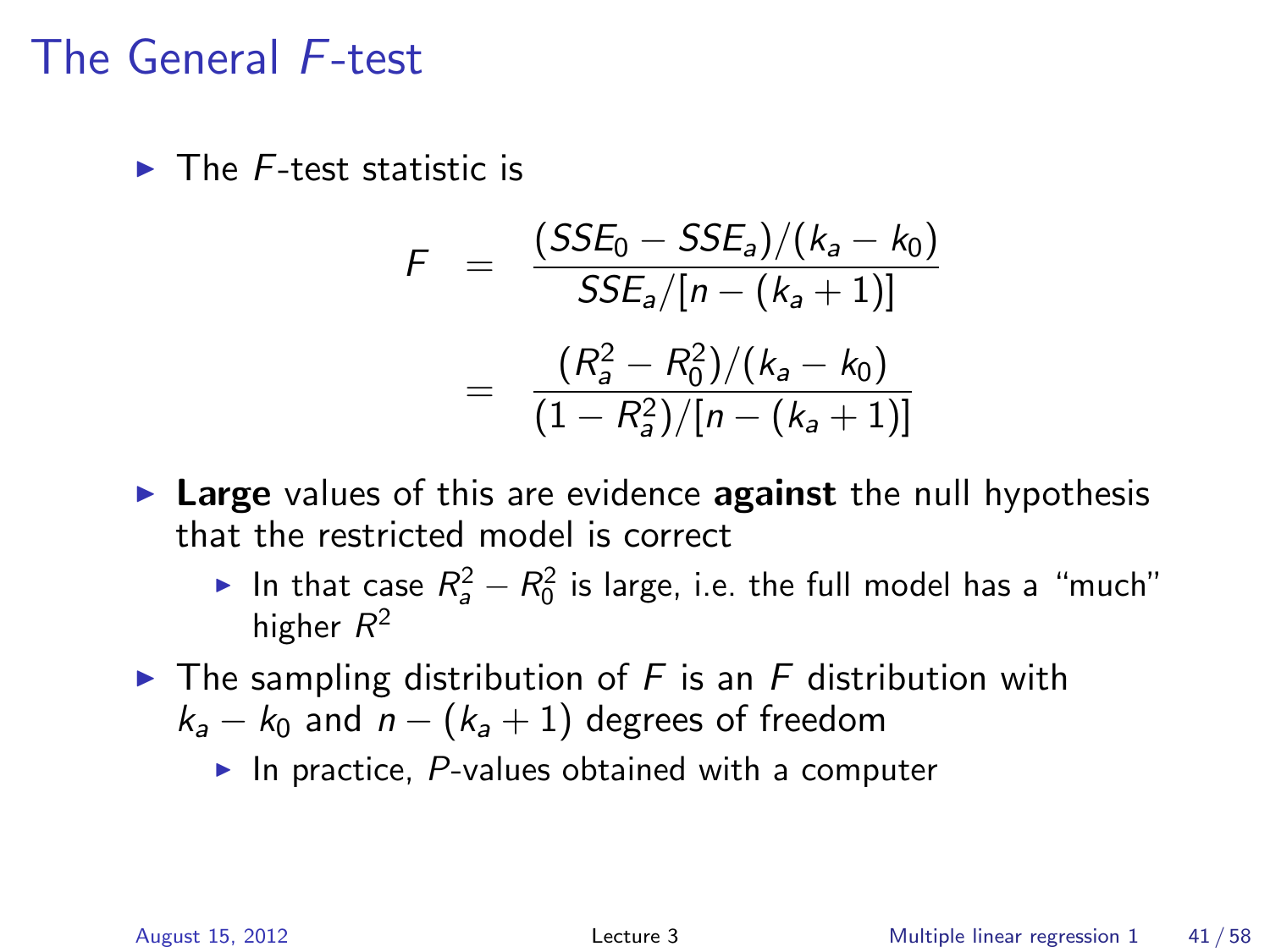In the example,  $n = 1045$  and

$$
R_a^2 = 0.3536
$$
 and  $k_a = 7$  for the full model

► 
$$
R_0^2 = 0.3491
$$
 and  $k_a = 3$  for the restricted model, so  

$$
F = \frac{(0.3536 - 0.3491)/4}{(1 - 0.3536)/1037} = 1.80
$$

for which  $P = 0.127$ 

 $\triangleright$  Thus the null hypothesis is not rejected: no evidence of differences between insurance plans in their effect on blood pressure, controlling for the other three variables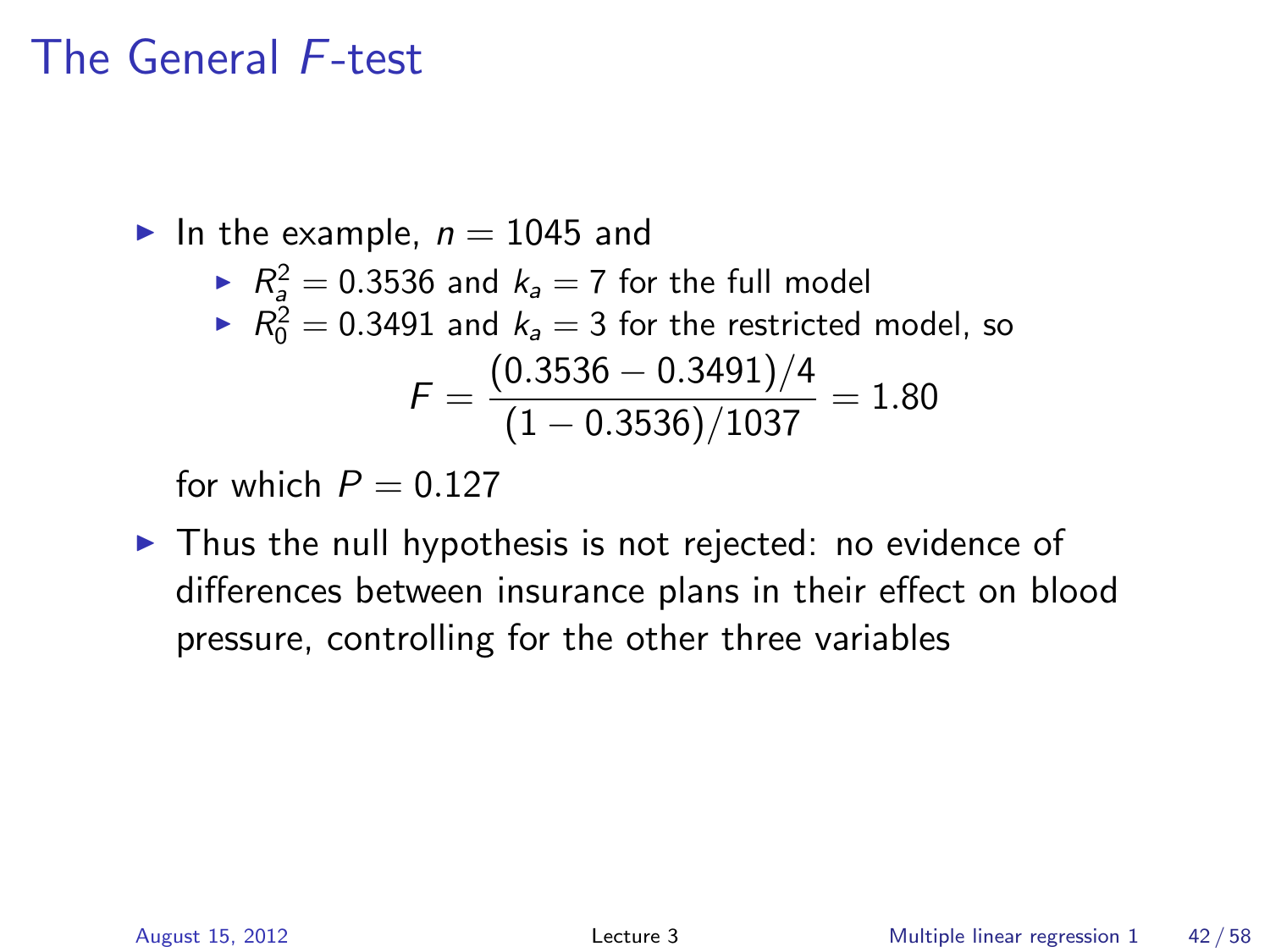- $\triangleright$  There is an interaction between two explanatory variables, if the effect of (either) one of them on the response variable depends on at which value the other one is controlled
- Included in the model by using products of the two explanatory variables as additional explanatory variables in the model
- $\triangleright$  Example: data for the 50 United States, average SAT score of students  $(Y)$  given school expenditure per student  $(X)$  and  $\%$ of students taking the SAT in three groups (low, middle and high)
	- $\blacktriangleright$  The %-variable included as two dummy variables, say  $D_M$  for middle and  $D_l$  for low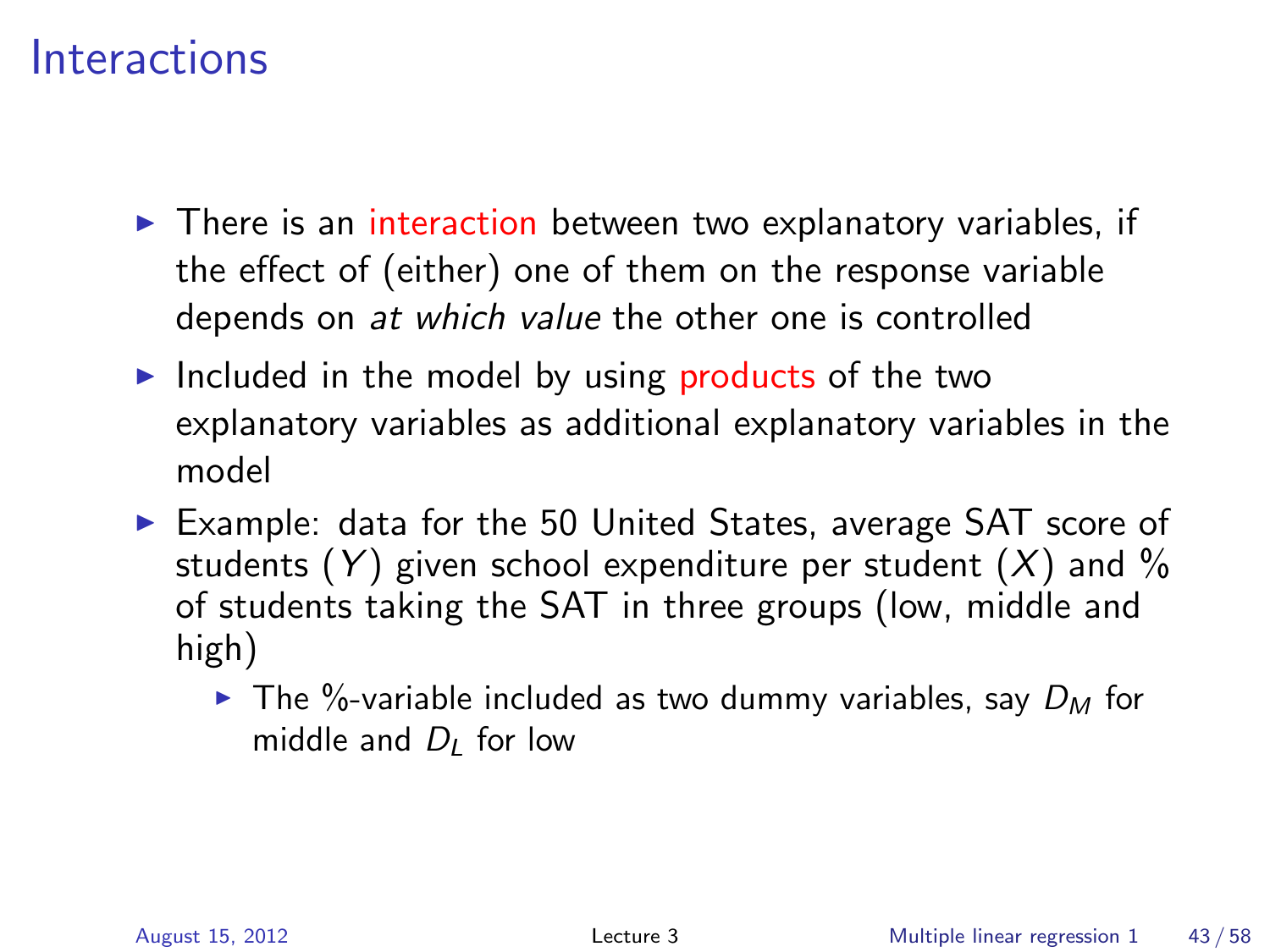$\triangleright$  A model without interactions:

$$
E(Y) = \alpha + \beta_1 D_L + \beta_2 D_M + \beta_3 X
$$

- Here the partial effect of expenditure is  $\beta_3$ , same for all values of the %-variable
- Add now the products  $(D_LX)$  and  $(D_MX)$ , to get the model

$$
E(Y) = \alpha + \beta_1 D_L + \beta_2 D_M + \beta_3 X + \beta_4 (D_L X) + \beta_5 (D_M X)
$$

 $\triangleright$  This model states that there is an interaction between school expenditure and the %-variable

 $\blacktriangleright$  Why?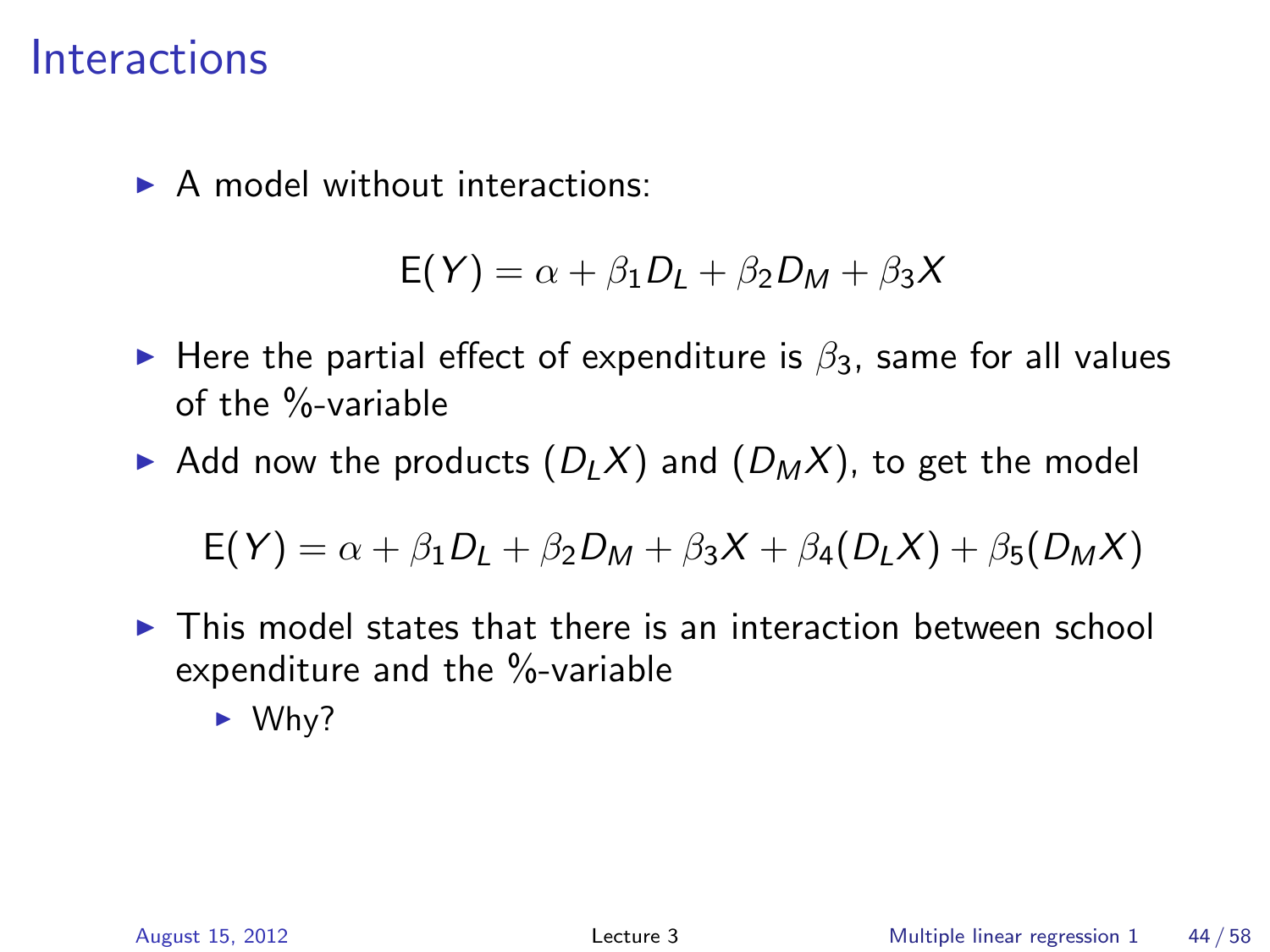$\triangleright$  Consider the effect of X at different values of the dummy variables:

$$
E(Y)
$$
  
=  $\alpha + \beta_1 D_L + \beta_2 D_M + \beta_3 X + \beta_4 (D_L X) + \beta_5 (D_M X)$   
=  $\alpha + \beta_3 X$  For high-% states  
=  $(\alpha + \beta_2) + (\beta_3 + \beta_5) X$  For mid-% states  
=  $(\alpha + \beta_1) + (\beta_3 + \beta_4) X$  For low-% states

In other words, the coefficient of  $X$  depends on the value at which  $D_l$  and  $D_M$  are fixed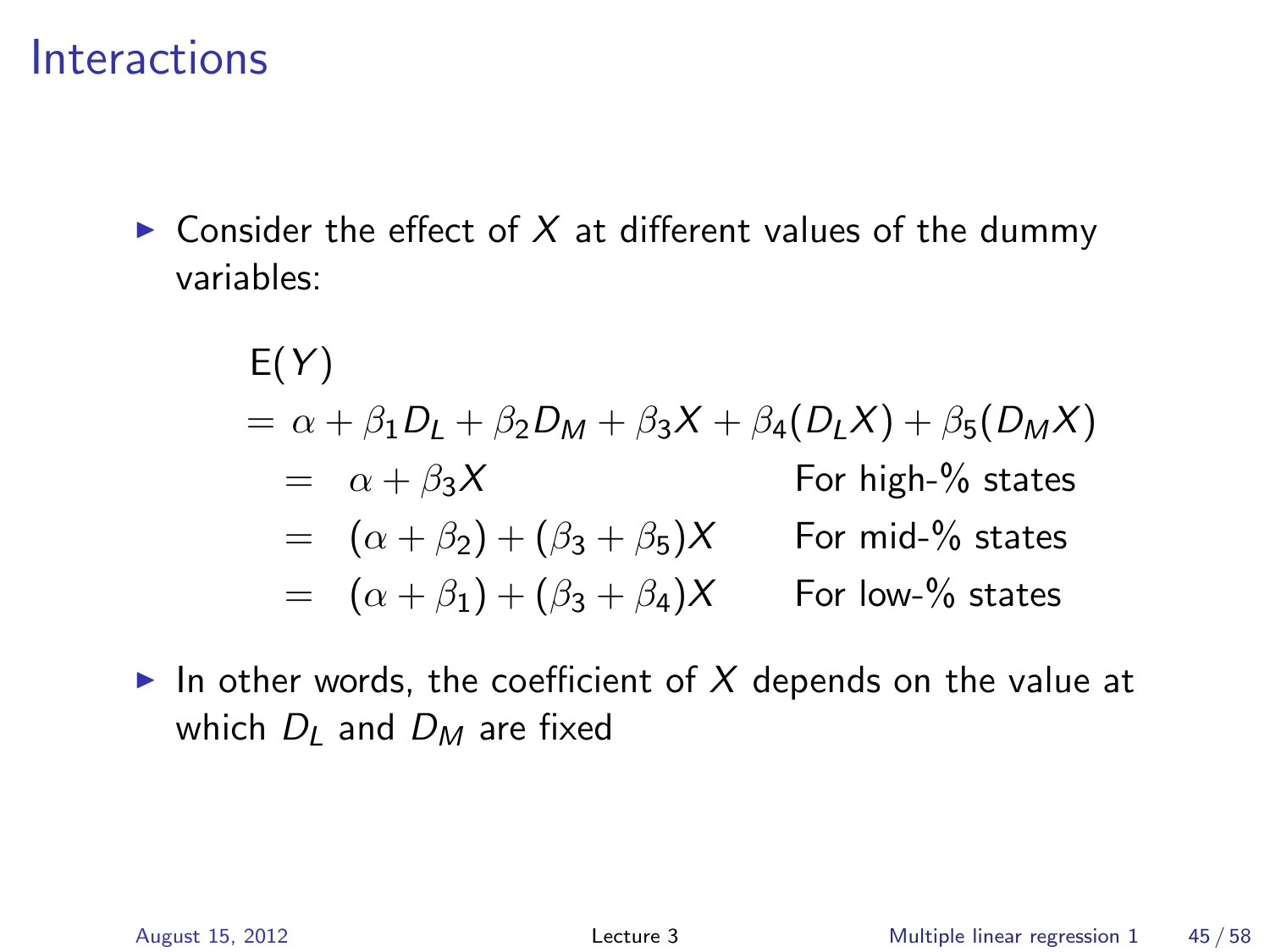$\blacktriangleright$  The estimated coefficients in this example are

$$
E(Y) = 847.9 + 181.3DL + 137.8DM + 6.3X
$$
  
\n
$$
-3.2(DLX) - 11.7(DMX)
$$
  
\n
$$
= 847.9 + 6.3X
$$
 for high-% states  
\n
$$
= 1029.2 + 3.1X
$$
 for low-% states  
\n
$$
= 985.7 - 5.4X
$$
 for mid-% states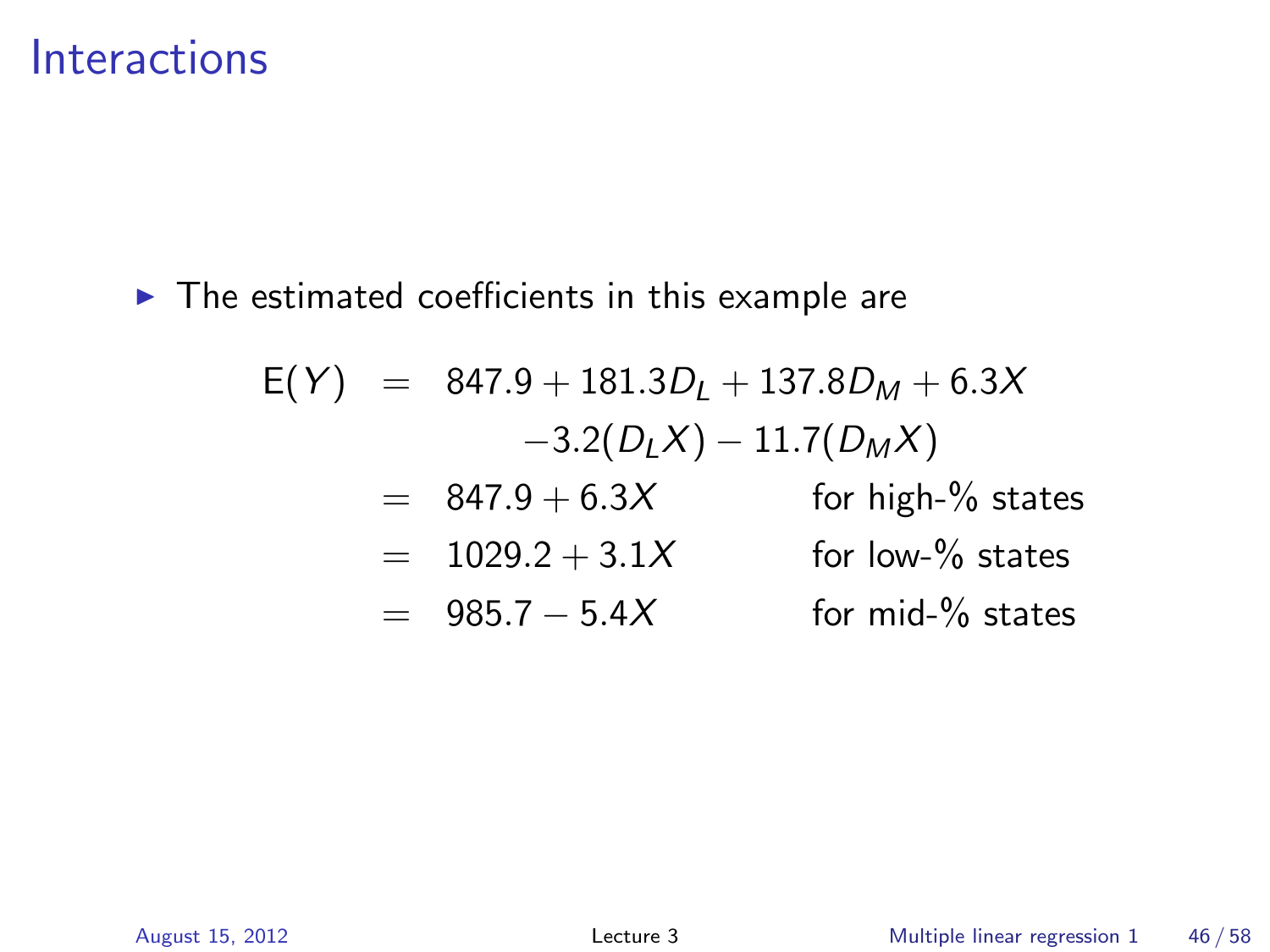## Model with interaction

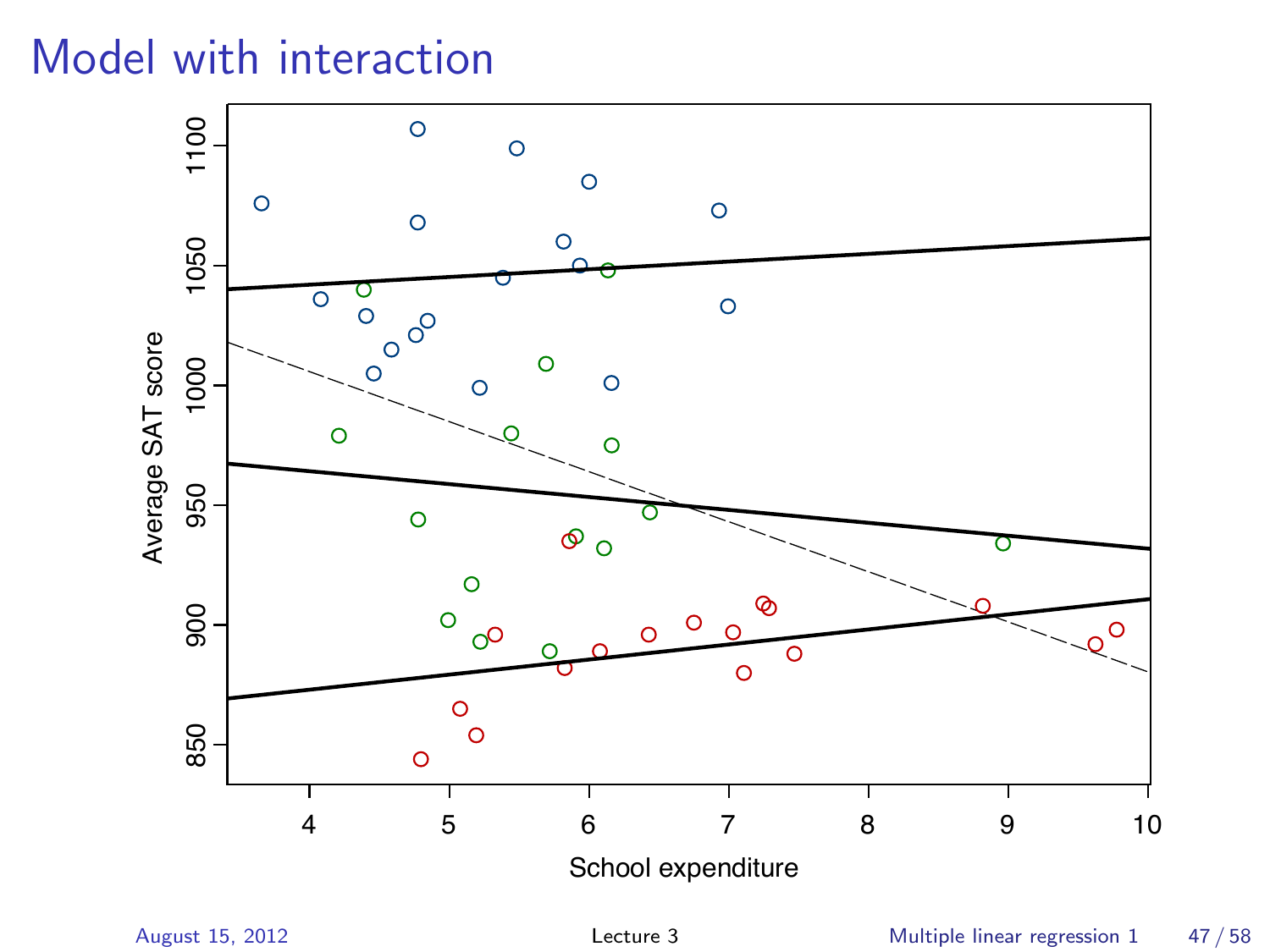...and without



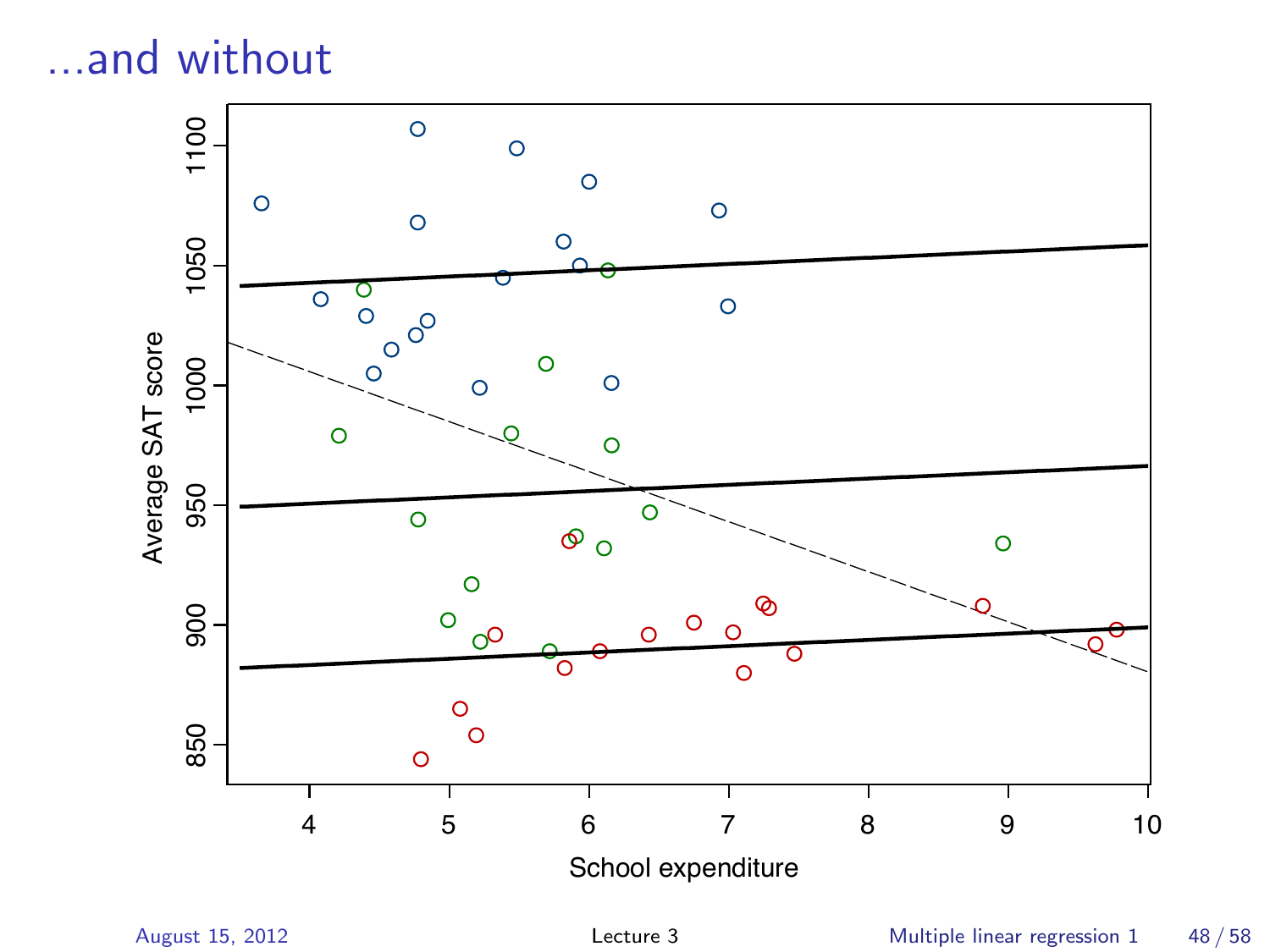## Testing for interactions

- $\triangleright$  A standard test of whether the coefficient of the product variable (or variables) is zero is a test of whether the interaction is needed in the model
	- $\triangleright$  t-test or (if more than one product variable) F-test
- In the example, we use an  $F$ -test, comparing

Full model

\n
$$
E(Y) = \alpha + \beta_1 D_L + \beta_2 D_M + \beta_3 X
$$
\n
$$
+ \beta_4 (D_L X) + \beta_5 (D_M X)
$$
\nvs. Restricted m.

\n
$$
E(Y) = \alpha + \beta_1 D_L + \beta_2 D_M + \beta_3 X
$$

- i.e. a test of  $H_0$ :  $\beta_4 = \beta_5 = 0$
- Here  $F = 0.61$  and  $P = 0.55$ , so the interaction is not in fact significant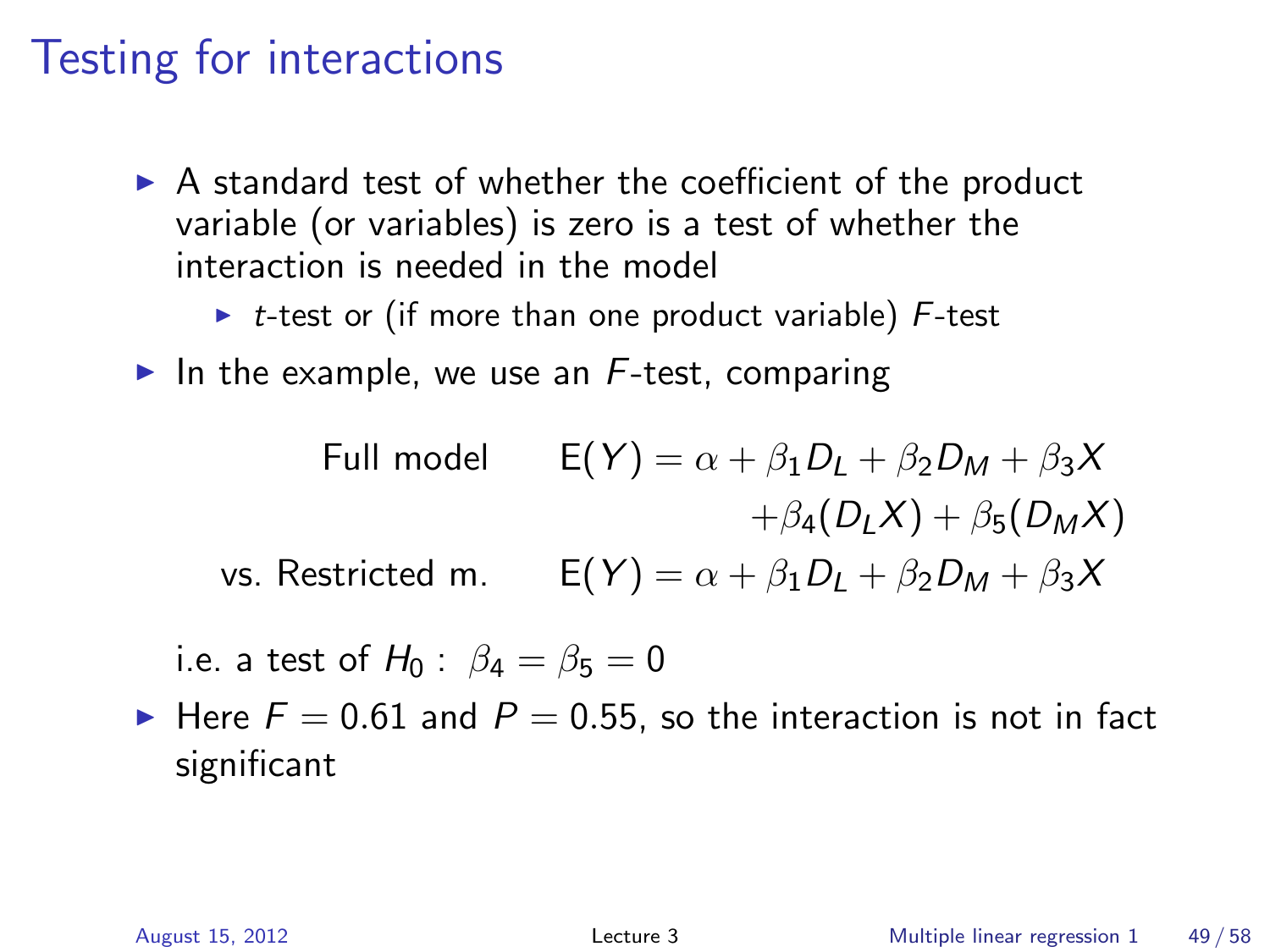#### Interactions between categorical variables

- In the previous example, the interaction was between a continuous variable and a categorical variable
- $\triangleright$  In other cases too, interactions are included as products of variables
- $\triangleright$  An example of interaction between two categorical (here binary) explanatory variables, from HIE data:
	- $\triangleright$  Response variable: blood pressure at exit
	- $\blacktriangleright$  Two binary explanatory variables:
		- $\triangleright$  Being on free health care vs. some other plan
		- Income in the lowest  $20\%$  in the data vs. not
	- $\triangleright$  Other control variables: initial blood pressure, age and sex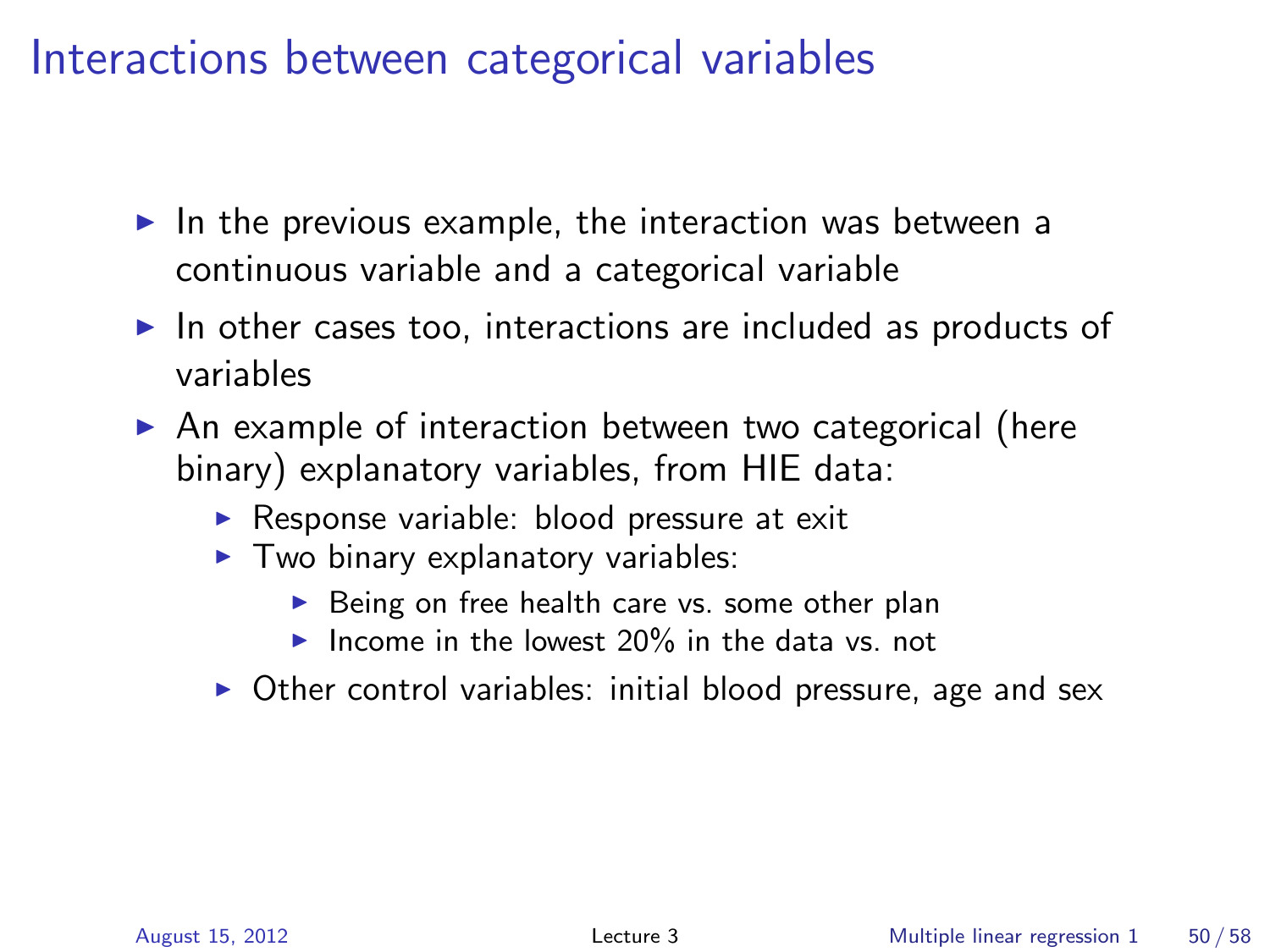## Interactions between categorical variables

| Variable                      | Coefficient |
|-------------------------------|-------------|
| Initial blood pressure        | 0.483       |
| Age                           | 0.260       |
| Sex: Male                     | 3.981       |
| Low income (lowest $20\%$ )   | 2.662       |
| Free health care              | $-1.299$    |
| $Income\times Insurance plan$ | $-1.262$    |
| (Constant)                    | 31.83       |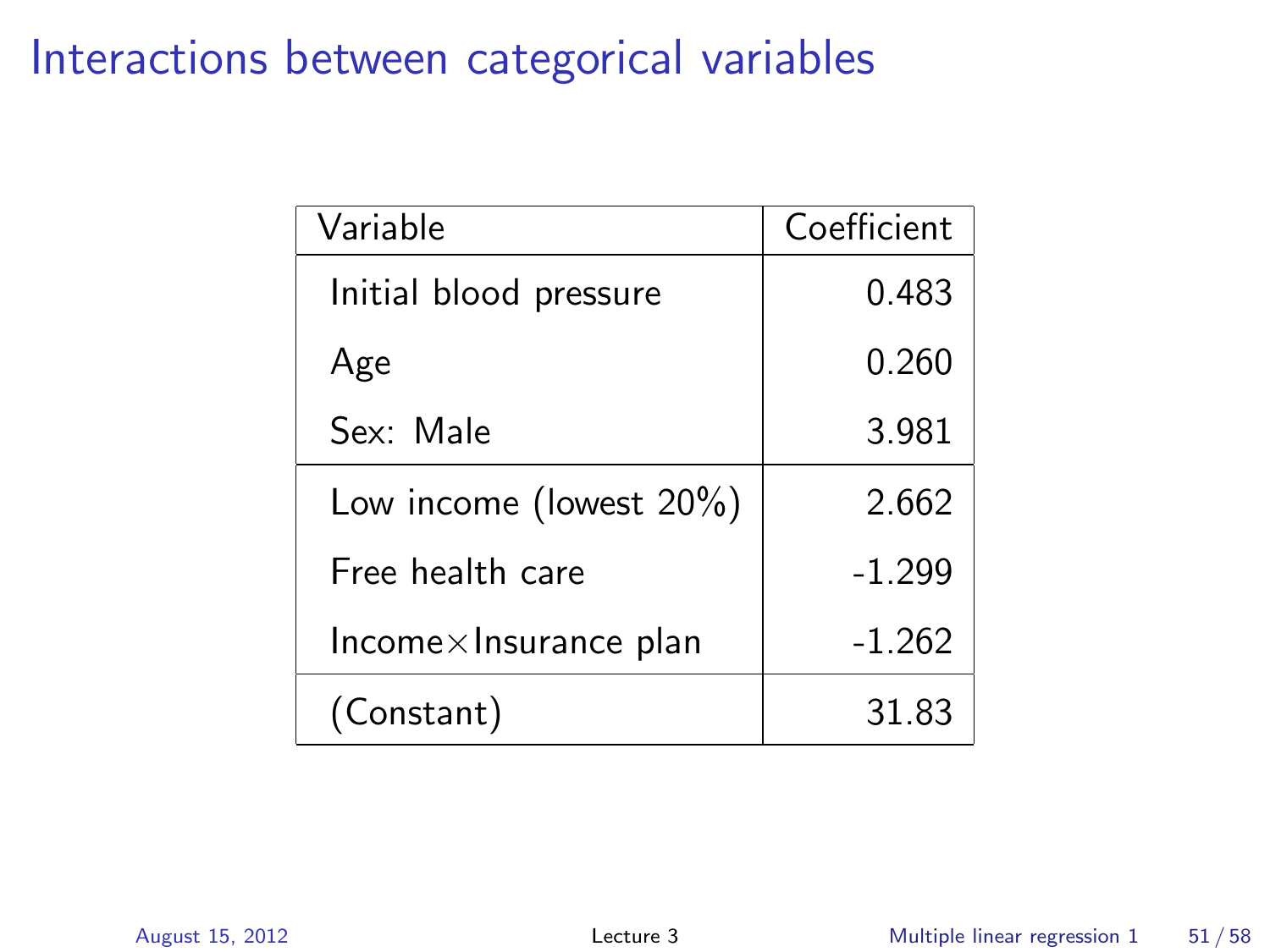## Interactions between categorical variables

 $\triangleright$  Which coefficients involving income and insurance plan apply to different combinations of these variables:

|                                                | Low income |       |  |  |  |
|------------------------------------------------|------------|-------|--|--|--|
| Free care                                      | N٥         | Yes   |  |  |  |
| N٥                                             | O          | 2.662 |  |  |  |
| Yes<br>$-1.299$<br>0.101                       |            |       |  |  |  |
| chowing the other coefficients<br>$n \wedge t$ |            |       |  |  |  |

(not showing the other coefficients)

where  $0.101=2.662-1.299-1.262$ 

 $\blacktriangleright$  In other words.

- $\triangleright$  effect of low income on blood pressure is smaller for respondents on free care than on other plans
- $\triangleright$  effect of free care on blood pressure is bigger for low-income respondents than for high-income ones
- $\blacktriangleright$  (Again, the interaction is not actually significant ( $P = 0.42$ ) here, so this just illustrates the general idea)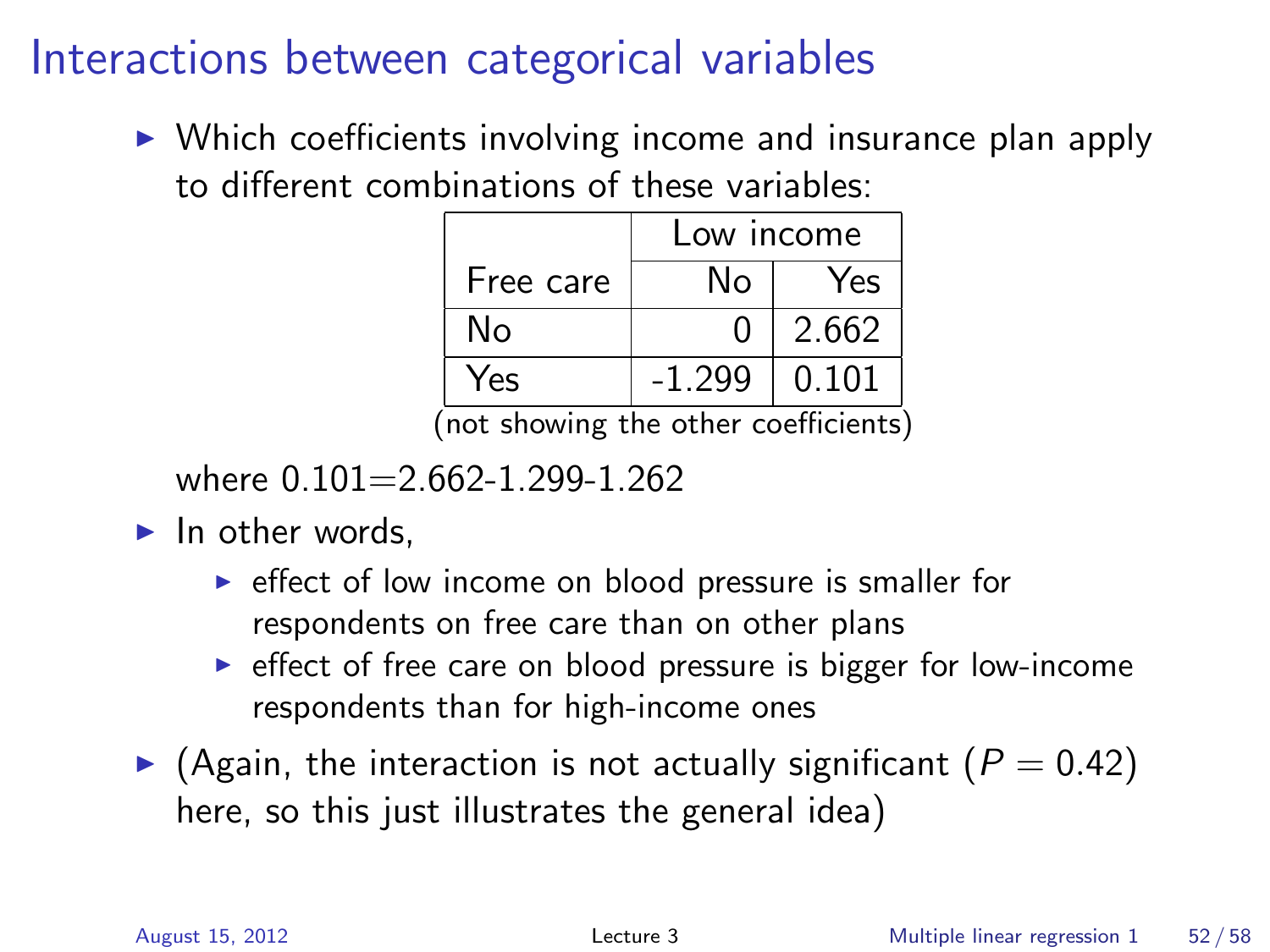## F-tests for all predictors

- $\triangleright$  The "default" test with most regressions is the test that all  $\beta = 0$  — in other words, nothing going on here
- $\triangleright$  Null hypothesis:  $H_0$ :  $\beta_0 = \ldots = \beta_k = 0$
- $\triangleright$  This is equivalent to testing a model with a set of linear constraints where all  $\beta$  are set to zero
- **Formula:**

$$
F = \frac{(SST - SSE)/k}{SSE/(n - k - 1)}
$$

where:

- $\triangleright$  SST and SSE are the total and error sums of squares
- $\blacktriangleright$  n is the number of observations
- $\triangleright$  k is the number of variables (excluding constant!)
- $\triangleright$  (n − k − 1) is also the "residual degrees of freedom"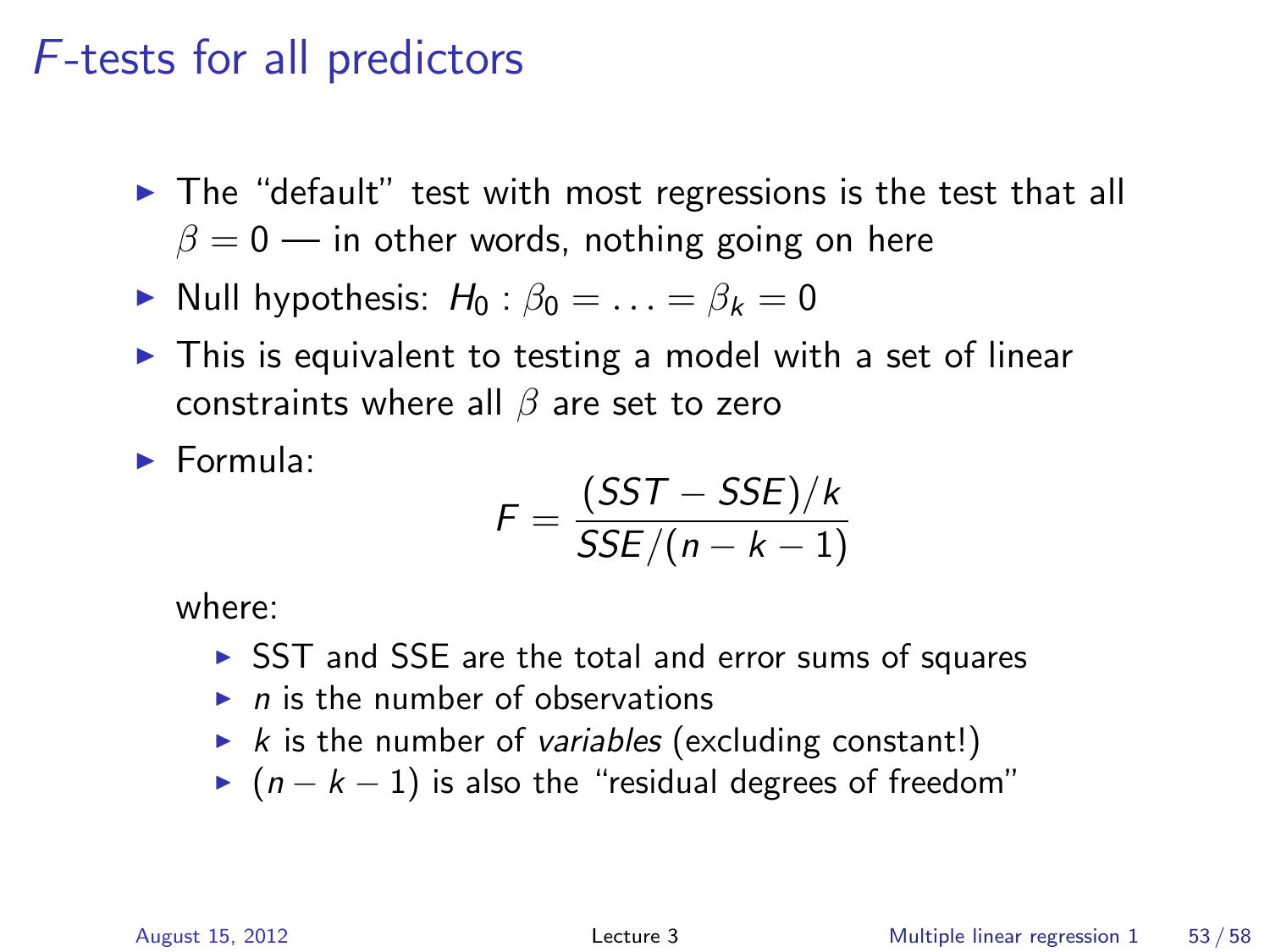## Example of F-test for all predictors

```
> m1 <- lm(votes1st ~ spend_total*incumb, data=dail)
> summary(m1)
Call:
lm(formula = votes1st \tilde{ } spend total * incumb, data = dail)
Residuals:
   Min 1Q Median 3Q Max
-5574.9 -947.5 -214.0 893.8 7154.6
Coefficients:
                   Estimate Std. Error t value Pr(>|t|)
(Intercept) 464.59553 162.59753 2.857 0.00447 **
                 0.20414 0.01155 17.671 < 2e-16 ***
incumb 4493.32513 478.80828 9.384 < 2e-16 ***
spend_total:incumb -0.10689 0.02254 -4.742 2.83e-06 ***
---
Signif. codes: 0 '***' 0.001 '**' 0.01 '*' 0.05 '.' 0.1 ' ' 1
Residual standard error: 1808 on 458 degrees of freedom
  (2 observations deleted due to missingness)
Multiple R-squared: 0.6621, Adjusted R-squared: 0.6599
F-statistic: 299.1 on 3 and 458 DF, p-value: < 2.2e-16
> SST \leq sum((m1$model[,1] - mean(m1$model[,1]))^2)
> SSE <- sum(m1$residuals^2)
> k < -3> (df <- m1$df.residual)
[1] 458
> (F <- ((SST-SSE)/k) / (SSE/df))
[1] 299.1095
> 1 - pf(F, k, df)[1] 0
```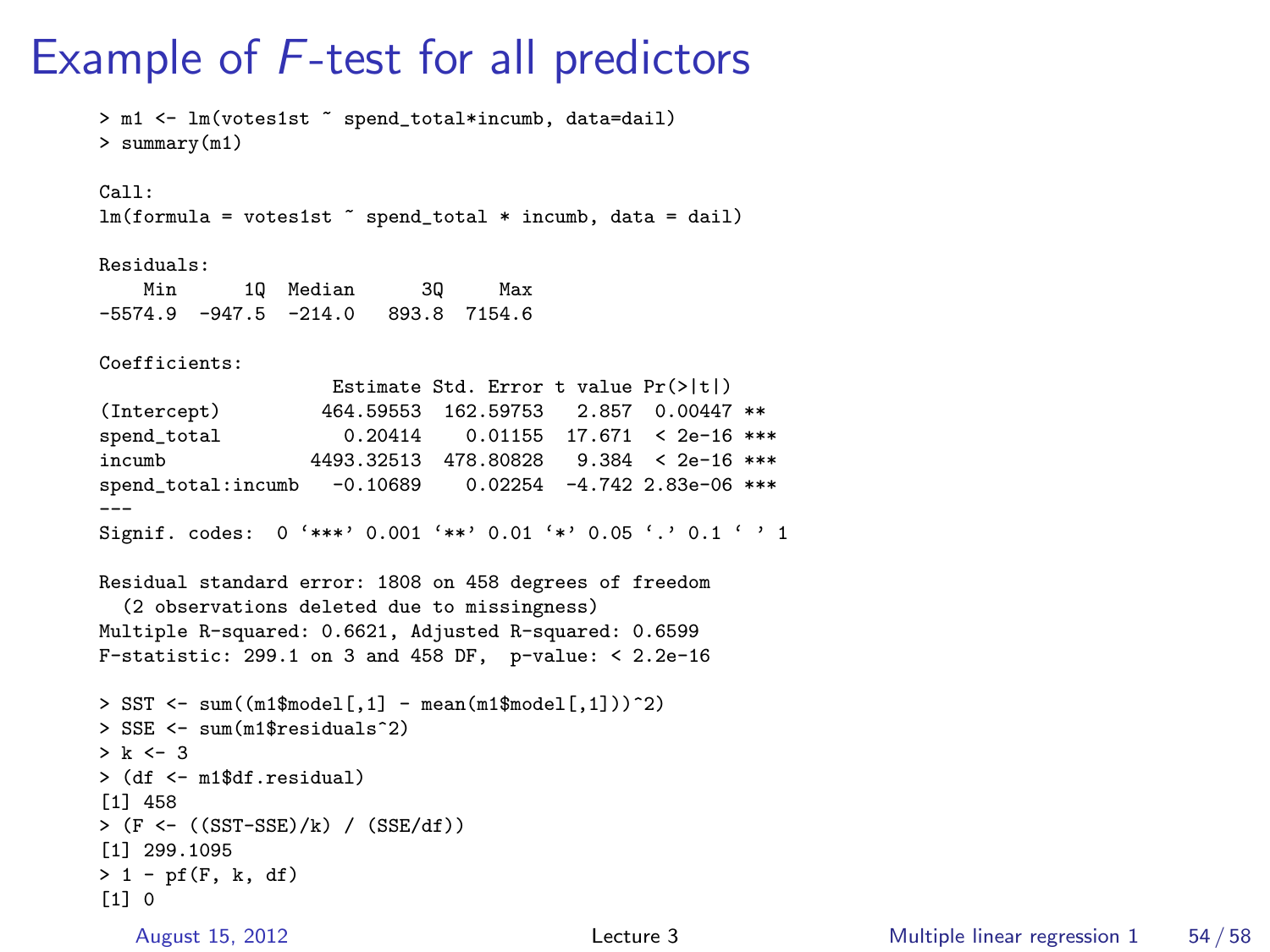## Testing just one predictor

Null hypothesis:  $H_0: \beta_i = 0$ 

 $\blacktriangleright$  Error statistic will be

$$
t_j = \frac{\hat{\beta}_j}{\textit{se}(\hat{\beta}_j)}
$$

where  $t_j$  is  $t$ -distributed with  $n-k-1$  degrees of freedom (same as df.residual)

 $\blacktriangleright$  The F statistic will be  $t_j^2$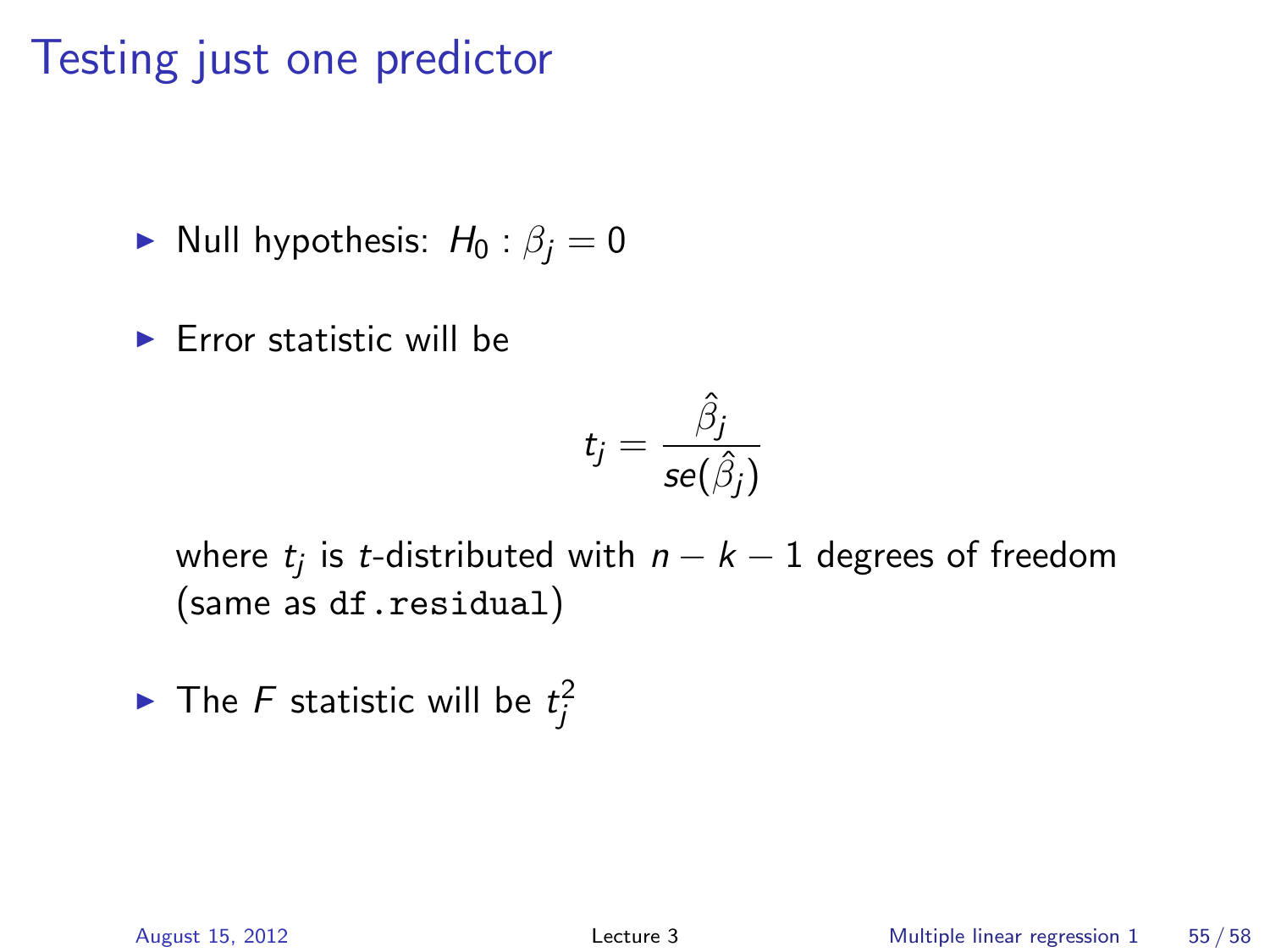## Example of testing just one predictor

```
> m1c <- lm(votes1st ~ spend_total + incumb, data=dail)
> SSEc <- deviance(m1c) # the SSE
> (F2 <- (SSEc - SSE) / (SSE / df))
[1] 22.48497
> 1 - pf(F2, 1, df)[1] 2.832798e-06
> sqrt(F2) # will be the same as the t-test for this coefficient
[1] 4.741832
> summary(m1)$coeff
                     Estimate Std. Error t value Pr(>\vert t \vert)(Intercept) 464.5955332 162.59752848 2.857335 4.466694e-03
spend_total 0.2041449 0.01155236 17.671273 1.154515e-53
incumb 4493.3251289 478.80828470 9.384393 2.962201e-19
spend_total:incumb -0.1068943 0.02254283 -4.741832 2.832798e-06
> anova(m1c,m1) # a much easier way to compare 2 models
Analysis of Variance Table
Model 1: votes1st " spend_total + incumb
Model 2: votes1st \tilde{ } spend_total * incumb
 Res.Df RSS Df Sum of Sq F Pr(\geq F)1 459 1570088906
2 458 1496614393 1 73474513 22.485 2.833e-06 ***
---
Signif. codes: 0 '***' 0.001 '**' 0.01 '*' 0.05 '.' 0.1 ' ' 1
  August 15, 2012 Lecture 3 Multiple linear regression 1 56 / 58
```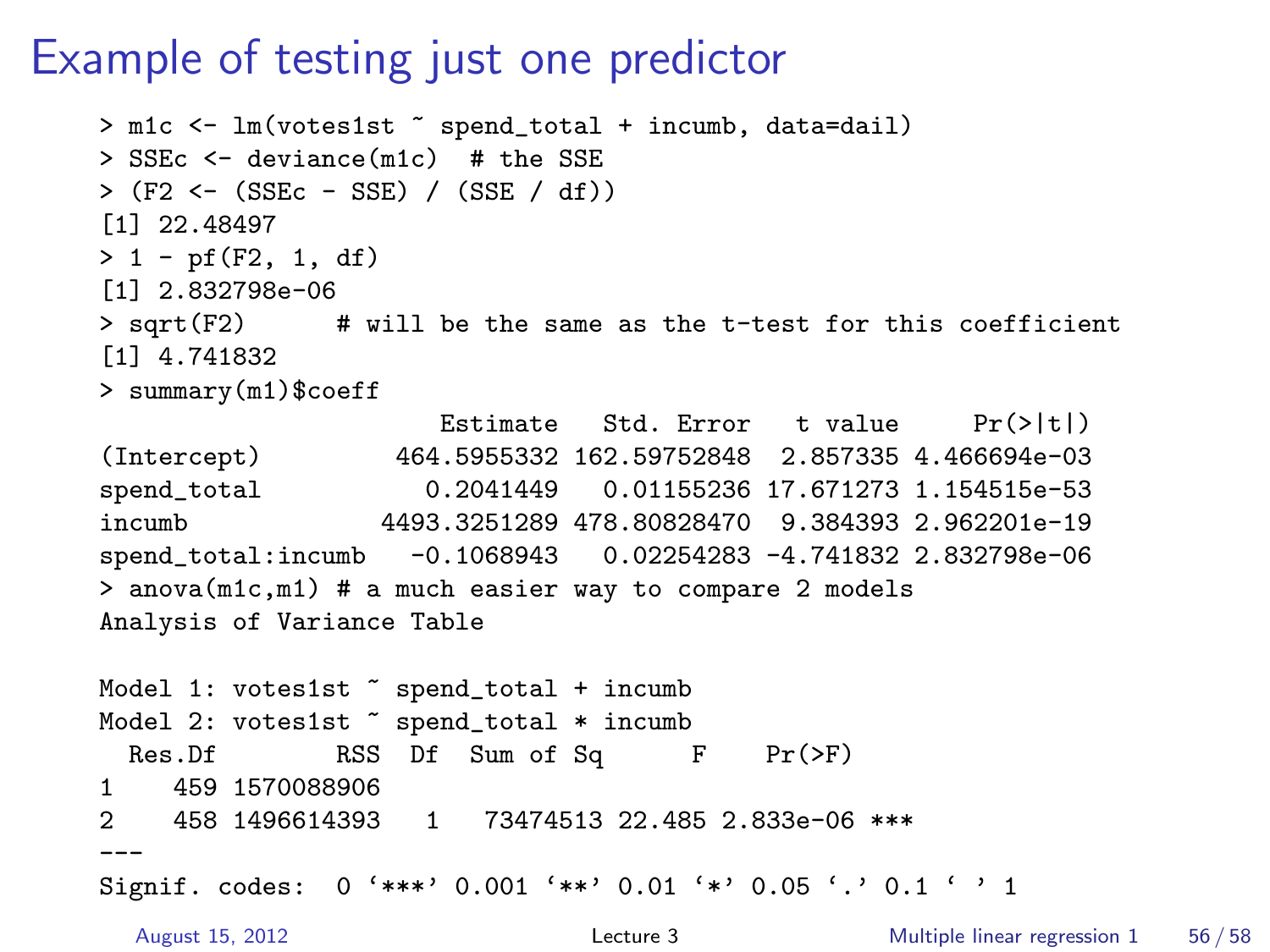# Testing multiple predictors and generalized linear constraints

- I Just because two variables are individually not significant, does not mean that jointly the variables are not significant
- $\triangleright$  The F-test can be generalized to any set of J linear constraints, as follows:

$$
\digamma = \frac{[SSE_{constrained} - SSE_{unconstrained}]/(df_{const} - df_{unconst})}{SSE_{unconstrained}/df_{unconstr}}
$$

 $\blacktriangleright$  Steps:

- 1. Run the unconstrained regression, save SSE
- 2. Run the constrained regression, save SSE
- 3. Compute F and reject if  $F > F_{df_{const},df_{uncost}}$
- For a single  $\beta_k$ , this is equivalent to the *t*-test